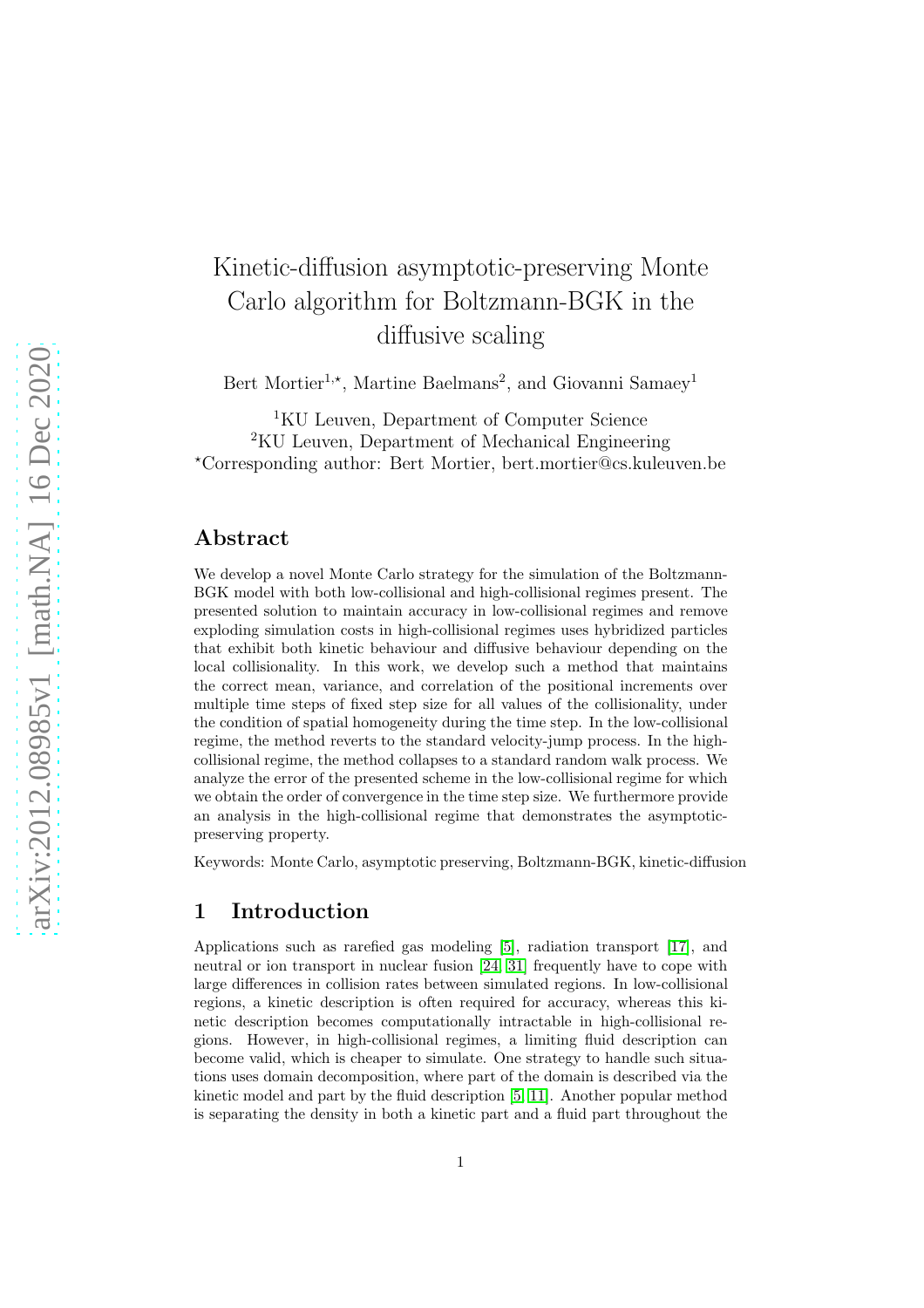domain [\[29,](#page-30-2) [9,](#page-29-2) [13,](#page-29-3) [21\]](#page-30-3). Both types of solutions involve complications in determining the partition of the domain and in coupling the two different parts of the model.

A different solution type is formed by the asymptotic-preserving (AP) methods that avoid couplings by using a single method throughout the domain. Such methods are designed with the accuracy of the kinetic simulation in the kinetic regions and the efficiency of a fluid simulation in the fluid regions. The first such method was developed in the context of radiation transport [\[17,](#page-29-0) [16\]](#page-29-4), for neutron transport [\[3\]](#page-28-1), and for the Boltzmann equation [\[18\]](#page-29-5). Most of these methods are fully deterministic  $[2, 4, 6, 10, 14, 23, 22, 25, 27]$  $[2, 4, 6, 10, 14, 23, 22, 25, 27]$  $[2, 4, 6, 10, 14, 23, 22, 25, 27]$  $[2, 4, 6, 10, 14, 23, 22, 25, 27]$  $[2, 4, 6, 10, 14, 23, 22, 25, 27]$  $[2, 4, 6, 10, 14, 23, 22, 25, 27]$  $[2, 4, 6, 10, 14, 23, 22, 25, 27]$  $[2, 4, 6, 10, 14, 23, 22, 25, 27]$  $[2, 4, 6, 10, 14, 23, 22, 25, 27]$  and generally fully resolve the velocity domain, which is unnecesary in the fluid limit. Asymptotic preserving Monte Carlo methods (APMC) [\[30,](#page-30-8) [19,](#page-29-9) [15,](#page-29-10) [7,](#page-29-11) [12,](#page-29-12) [8\]](#page-29-13) avoid unnecessarily resolving the velocity dimensions and have as additional advantages dimension independence and the capability to easily cope with complex geometries.

Here, we develop a new kinetic-diffusion APMC method that combines a standard Monte Carlo (MC) method for the kinetic equation with a random walk MC method for the limiting advection-diffusion equation. In each time step, the MC particles in the new method move according to the kinetic equation until they collide. After a collision, the MC particle moves diffusively according to a random walk process for the remainder of that time step. This diffusive motion is such that the positional increments match the kinetic process' mean and variance exactly in every time step. Furthermore, the correlation of the motion between subsequent time steps is maintained by the proposed combination of kinetic and advection-diffusion parts.

In the low-collisional regime, the kinetic parts of the methods prevail, resulting in only very minor parts of the particle paths where the particle moves according to the (in that limit invalid) diffusive process. In the high-collisional regime, the kinetic parts make up only a marginal part of the process, resulting in a large gain in efficiency. The presented method is furthermore easily implementable due to its simple structure: kinetic motion with filling of the time steps with a diffusive step.

In Section [2,](#page-1-0) we present the kinetic description of the Boltzmann-BGK model and the corresponding standard MC simulation, which forms the basis of the new algorithm. In Section [3,](#page-5-0) we derive expressions for the mean and variance of a positional increment in the standard MC simulation of the kinetic model. These expressions are used for the advection-diffusion coefficients in the diffusive motion in the kinetic-diffusion (KD) simulation method. The KD simulation method is presented in Section [4.](#page-12-0) In Sections [5](#page-14-0) and [6,](#page-21-0) we provide error bounds on the presented simulation schemes in respectively the low-collisional and highcollisional limit, proving both consistency and the asymptotic-preserving property. Finally, in Section [7,](#page-26-0) a numerical illustration of the low error and the speed-up is presented.

# <span id="page-1-0"></span>2 The kinetic model and its simulation

In Section [2.1,](#page-2-0) we present the kinetic model in its integro-differential form. In Section [2.2,](#page-2-1) we introduce the standard Monte Carlo method for the kinetic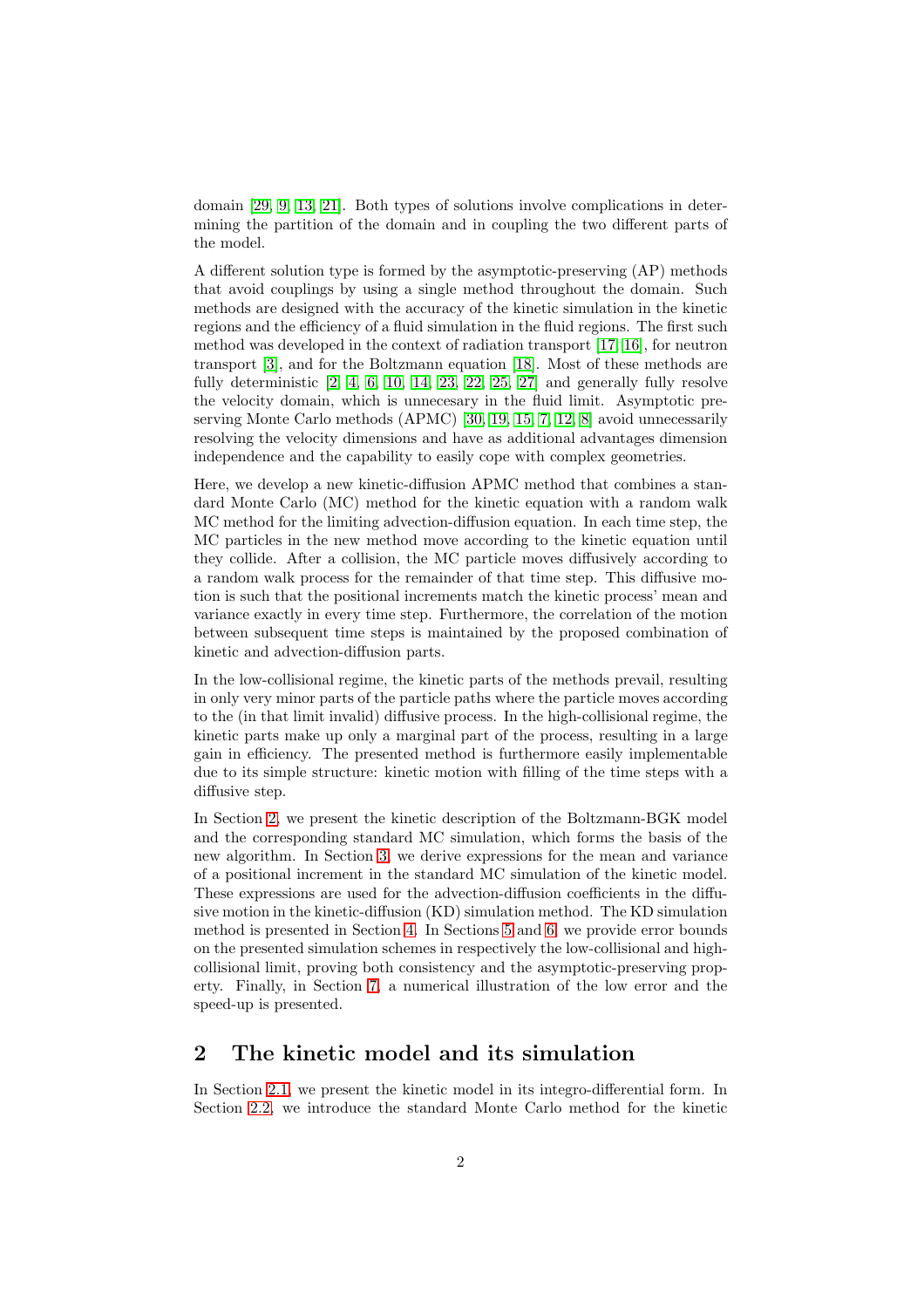model, which is founded in the particle description of the kinetic model. Then, in Section [2.3,](#page-3-0) we consider the limiting equation in the diffusive limit. Finally, in Section [2.4,](#page-4-0) we discuss the exploding simulation cost of the standard Monte Carlo method in diffusive regimes and shortly introduce our strategy to mitigate this computational burden, which will be based on the limiting behaviour as found in Section [2.3.](#page-3-0)

#### <span id="page-2-0"></span>2.1 Kinetic model

The BGK kinetic model describes particles that move according to a velocity jump process: the particle moves with a constant velocity until it collides, at which point its velocity changes to a new velocity, sampled from the positiondependent distribution  $\mathcal{M}(v; x)$ . We write the integro-differential equation for the density  $f(x, v, t)$  of such particles as

$$
\frac{\partial f(x, v, t)}{\partial t} + \underbrace{\underbrace{v}_{t} \frac{\partial f(x, v, t)}{\partial x}}_{\text{transport}} = \underbrace{\underbrace{\sigma(x)}_{\epsilon^2} \left(\mathcal{M}(v; x) \int f(x, v, t) \mathrm{d}v - f(x, v, t)\right)}_{\text{collision}}, (1)
$$

with initial condition  $Q(x, v)$ , scattering rate  $\frac{\sigma(x)}{\epsilon^2}$ , scaling parameter  $\epsilon$ , and postcollisional velocity distribution  $\mathcal{M}(v; x)$ . The scaling parameter  $\epsilon$  captures the diffusive scaling [\[1\]](#page-28-4) as  $\epsilon \to 0$ , which describes a situation with large velocities and a very high collision rate. The post-collisional velocity distribution,  $\mathcal{M}(v; x)$ , is often a Maxwellian and we will denote the mean velocity as  $u(x)$  and the temperature as  $T(x)$ , leading to a probability density function

$$
\mathcal{M}(v;x) = \frac{1}{\sqrt{2\pi T(x)}} e^{-\frac{(v - \epsilon u(x))^2}{2T(x)}}.
$$
 (2)

The post-collisional velocity distribution being normal is not a requirement for the method proposed in this manuscript, but knowledge of the mean plasma velocity  $u(x)$  and temperature  $T(x)$  is essential.

In a general 3D setting, the dimensionality of this equation is seven, prompting the use of Monte Carlo methods. We restrict our discussion to the 1D version of the equation, since both the standard Monte Carlo method and the simulation method we propose can be readily extended to higher dimensions by treating the different dimensions identically and independently.

#### <span id="page-2-1"></span>2.2 Kinetic particle description and standard Monte Carlo

Underlying Equation [\(2.1\)](#page-2-0) is a particle description which can be used for a standard MC method and which is the topic of this section.

We denote the discrete times at which the particle velocity changes as  $\tau_k$ ,  $k \in$  $\{1, 2, \dots\}$ . The equations for the position  $t \mapsto x(t)$  and for the velocity  $t \mapsto \frac{v(t)}{\epsilon}$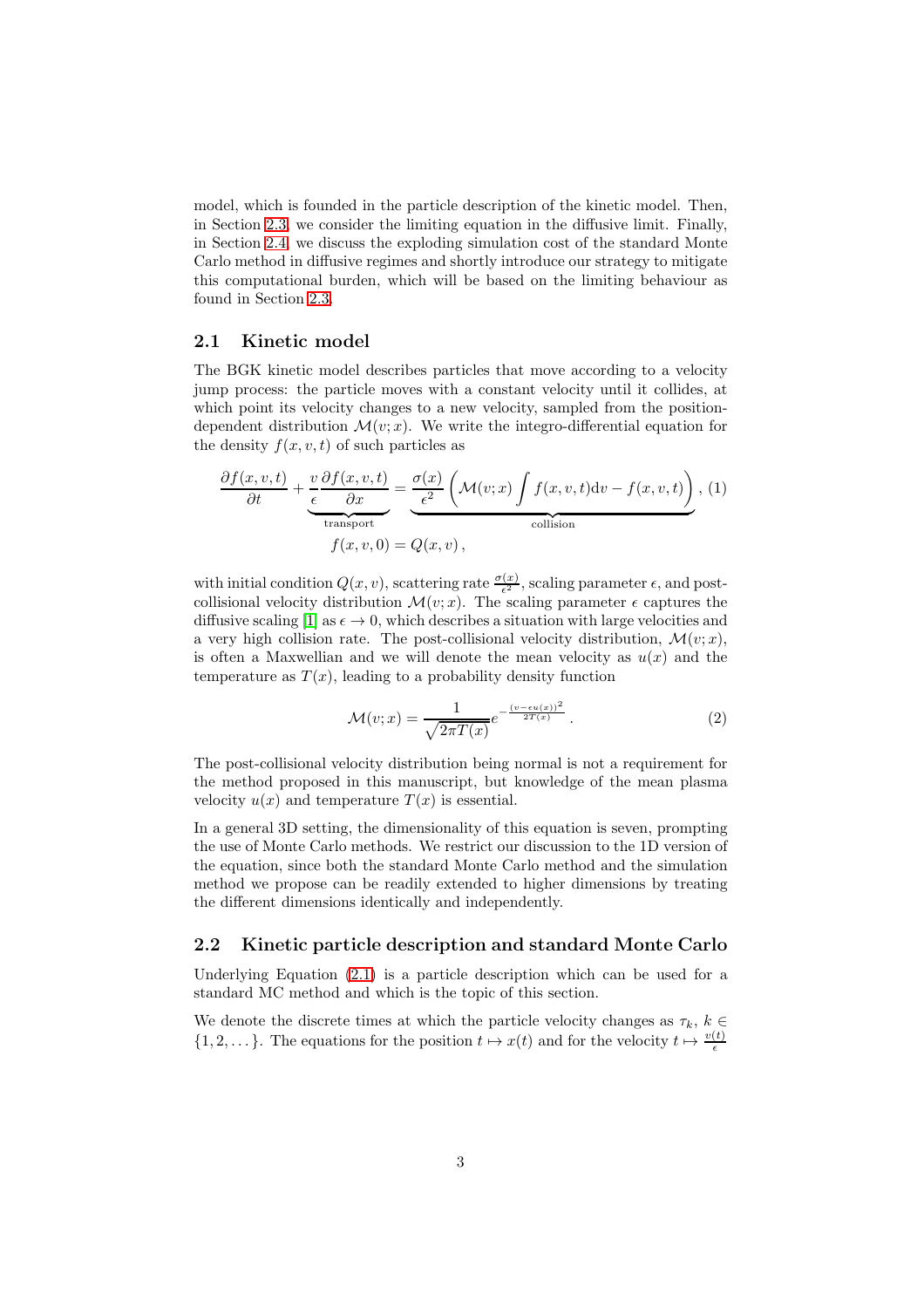can be written as

$$
(x(0), v(0)) \sim Q(x, v)
$$
  
\n
$$
\frac{dx(t)}{dt} = \frac{v(t)}{\epsilon}
$$
  
\n
$$
v(t) = V_k \text{ for } t \in [\tau_k, \tau_{k+1}), k \in \{0, \dots, K-1\}.
$$

The collisions with the plasma occur with position-dependent rate  $\frac{\sigma(x)}{\epsilon^2}$ . Sampling the event times can be done by using standard exponentially distributed samples  $\varepsilon_k \sim \mathcal{E}(1)$  and solving the equation

$$
\int_0^{\Delta \tau_k} \frac{\sigma \left( x(\tau_k) + \frac{V_k}{\epsilon} t \right)}{\epsilon^2} dt = \varepsilon_k , \qquad (3)
$$

for the free-flight intervals  $\Delta \tau_k$ , from which the next event time can be found as  $\tau_{k+1} = \tau_k + \Delta \tau_k$ . We will refer to this sampling of  $\varepsilon_k$  and the following inversion of the integral in Equation  $(2.2)$  by the function SAMPLECOL-LISION $(x(\tau_k), V_k, \sigma(x), \epsilon)$ . At a collision, a new velocity is sampled according to the post-collisional velocity distribution, which is a Maxwellian distribution, Equation  $(2.1)$ , in this text:

$$
V_k \sim \mathcal{M}(v; x(\tau_k))\,.
$$

A Monte Carlo algorithm to simulate Equation [\(2.1\)](#page-2-0) based on this particle description of the kinetic model up to the final time  $\bar{t}$  is algorithm [1.](#page-3-1)

<span id="page-3-1"></span>

| <b>Algorithm 1</b> A kinetic simulation up to time $\bar{t}$ |  |  |  |  |  |  |  |  |
|--------------------------------------------------------------|--|--|--|--|--|--|--|--|
|--------------------------------------------------------------|--|--|--|--|--|--|--|--|

| 1 function KINETICSIMULATION(X, $V, \overline{t}, \sigma(x), \epsilon, \mathcal{M}(v; x)$ ) |                                                       |
|---------------------------------------------------------------------------------------------|-------------------------------------------------------|
| $t \leftarrow 0$<br>$\overline{2}$                                                          |                                                       |
| while $t < \overline{t}$ do<br>3                                                            |                                                       |
| $\Delta \tau \leftarrow$ SAMPLECOLLISION $(X, V, \sigma(x), \epsilon)$<br>$\overline{4}$    |                                                       |
| $\tau \leftarrow \text{MIN}(\Delta \tau, \bar{t} - t)$<br>5                                 | $\triangleright$ determine the kinetically moved time |
| $X \leftarrow X + \frac{V}{\epsilon} \tau$<br>6                                             | $\triangleright$ execute the free flight              |
| if $\Delta \tau < \bar{t} - t$ then                                                         | $\triangleright$ check if a collision occurred        |
| $V \leftarrow \mathcal{M}(v; x)$<br>8                                                       | $\triangleright$ sample the post-collisional velocity |
| $t \leftarrow t + \tau$<br>9                                                                |                                                       |
| return $X, V$<br>10                                                                         |                                                       |

#### <span id="page-3-0"></span>2.3 Advection-diffusion limit in the high-collisional regime

In this section, we will uncover the limiting behaviour of Equation [\(2.1\)](#page-2-0) when  $\epsilon \to 0$ , according to a standard strategy such as presented in [\[28\]](#page-30-9).

When the scaling parameter  $\epsilon$  becomes small, the collision rate  $\frac{\sigma(x)}{\epsilon^2}$  will become very large, resulting in a very quick relaxation of the distribution  $f(x, v, t)$  to  $\mathcal{M}(v; x)\rho(x, t)$  where  $\rho(x, t) = \int f(x, v, t) dv$  represents the density. We capture this behaviour by writing the distribution  $f(x, v, t)$  as

$$
f(x, v, t) = \mathcal{M}(v; x)\rho(x, t) + \epsilon g(x, v, t), \qquad (4)
$$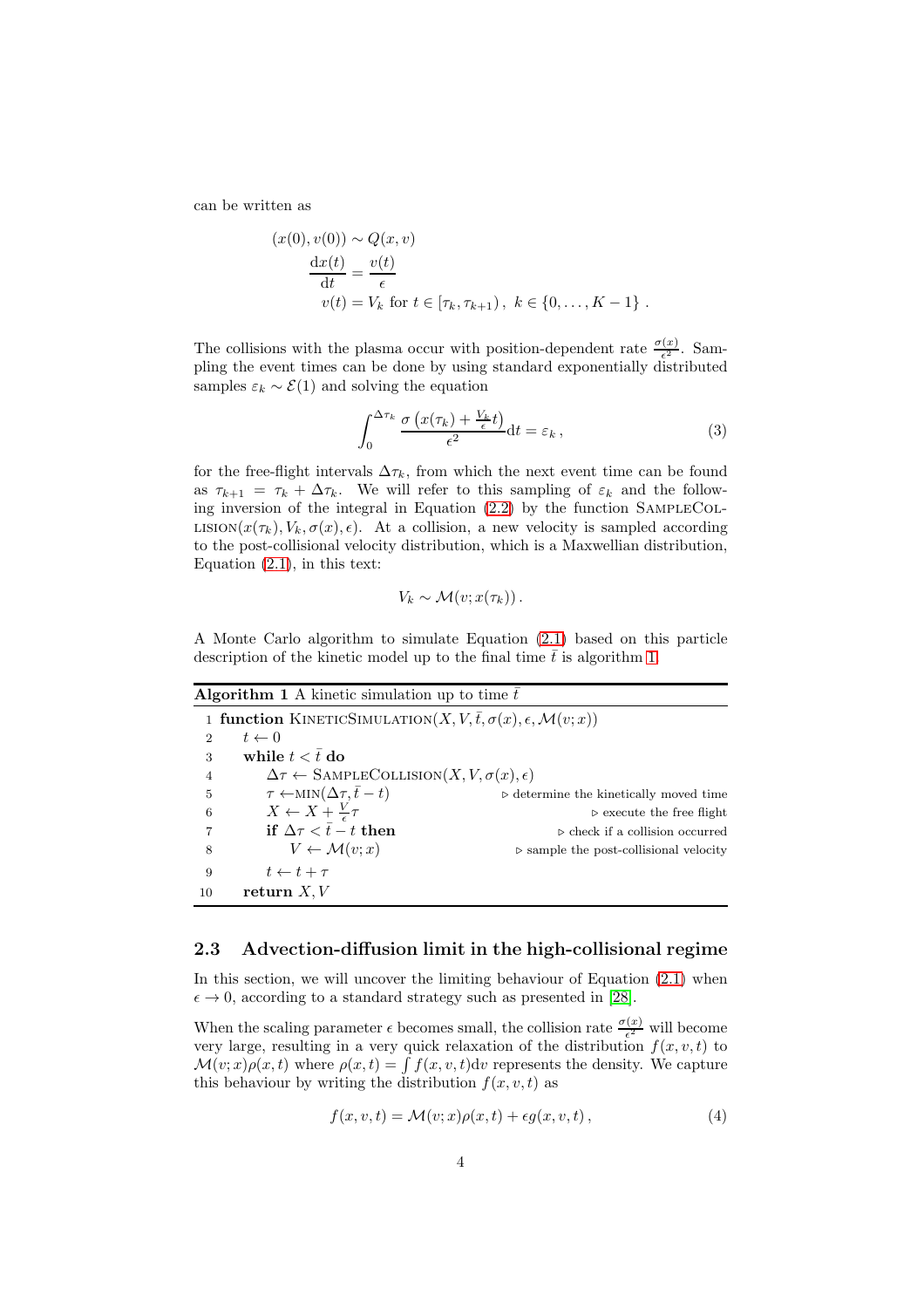i.e., the distribution  $\mathcal{M}(v; x)\rho(x, t)$  to which  $f(x, v, t)$  relaxes plus a small correction term  $\epsilon g(x, v, t)$ . Plugging Equation [\(2.3\)](#page-3-0) in Equation [\(2.1\)](#page-2-0) gives

$$
\frac{\partial \langle \mathcal{M}(v;x)\rho(x,t) + \epsilon g(x,v,t) \rangle}{\partial t} + \frac{v}{\epsilon} \frac{\partial \langle \mathcal{M}(v;x)\rho(x,t) + \epsilon g(x,v,t) \rangle}{\partial x} = -\frac{\sigma(x)}{\epsilon} g(x,v,t),\tag{5}
$$

which, after averaging over  $v$  becomes

$$
\frac{\partial \rho(x,t)}{\partial t} + \frac{1}{\epsilon} \frac{\partial \left( \int v \mathcal{M}(v;x) \mathrm{d}v \rho(x,t) \right)}{\partial x} + \int v \frac{\partial g(x,v,t)}{\partial x} \mathrm{d}v = 0. \tag{6}
$$

When we consider the dominant terms of Equation [\(2.3\)](#page-3-0), which have  $\frac{1}{\epsilon}$  as a factor, we find that

$$
v\frac{\partial(\mathcal{M}(v;x)\rho(x,t))}{\partial x}=-\sigma(x)g(x,v,t)\,,
$$

which can be used to transform Equation [\(2.3\)](#page-3-0) into

$$
\frac{\partial \rho(x,t)}{\partial t} + \frac{\partial (u(x)\rho(x,t))}{\partial x} - \frac{\partial}{\partial x} \left( \frac{1}{\sigma(x)} \frac{\partial (T(x)\rho(x,t))}{\partial x} \right) = 0, \tag{7}
$$

as  $\epsilon \to 0$ . Equation [\(2.3\)](#page-3-0) is an advection-diffusion-type equation, which validates the name diffusive limit, when  $\epsilon \to 0$ . Note that the effects of the collision rate,  $\sigma(x)$ , and the temperature,  $T(x)$ , differ in nature, since these coefficients appear at different places in the equation.

In a spatially homogeneous setting with  $u(x) \equiv u$ ,  $T(x) \equiv T$ , and  $\sigma(x) \equiv$  $\sigma$ , Equation [\(2.3\)](#page-3-0) is the Fokker-Planck equation of the stochastic differential equation (SDE)

$$
dX = udt + \sqrt{\frac{2T}{\sigma}}dW,
$$
\n(8)

<span id="page-4-0"></span>with dW expressing a standard Wiener process.

#### 2.4 Exploding simulation costs in the diffusive limit

When we consider the kinetic simulation presented in Section [2.2](#page-2-1) in the limit  $\epsilon \to 0$ , the collision rate  $\frac{\sigma}{\epsilon^2}$  becomes very large and therefore the execution of all individual collisions and free flight becomes computationally expensive. The simulation of the SDE of Equation  $(2.3)$ , however, can be done at a computational cost that does not depend on  $\epsilon$  via a random walk simulation. This random walk simulation of Equation [\(2.3\)](#page-3-0) with a fixed time step  $\Delta t$  amounts to

$$
X(t + \Delta t) = X(t) + A_0 \Delta t + \sqrt{2D_0 \Delta t} \xi, \qquad (9)
$$

with  $A_0 = u$ ,  $D_0 = \frac{T}{\sigma}$ , and  $\xi \sim \mathcal{N}(0, 1)$ . However, use of Equations [\(2.3\)](#page-3-0) and [\(2.4\)](#page-4-0) is only allowed in the limit  $\epsilon \to 0$ , and therefore introduces a modeling error for finite  $\epsilon$ .

To cope with the high computational cost for small but finite  $\epsilon$ , we aim at replacing most free flights in the high-collisional regime by a single random walk step with  $\epsilon$ -dependent coefficients  $A_{\epsilon}$  and  $D_{\epsilon}$  that covers a fraction of the time step. This corresponds to applying a random walk Monte Carlo discretization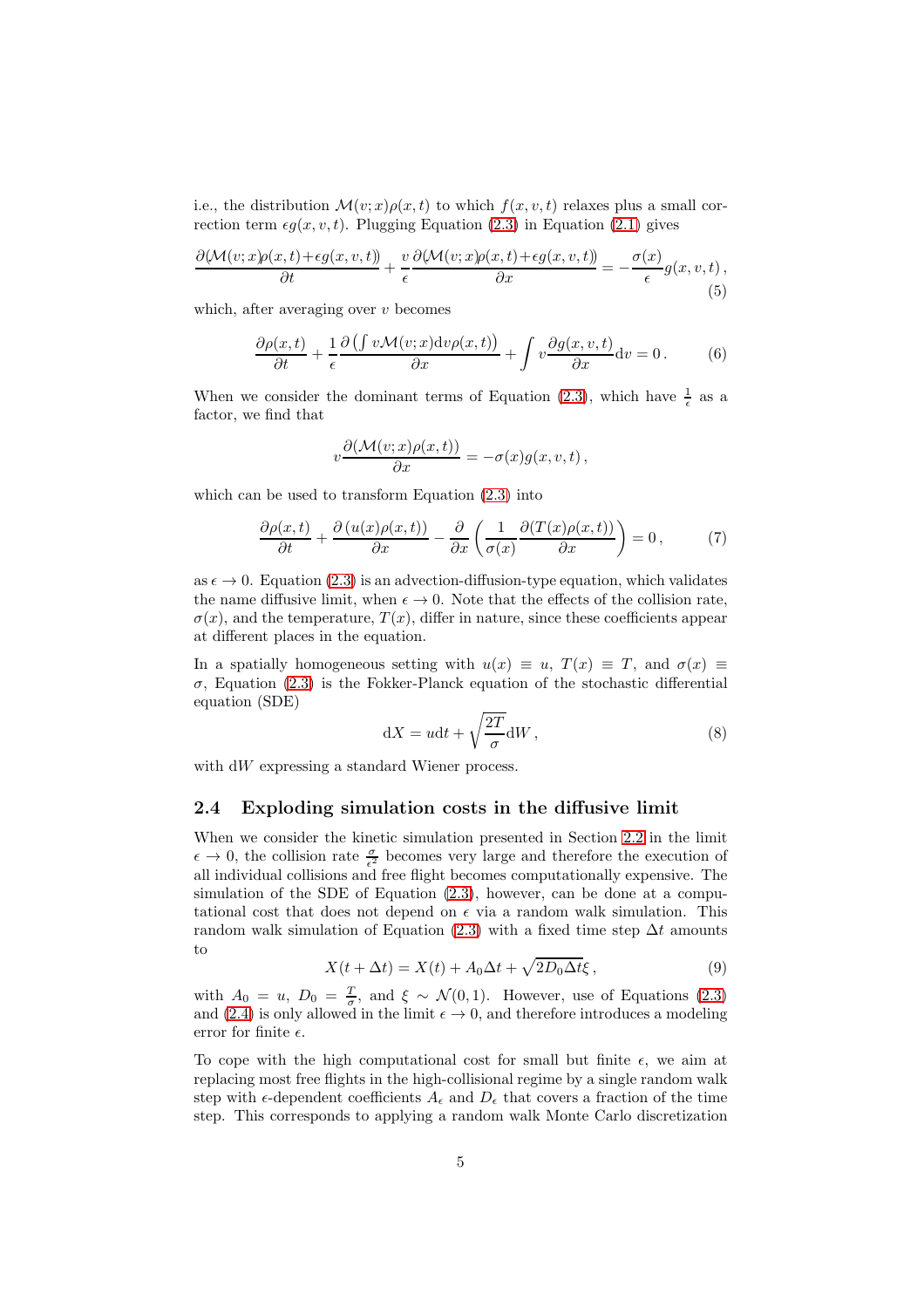of an advection-diffusion equation for that fraction of the time step. To remove the modeling error for finite  $\epsilon$  as the time step  $\Delta t$  decreases, we propose two kinetic corrections in the algorithm of Section [4.](#page-12-0)

The first correction to control the modeling error is not executing the entirety of the time step  $\Delta t$  diffusively, but maintaining kinetic motion at the beginning of each time step. The resulting algorithm presented in Section [4](#page-12-0) is consequently called the kinetic-diffusion (KD) scheme. As a second correction, we do not use the limiting advection and diffusion coefficients  $u$  and  $T$ , but instead use coefficients  $A_{\epsilon}$  and  $D_{\epsilon}$  such that the first two moments of the diffusive motion match the kinetic process exactly for any fixed and finite value of  $\epsilon$ . Then, the diffusive substep of the new Monte Carlo algorithm becomes

$$
X(t + \theta) = X(t) + A_{\epsilon}\theta + \sqrt{2D_{\epsilon}\theta}\xi, \qquad (10)
$$

with  $0 \leq \theta \leq \Delta t$  the diffusive part of the stepped time and  $\xi \sim \mathcal{N}(0, 1)$  a standard normal distributed random number. The expressions for the advection and diffusion coefficients  $A_{\epsilon}$  and  $D_{\epsilon}$  are derived in Section [3.](#page-5-0) In Section [4,](#page-12-0) the new kinetic-diffusion scheme is presented, which is analyzed in the remainder of the paper.

### <span id="page-5-0"></span>3 Mean and variance of the kinetic motion

In this Section, we will derive the mean and variance of the motion of a kinetically simulated particle during a time step of length  $\Delta t$  for a spatially homogeneous background. In Section [4,](#page-12-0) these moments will be used for the advection and diffusion coefficients  $A_{\epsilon}$  and  $D_{\epsilon}$  for positional increments. The assumption of a spatially homogeneous background translates to a constant rate  $\frac{\sigma}{\epsilon^2}$ , and a post-collisional velocity distribution with constant mean  $\epsilon u$  and variance  $T$ .

<span id="page-5-1"></span>

Figure 1: The part of the free flight times (time between collisions) that overlap with the *n*-th time step for an example with three collisions in the time interval  $[n\Delta t, (n+1)\Delta t].$ 

During the *n*-th time step  $[n\Delta t, (n+1)\Delta t]$  the change in position of a particle is the result of the free flights during that time step. In Figure [1,](#page-5-1) these free flights occur in the time between the collisions, which are indicated with circles. Only the parts of the free flights that overlap with the time step contribute to the motion in the time step. We denote the index of the last collision before the time interval  $[n\Delta t, (n+1)\Delta t)$  with  $\kappa^n$  and we denote the part of the  $\kappa^n + 1$ -th flight time that is in the time interval  $[n\Delta t, (n+1)\Delta t)$  with  $\Delta \tau_{\kappa^{n}+1|n}$  and similarly for the overlap of the  $\kappa^n$  + 1-th flight time with the time interval  $[n\Delta t, (n+1)\Delta t)$ , we write  $\Delta \tau_{\kappa^{n}+1|n}$ . With this notation, the change in position during the *n*-th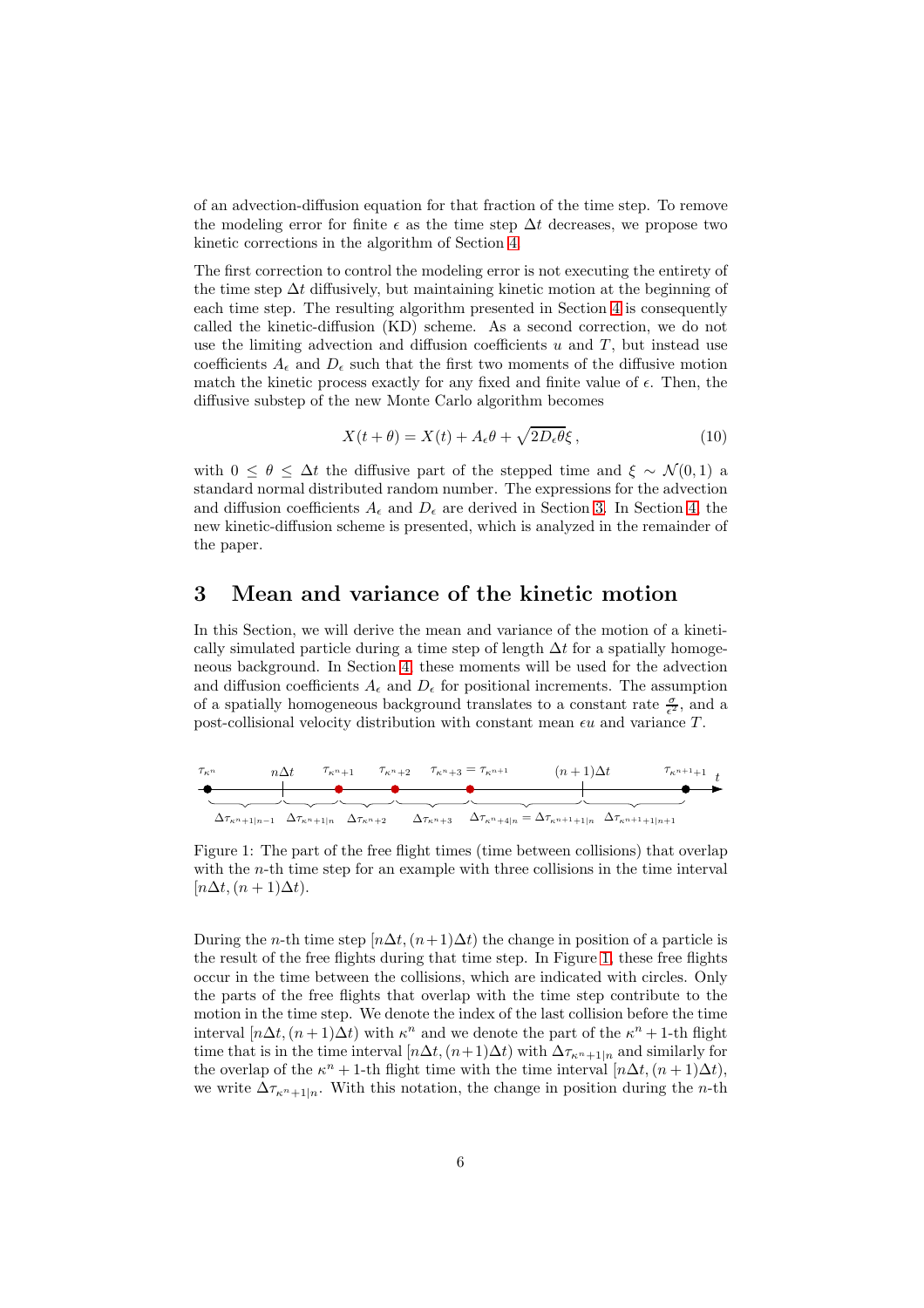time step can be written as

$$
\Delta X_n = \underbrace{\frac{V_{\kappa^n}}{\epsilon} \Delta \tau_{\kappa^n+1|n}}_{\text{entering flight}} + \underbrace{\sum_{k=\kappa^n+2}^{\kappa^{n+1}} \frac{V_{k-1}}{\epsilon} \Delta \tau_k}_{\text{internal flights}} + \underbrace{\frac{V_{\kappa^{n+1}}}{\epsilon} \Delta \tau_{\kappa^{n+1}+1|n}}_{\text{extting flight}} \tag{11}
$$

It is important to note that in this model, there is correlation between the positional increments during different time steps, because the last velocity of a time step,  $V_{\kappa_n}$ , is also the first velocity of the next time step.

Since we are only considering a single time step, it is convenient to discard the dependence on the time step index, n. We rename the velocities  $\{V_{\kappa^n}, \cdots, V_{\kappa^{n+1}}\}$ as  $\{V_0, \cdots, V_K\}$  and the flight times  $\{\Delta \tau_{\kappa^n+1|n}, \Delta \tau_{\kappa^n+2}, \cdots, \Delta \tau_{\kappa^{n+1}}, \Delta \tau_{\kappa^{n+1}+1|n}\}$ as  $\{\Delta \tau_0, \cdots, \Delta \tau_K\}$ , with  $K = \kappa^{n+1} - \kappa^n$ . This rephrases equation [\(3\)](#page-5-1) as

$$
\Delta X = \sum_{k=0}^{K} \frac{V_k}{\epsilon} \Delta \tau_k, \qquad (12)
$$

where we always have

$$
\sum_{k=0}^{K} \Delta \tau_k = \Delta t \,. \tag{13}
$$

Note that K, the number of collisions during a time step of length  $\Delta t$ , is a random variable which follows the Poisson distribution:

$$
P(K=k) = \frac{1}{k!} \left(\frac{\sigma}{\epsilon^2} \Delta t\right)^k e^{-\frac{\sigma}{\epsilon^2} \Delta t}.
$$
 (14)

We will now derive the mean and variance of  $\Delta X$ . In Section [3.1,](#page-6-0) we first neglect correlation with previous and next time steps by treating the initial and final velocity identically to the other velocities. From the resulting formulas from Section [3.1,](#page-6-0) we proceed to derive formulas for the mean and variance of the positional increment conditioned on a known final velocity,  $V_K$ , in Section [3.2.](#page-10-0) The formulas resulting from this second section allow incorporating correlation with subsequent time steps in the random walk steps itself, leading to the algorithm of Section [4.](#page-12-0)

#### <span id="page-6-0"></span>3.1 Neglecting correlation with other time steps

In this first section, we derive the exact mean and variance of the positional increment of a particle adhering to the model of Section [2.1](#page-2-0) during a time step, while neglecting correlation between different time steps. The resulting expressions form the foundation of the derivation in Section [3.2,](#page-10-0) where we do consider correlation with the subsequent time step.

#### <span id="page-6-1"></span>3.1.1 Neglecting correlation with other time steps: mean

The change in position of a particle following the model of Section [2.1](#page-2-0) during a time step  $\Delta t$  is written as  $\Delta X$  and can be expressed as in Equation [\(3\)](#page-5-1).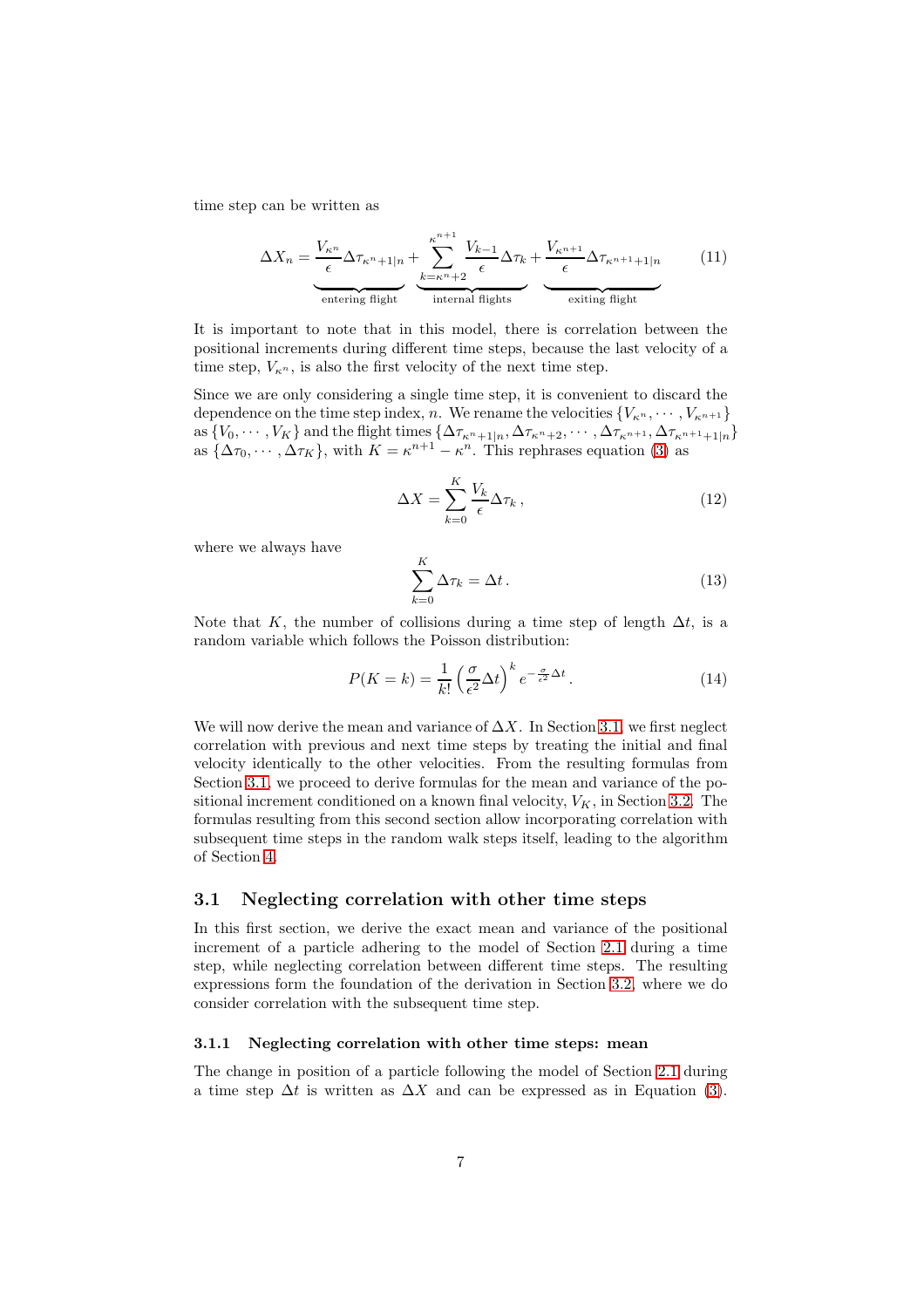With this description, and by conditioning on the Poisson-distributed number of collisions K, we can write the expected value of  $\Delta X$  as

$$
\mathbb{E}[\Delta X] = \mathbb{E}\left[\sum_{k=0}^{K} \frac{V_k}{\epsilon} \Delta \tau_k\right] = \mathbb{E}_K \left[\mathbb{E}\left[\sum_{k=0}^{K} \frac{V_k}{\epsilon} \Delta \tau_k \middle| K\right]\right],\tag{15}
$$

where  $\mathbb{E}_K$  is the expected value over the specific random variable in the subscript and the expected value without subscript goes over all random variables except the ones on which the expected value is conditioned.

The different  $V_k$  in Equation [\(3.1.1\)](#page-6-1) are random variables that follow the distribution  $\mathcal{M}(v)$  with mean  $\epsilon u$  and variance T and the different  $V_k$  are independent of all other random variables. Using this transforms Equation [\(3.1.1\)](#page-6-1) into

$$
\mathbb{E}\left[\sum_{k=0}^{K} \frac{V_k}{\epsilon} \Delta \tau_k \middle| K \right] = \mathbb{E}\left[\sum_{k=0}^{K} \mathbb{E}\left[\frac{V_k}{\epsilon}\right] \Delta \tau_k \middle| K \right] = u \mathbb{E}\left[\sum_{k=0}^{K} \Delta \tau_k \middle| K \right]. \tag{16}
$$

Since the  $\Delta \tau_k$  always sum to  $\Delta t$  by construction of  $\Delta X$  (see Equation [\(3\)](#page-5-1)) regardless of  $K$ , we find

$$
\mathbb{E}[\Delta X] = u\Delta t. \tag{17}
$$

#### <span id="page-7-0"></span>3.1.2 Neglecting correlation with other time steps: variance

To find an expression for the variance of the positional increment, we start from the law of total variance,

$$
\text{Var}(\Delta X) = \mathbb{E}_K \left[ \text{Var} \left( \sum_{k=0}^K \frac{V_k}{\epsilon} \Delta \tau_k \middle| K \right) \right] + \text{Var}_K \left( \mathbb{E} \left[ \sum_{k=0}^K \frac{V_k}{\epsilon} \Delta \tau_k \middle| K \right] \right). \tag{18}
$$

The same notational convention is used for the variance as for the expected value introduced in the previous section: the subscript indicates the random variable with respect to which the variance is taken and the absence of a subscript indicating that the variance is taken over all random variables, except for the ones for which it is conditioned. The second term on the right hand side of Equation [\(3.1.2\)](#page-7-0) equals zero, since the argument for  $Var_K$  equals the left hand side of Equation  $(3.1.1)$ , and was shown to be independent of K in Section [3.1.1,](#page-6-1) see Equation [\(3.1.1\)](#page-6-1). The first term on the right hand side of Equation [\(3.1.2\)](#page-7-0) can be rewritten as a series by using Equation [\(3\)](#page-5-1), resulting in

$$
Var(\Delta X) = \sum_{K=0}^{\infty} \frac{1}{K!} \left(\frac{\sigma}{\epsilon^2} \Delta t\right)^K e^{-\frac{\sigma}{\epsilon^2} \Delta t} Var\left(\sum_{k=0}^K \frac{V_k}{\epsilon} \Delta \tau_k \middle| K\right) \tag{19}
$$

We will now rewrite the conditional variance in Equation [\(3.1.2\)](#page-7-0). To do so, we first show all the time intervals  $\Delta \tau_k$ ,  $k = 0 \dots K$  are identically distributed for a fixed  $K$ . Then, we will be able to find a convenient formulation for the conditional variance which we will use to find an expression for the variance at the end of this section.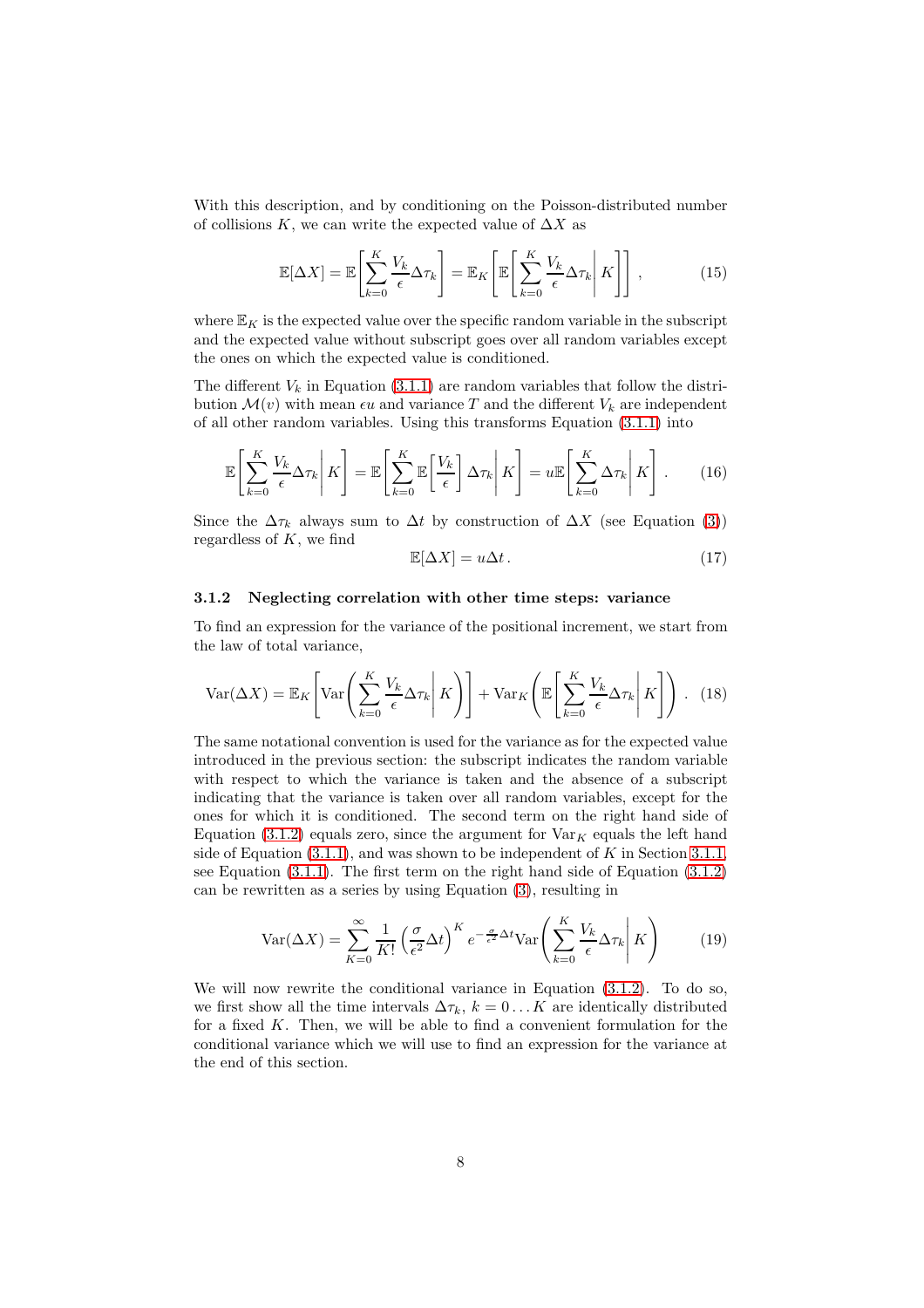<span id="page-8-0"></span>Identical distribution of the flight times in a time step. The probability of the k-th inter-event time to begin after a time in the interval  $[\theta, \theta + d\theta]$  and to have a size in the interval  $[\Delta \tau_k, \Delta \tau_k + d \Delta \tau_k]$  is equal to the probability of k − 1 events occurring in time  $\theta$  of which one occurs in the interval  $[\theta, \theta +$  $d\theta$ , multiplied by the probability of a collision occurring after exactly  $\Delta \tau_k$ , multiplied by the probability of  $K - k - 1$  events occurring in the remaining time  $\Delta t - \theta - \Delta \tau_k$ . Integrating over  $\theta$ , we can write the probability distribution of the time length  $\Delta \tau_k$  up to a constant factor as

$$
e^{-\frac{\sigma \Delta \tau_k}{\epsilon^2}} \frac{\sigma}{\epsilon^2} d\Delta \tau_k \int_0^{\Delta t - \Delta \tau_k} \frac{\left(\frac{\sigma \theta}{\epsilon^2}\right)^{k-1}}{\left(k-1\right)!} e^{-\frac{\sigma \theta}{\epsilon^2}} \frac{\sigma}{\epsilon^2} d\theta \frac{\left(\frac{\sigma (\Delta t - \Delta \tau_k - \theta)}{\epsilon^2}\right)^{K-k-1}}{\left(K-k-1\right)!} e^{-\frac{\sigma (\Delta t - \Delta \tau_k - \theta)}{\epsilon^2}}.
$$
\n
$$
\frac{\text{one event}}{\text{after } \Delta \tau_k} \frac{k-1 \text{ events in } \theta, \qquad \text{the remaining } K-k-1 \text{ events}}{\text{and one at } \theta}.
$$

Restructuring this equation gives

$$
\left(\frac{\sigma}{\epsilon^2}\right)^K e^{-\frac{\sigma \Delta t}{\epsilon^2}} \int_0^{\Delta t - \Delta \tau_k} \frac{\theta^{k-1}}{(k-1)!} \frac{(\Delta t - \Delta \tau_k - \theta)^{K-k-1}}{(K-k-1)!} d\theta d\Delta \tau_k,
$$

and after repeated partial integration we find

$$
\left(\frac{\sigma}{\epsilon^2}\right)^K e^{-\frac{\sigma \Delta t}{\epsilon^2}} \frac{(\Delta t - \Delta \tau_k)^{K-1}}{(K-1)!} d\Delta \tau_k ,\qquad (20)
$$

which is independent of k, proving the identical distribution for each  $\Delta \tau_k$ ,  $k \in$  $\{0, \ldots, K\}.$ 

The quantity in Equation [\(3.1.2\)](#page-8-0) is the probability density function of  $\Delta \tau_k$  up to a scaling, but it can be easily rescaled to obtain the probability density function that holds for all  $k \leq K$ :

$$
P(\Delta \tau_k | K) = \begin{cases} K \frac{(\Delta t - \Delta \tau_k)^{K-1}}{\Delta t^K} & \text{if } \Delta \tau_k \in [0, \Delta t] \\ 0 & \text{else.} \end{cases}
$$
(21)

The resulting Equation [\(3.1.2\)](#page-8-0) holds for all  $k \in \{0, 1, \ldots, K\}$ .

<span id="page-8-1"></span>Expression for the conditional variance. To find an expression for the conditional variance in Equation [\(3.1.2\)](#page-7-0), the mean and variance of  $\Delta \tau_k$  will be required. These can be computed from Equation [\(3.1.2\)](#page-8-0) to be

$$
\mathbb{E}[\Delta \tau_k | K] = \int_0^{\Delta t} \Delta \tau_k K \frac{(\Delta t - \Delta \tau_k)^{K-1}}{\Delta t^K} d\Delta \tau_k = \frac{\Delta t}{K+1}
$$
(22)

$$
\mathbb{E}\left[\left.\Delta\tau_k^2\right|K\right] = \int_0^{\Delta t} \Delta\tau_k^2 K \frac{(\Delta t - \Delta\tau_k)^{K-1}}{\Delta t^K} d\Delta\tau_k = \frac{2\Delta t^2}{(K+1)(K+2)}
$$
\n
$$
\text{Var}\left(\left.\Delta\tau_k\right|K\right) = \mathbb{E}\left[\left.\Delta\tau_k^2\right|K\right] - \left(\mathbb{E}\left[\left.\Delta\tau_k\right|K\right]\right)^2 = \frac{K\Delta t^2}{(K+1)^2(K+2)}\,. \tag{23}
$$

Due to the fact that the different  $\Delta \tau_k$  and the different velocities are identically distributed, the variance of the sum formula can be applied to the conditional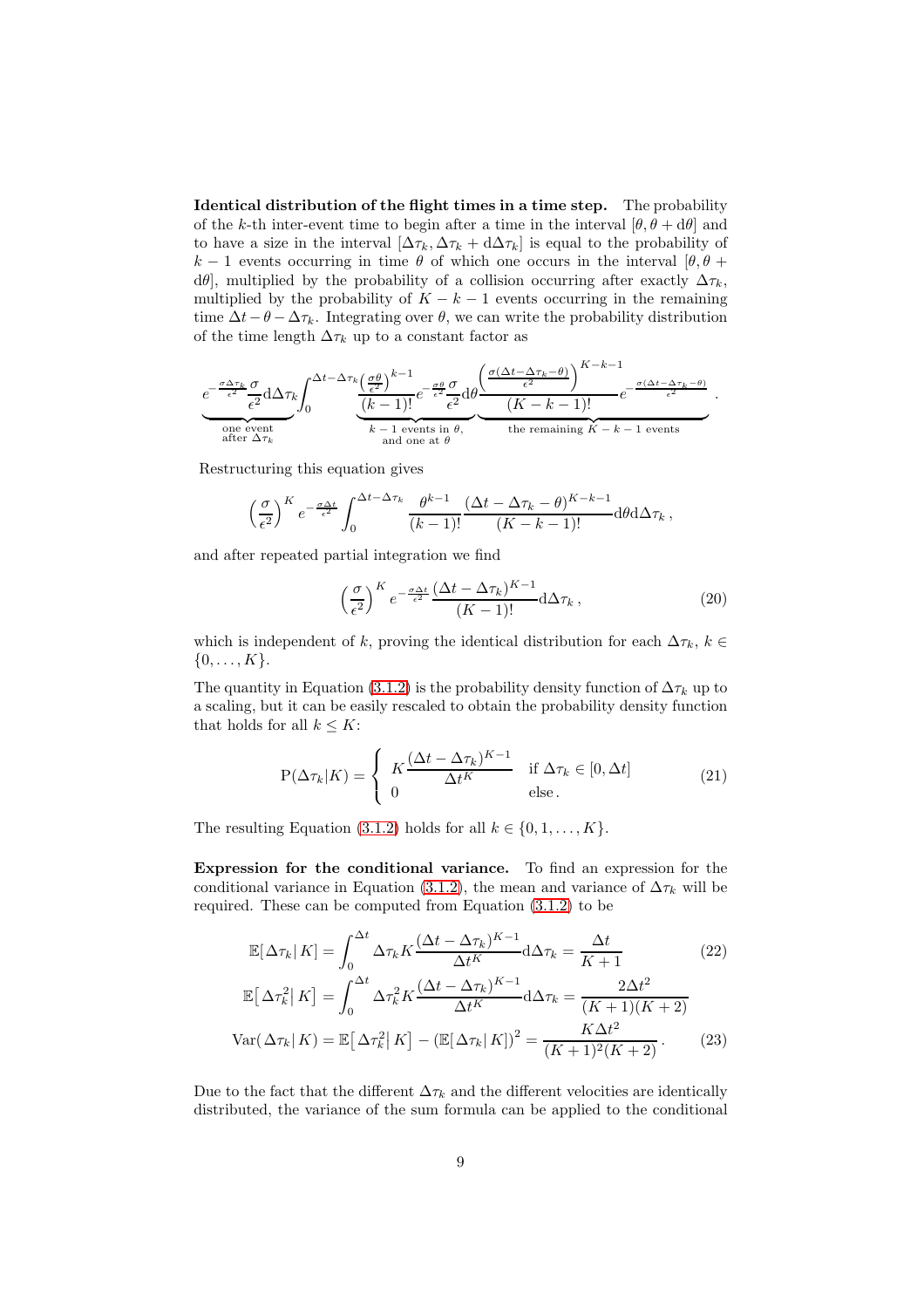variance in Equation [\(3.1.2\)](#page-7-0), yielding

$$
\operatorname{Var}\left(\sum_{k=0}^{K} \frac{V_k}{\epsilon} \Delta \tau_k \middle| K\right) = (K+1) \left( \operatorname{Var}\left(\left.\frac{V_k}{\epsilon} \Delta \tau_k \middle| K\right) + K \operatorname{Cov}\left(\left.\frac{V_k}{\epsilon} \Delta \tau_k \middle| K\right) \right) \right)
$$

Because of the independence of the  $V_k$  to other random variables, we have

$$
\text{Var}\left(\frac{V_k}{\epsilon} \Delta \tau_k \middle| K\right) = \text{Var}\left(\frac{V_k}{\epsilon} \middle| K\right) \text{Var}(\Delta \tau_k | K) + \text{Var}\left(\frac{V_k}{\epsilon} \middle| K\right) \mathbb{E}[\Delta \tau_k | K]^2 + \text{Var}(\Delta \tau_k | K) \mathbb{E}\left[\frac{V_k}{\epsilon} \middle| K\right]^2 \tag{24}
$$

and

$$
Cov\left(\left.\frac{V_k}{\epsilon}\Delta\tau_k\right|K\right) = Cov(\Delta\tau_k|K)\mathbb{E}\left[\left.\frac{V_k}{\epsilon}\right|K\right]^2.
$$
 (25)

Applying the standard formula for the variance of a sum formula to the event times, we find

$$
\text{Var}\left(\sum_{k=0}^K \Delta \tau_k \middle| K\right) = (K+1)\text{Var}(\Delta \tau_k | K) + (K+1)K\text{Cov}(\Delta \tau_k | K) = 0,
$$

which allows the expression of the covariance of the flight time contributions from Equation  $(3.1.2)$  as

$$
Cov\left(\Delta\tau_k \frac{V_k}{\epsilon} \middle| K\right) = -\frac{Var(\Delta\tau_k|K)}{K} \mathbb{E}\left[\frac{V_k}{\epsilon} \middle| K\right]^2.
$$
 (26)

Equations  $(3.1.2)$  and  $(3.1.2)$  can be used to transform the conditional variance of Equation [\(3.1.2\)](#page-7-0) to

$$
\operatorname{Var}\left(\sum_{k=0}^{K} \frac{V_k}{\epsilon} \Delta \tau_k \middle| K\right) = (K+1) \operatorname{Var}\left(\frac{V_k}{\epsilon} \middle| K\right) \left(\operatorname{Var}(\Delta \tau_k | K) + \mathbb{E}[\Delta \tau | K]^2\right). \tag{27}
$$

All the terms of Equation [\(3.1.2\)](#page-8-1) are known: the mean and variance of  $\Delta \tau_k$ conditioned on  $K$  are given by Equations  $(3.1.2)$  and  $(3.1.2)$ , and the velocities are independent of  $K$  and have variance  $T$ . Using this knowledge, transforms Equation [\(3.1.2\)](#page-8-1) into

$$
\text{Var}\left(\sum_{k=0}^{K} \frac{V_k}{\epsilon} \Delta \tau_k \middle| K\right) = \frac{TK\Delta t^2}{\epsilon^2 (K+1)(K+2)} + \frac{T\Delta t^2}{\epsilon^2 (K+1)} = \frac{T}{\epsilon^2} \Delta t^2 \frac{2}{K+2}.
$$
 (28)

<span id="page-9-0"></span>Expression for the variance. Expression [\(3.1.2\)](#page-8-1) for the conditional variance of Equation [\(3.1.2\)](#page-7-0) can be used to obtain

$$
\begin{split} \text{Var}(\Delta X) &= \sum_{K=0}^{\infty} \frac{T}{\epsilon^2} \Delta t^2 e^{-\frac{\sigma \Delta t}{\epsilon^2}} \frac{2}{K+2} \frac{\left(\frac{\sigma}{\epsilon^2} \Delta t\right)^K}{K!} \\ &= 2 \frac{T}{\epsilon^2} \Delta t^2 e^{-\frac{\sigma}{\epsilon^2} \Delta t} \sum_{K=0}^{\infty} (K+1) \frac{\left(\frac{\sigma \Delta t}{\epsilon^2}\right)^K}{(K+2)!} \,, \end{split}
$$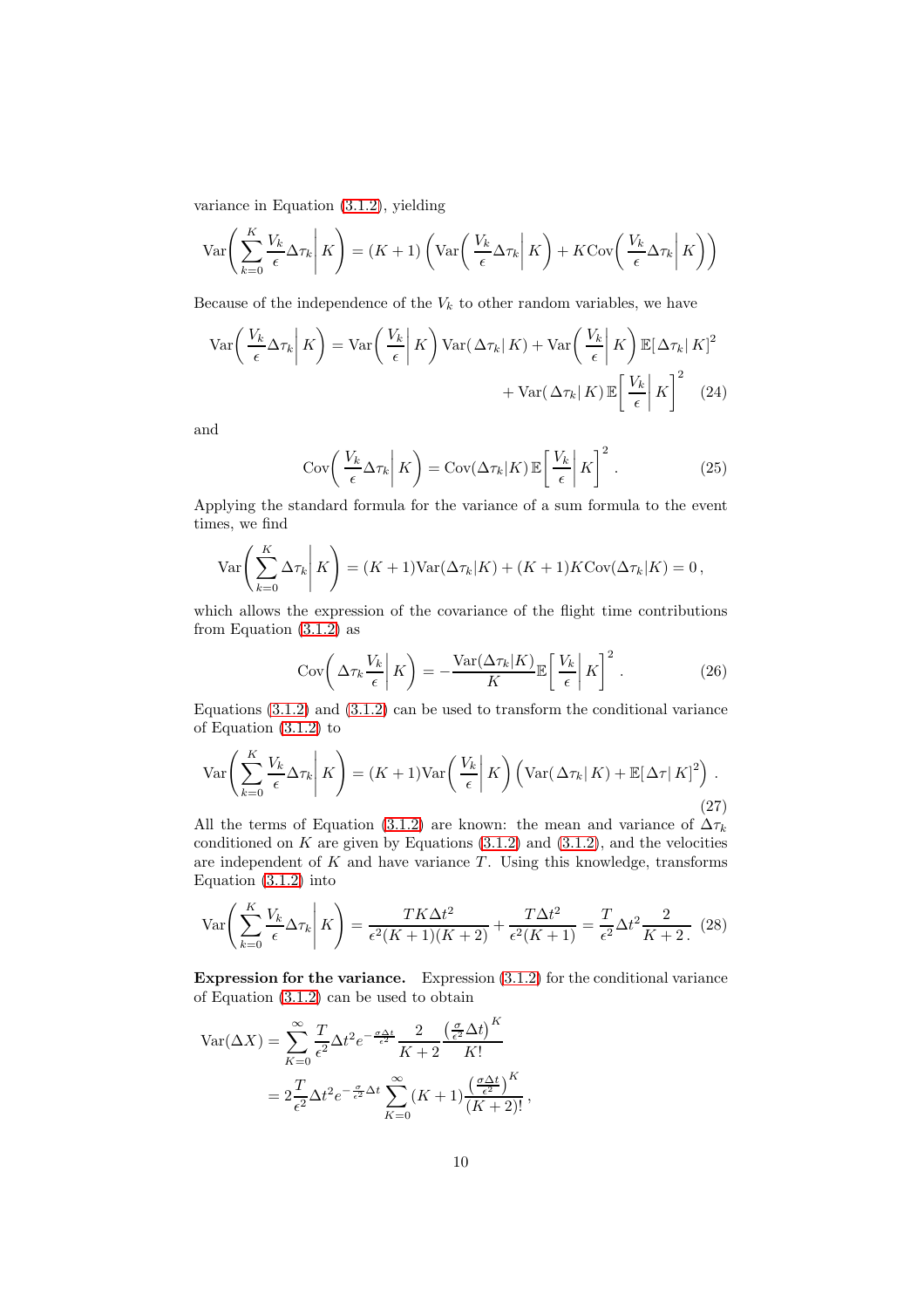which can be rewritten in the form of the series expansion of an exponential and its derivative as

$$
\begin{split} \text{Var}(\Delta X) &= 2 \frac{T}{\epsilon^2} \Delta t^2 e^{-\frac{\sigma \Delta t}{\epsilon^2}} \left( \sum_{K=0}^{\infty} (K+2) \frac{\left(\frac{\sigma \Delta t}{\epsilon^2}\right)^K}{(K+2)!} - \sum_{K=0}^{\infty} \frac{\left(\frac{\sigma \Delta t}{\epsilon^2}\right)^K}{(K+2)!} \right) \\ &= 2 \frac{T}{\epsilon^2} \Delta t^2 e^{-\frac{\sigma \Delta t}{\epsilon^2}} \left( \frac{\epsilon^2}{\sigma \Delta t} \sum_{K=2}^{\infty} K \frac{\left(\frac{\sigma \Delta t}{\epsilon^2}\right)^{K-1}}{K!} - \left(\frac{\epsilon^2}{\sigma \Delta t}\right)^2 \sum_{K=2}^{\infty} \frac{\left(\frac{\sigma \Delta t}{\epsilon^2}\right)^K}{K} \right) \\ &= 2 \frac{\epsilon^2}{\sigma^2} T e^{-\frac{\sigma \Delta t}{\epsilon^2}} \left( \frac{\sigma \Delta t}{\epsilon^2} \frac{\mathrm{d} \left(e^{\frac{\sigma \Delta t}{\epsilon^2}} - 1 - \frac{\sigma \Delta t}{\epsilon^2}\right)}{\mathrm{d} \frac{\sigma \Delta t}{\epsilon^2}} - \left(e^{\frac{\sigma \Delta t}{\epsilon^2}} - 1 - \frac{\sigma \Delta t}{\epsilon^2}\right) \right) \,, \end{split}
$$

resulting in the formula for the variance

$$
Var(\Delta X) = 2\frac{\epsilon^2}{\sigma^2}T\left(e^{-\frac{\sigma\Delta t}{\epsilon^2}} - 1 + \frac{\sigma\Delta t}{\epsilon^2}\right).
$$
 (29)

In the diffusive limit,  $\epsilon \to 0$ , the variance in Equation [\(3.1.2\)](#page-9-0) indeed becomes equal to  $2\frac{T}{\sigma}\Delta t$ , in correspondence with Equation [\(2.3\)](#page-3-0) of Section [2.3.](#page-3-0) On the other hand, for fixed  $\epsilon$  and decreasing time step size, we obtain a variance proportional to  $\frac{T}{\epsilon^2} \Delta t^2$ . This equals the variance of the motion during a time  $\Delta t$ where the particle has a constant but randomly sampled velocity with variance  $\frac{T}{\epsilon^2}$ , which is exactly the kinetic limit of the particle process, with velocities  $\frac{v}{\epsilon}$ with  $v$  distributed according to the Maxwellian of Equation  $(2.1)$ .

### <span id="page-10-0"></span>3.2 Including correlation by conditioning on the final velocity

In Section [3.1,](#page-6-0) all velocities were treated as independent new samples. When multiple time steps are considered, the last velocity of the previous time step is equal to the first of the next time step, which results in correlation of the positional increment in different time steps. To correlate the motion within a time step to its subsequent time steps, the mean and variance of the motion can take into account the final velocity during the time step. In a low-collisional regime, this correlation is an important feature of the kinetic behaviour.

#### <span id="page-10-1"></span>3.2.1 Including correlation by conditioning on the final velocity: mean

As in the previous section, we condition the expected value on the number of events and can use the independence of the velocities with respect to the other variables, resulting in

$$
\mathbb{E}[\Delta X] = \mathbb{E}\left[\mathbb{E}\left[\sum_{k=0}^K \mathbb{E}\left[\frac{V_k}{\epsilon}\right] \Delta \tau_k \middle| K\right]\right].
$$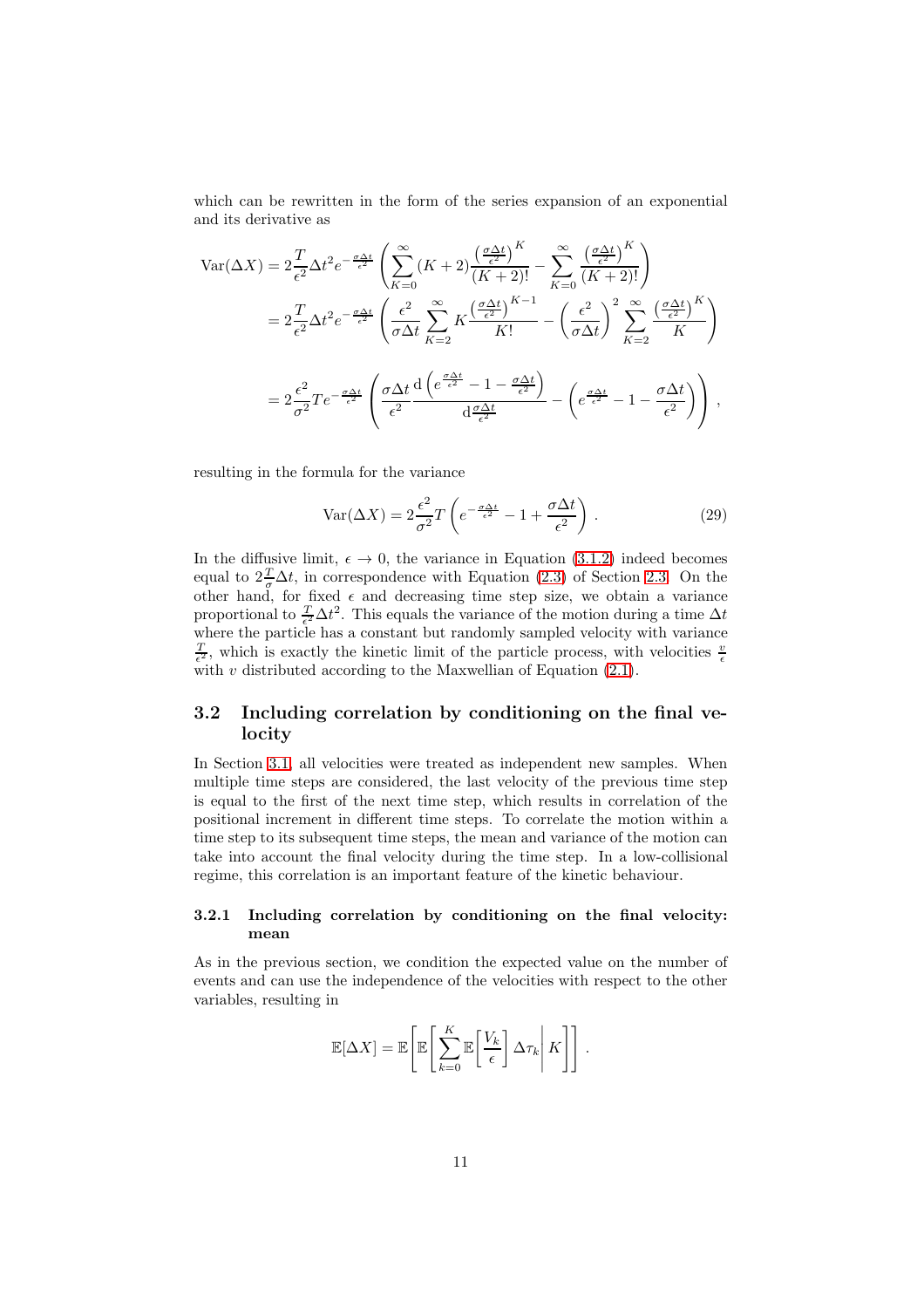The difference with before is the treatment of  $V_K$  as a fixed predetermined value, resulting in

$$
\mathbb{E}[\Delta X] = \mathbb{E}\left[\mathbb{E}\left[\sum_{k=0}^{K-1} u\Delta \tau_k + \frac{V_K}{\epsilon} \Delta \tau_K \middle| K\right]\right]
$$
  
\n
$$
= \mathbb{E}\left[\mathbb{E}\left[u(\Delta t - \Delta \tau_K) + \frac{V_K}{\epsilon} \Delta \tau_K \middle| K\right]\right]
$$
  
\n
$$
= \mathbb{E}\left[u(\Delta t - \Delta \tau_K) + \frac{V_K}{\epsilon} \Delta \tau_K\right]
$$
  
\n
$$
= u\Delta t + \left(\frac{V_K}{\epsilon} - u\right) \mathbb{E}[\Delta \tau_K].
$$

Since  $\Delta \tau_K$  equals the time before any collision occurs in  $\Delta t$ , it is exponentially distributed with rate  $\frac{\sigma}{\epsilon^2}$ , and with  $\Delta t$  as a ceiling. Its expected value can consequently be computed as

$$
\mathbb{E}[\Delta \tau_K] = \int_0^{\Delta t} \Delta \tau \frac{\sigma}{\epsilon^2} e^{-\frac{\sigma \Delta \tau}{\epsilon^2}} d\Delta \tau + \Delta t \int_{\Delta t}^{\infty} \frac{\sigma}{\epsilon^2} e^{-\frac{\sigma}{\epsilon^2} \Delta \tau} d\Delta \tau \n= \frac{\epsilon^2}{\sigma} - \frac{\epsilon^2}{\sigma} e^{-\frac{\sigma \Delta t}{\epsilon^2}} - \Delta t e^{-\frac{\sigma \Delta t}{\epsilon^2}} + \Delta t e^{-\frac{\sigma \Delta t}{\epsilon^2}} \n= \frac{\epsilon^2}{\sigma} \left( 1 - e^{-\frac{\sigma \Delta t}{\epsilon^2}} \right),
$$
\n(30)

resulting in the mean

$$
\mathbb{E}[\Delta X] = u\Delta t + \left(\frac{V_K}{\epsilon} - u\right)\frac{\epsilon^2}{\sigma}\left(1 - e^{-\frac{\sigma \Delta t}{\epsilon^2}}\right). \tag{31}
$$

In the diffusive limit, the mean becomes equal to  $u\Delta t$ . Conversely, for fixed  $\epsilon$ and  $\Delta t \to 0$ , the mean becomes equal to  $V_K$  since the probability of a velocity changes becomes zero.

#### <span id="page-11-0"></span>3.2.2 Including correlation by conditioning on the final velocity: variance

As in Section [3.1.2,](#page-7-0) we start with the law of total variance, but now applied to the last time interval  $\Delta \tau_K$ , giving

$$
\text{Var}(\Delta X) = \mathbb{E}\left[\text{Var}\left(\sum_{k=0}^{K} \frac{V_k}{\epsilon} \Delta \tau_k \middle| \Delta \tau_K\right)\right] + \text{Var}\left(\mathbb{E}\left[\sum_{k=0}^{K} \frac{V_k}{\epsilon} \Delta \tau_k \middle| \Delta \tau_K\right]\right). (32)
$$

For the first term of Equation [\(3.2.2\)](#page-11-0), we can use that  $V_K$  is a known and fixed value to write

$$
\mathbb{E}\left[\text{Var}\left(\sum_{k=0}^{K} \frac{V_k}{\epsilon} \Delta \tau_k \middle| \Delta \tau_K\right)\right] = \mathbb{E}\left[\text{Var}\left(\sum_{k=0}^{K-1} \frac{V_k}{\epsilon} \Delta \tau_k \middle| \Delta \tau_K\right)\right].\tag{33}
$$

Equation [\(3.2.2\)](#page-11-0) conforms to the case in Section [3.1](#page-6-0) but with a time step of length  $\Delta t - \Delta \tau_K$ , enabling the use of Equation [\(3.1.2\)](#page-9-0) to find

$$
\mathbb{E}\left[\text{Var}\left(\sum_{k=0}^K \frac{V_k}{\epsilon} \Delta \tau_k \middle| \Delta \tau_K\right)\right] = \mathbb{E}\left[2\frac{\epsilon^2}{\sigma^2} T\left(e^{-\frac{\sigma(\Delta t - \Delta \tau_K)}{\epsilon^2}} - 1 + \frac{\sigma(\Delta t - \Delta \tau_K)}{\epsilon^2}\right)\right],
$$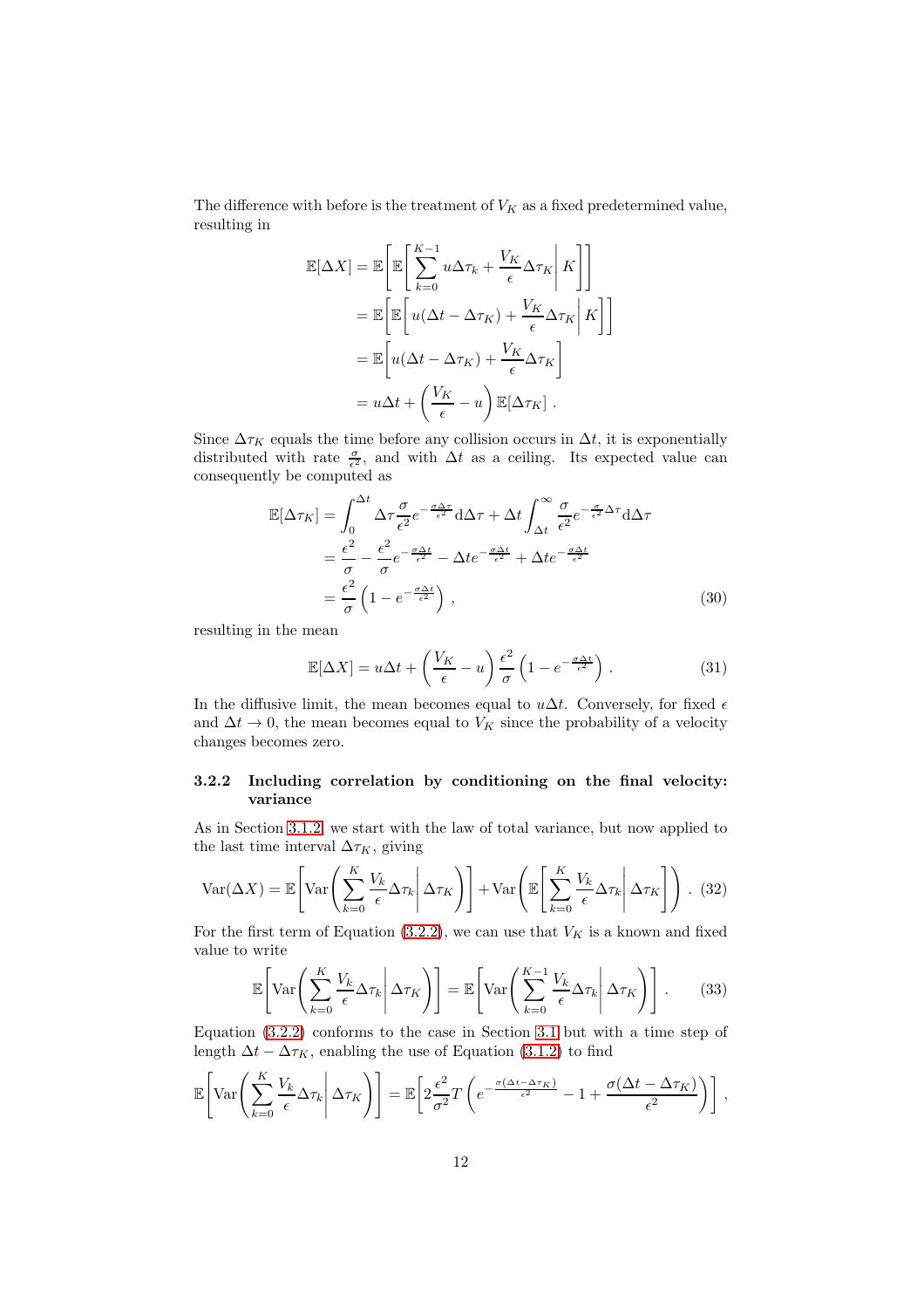$$
= \int_0^{\Delta t} 2 \frac{\epsilon^2}{\sigma^2} T \left( e^{-\frac{\sigma (\Delta t - \Delta \tau_K)}{\epsilon^2}} - 1 + \frac{\sigma (\Delta t - \Delta \tau_K)}{\epsilon^2} \right) \frac{\sigma}{\epsilon^2} e^{-\frac{\sigma (\Delta \tau_K)}{\epsilon}} d\Delta \tau_K + 2 \frac{\epsilon^2}{\sigma^2} T \left( e^{-\frac{\sigma (\Delta t - \Delta \tau_K)}{\epsilon^2}} - 1 + \frac{\sigma (\Delta t - \Delta \tau_K)}{\epsilon^2} \right) \Big|_{\Delta \tau_K = \Delta t} e^{-\frac{\sigma \Delta t}{\epsilon^2}} = 2 \frac{\epsilon^2}{\sigma^2} T \left( 2e^{-\frac{\sigma \Delta t}{\epsilon^2}} + \frac{\sigma \Delta t}{\epsilon^2} + \frac{\sigma \Delta t}{\epsilon^2} e^{-\frac{\sigma \Delta t}{\epsilon^2}} - 2 \right).
$$
(34)

The second term in Equation [\(3.2.2\)](#page-11-0) can be reworked as

$$
\operatorname{Var}\left(\mathbb{E}\left[\sum_{k=0}^{K} \frac{V_k}{\epsilon} \Delta \tau_k \middle| \Delta \tau_K\right]\right) = \operatorname{Var}\left(\frac{V_K}{\epsilon} \Delta \tau_K + u(\Delta t - \Delta \tau_K)\right)
$$

$$
= \left(\frac{V_K}{\epsilon} - u\right)^2 \operatorname{Var}(\Delta \tau_K), \tag{35}
$$

by using the independence of the  $V_k$  and the fact that the time intervals sum to  $\Delta t$ . For the variance on  $\Delta \tau_K$ , we use Equation [\(3.2.1\)](#page-10-1) and partial integration to find

$$
\text{Var}(\Delta \tau_K) = \int_0^{\Delta t} \frac{\sigma \Delta \tau_K^2}{\epsilon^2} e^{-\frac{\sigma \Delta \tau_K}{\epsilon^2}} d\Delta \tau_K + \int_{\Delta t}^{\infty} \frac{\sigma \Delta t^2}{\epsilon^2} e^{-\frac{\sigma \Delta \tau_K}{\epsilon^2}} d\Delta \tau_K - \left(\frac{\epsilon^2}{\sigma} \left(1 - e^{-\frac{\sigma \Delta t}{\epsilon^2}}\right)\right)^2
$$

$$
= \frac{\epsilon^4}{\sigma^2} \left(1 - 2\frac{\sigma \Delta t}{\epsilon^2} e^{-\frac{\sigma \Delta t}{\epsilon^2}} - e^{-2\frac{\sigma \Delta t}{\epsilon^2}}\right). \tag{36}
$$

Using the result of Equation  $(3.2.2)$  in Equation  $(3.2.2)$  yields an expression the second term of Equation [\(3.2.2\)](#page-11-0). Together with the first term, as expressed by Equation [\(3.2.2\)](#page-11-0), we find the expression for the variance of a positional increment conditioned on the final velocity:

$$
\text{Var}(\Delta X) = 2T \frac{\epsilon^2}{\sigma^2} \left( 2e^{-\frac{\sigma \Delta t}{\epsilon^2}} + \frac{\sigma \Delta t}{\epsilon^2} + \frac{\sigma \Delta t}{\epsilon^2} e^{-\frac{\sigma \Delta t}{\epsilon^2}} - 2 \right) + \left( \frac{V_K}{\epsilon} - u \right)^2 \frac{\epsilon^4}{\sigma^2} \left( 1 - 2 \frac{\sigma}{\epsilon^2} \Delta t e^{-\frac{\sigma \Delta t}{\epsilon^2}} - e^{-2 \frac{\sigma \Delta t}{\epsilon^2}} \right) . \tag{37}
$$

In the diffusive limit,  $\epsilon \to 0$ , Equation [\(3.2.2\)](#page-11-0) becomes equal to  $2\frac{T}{\sigma}\Delta t$ . This is in accordance with Equation [\(2.4\)](#page-4-0) and is identical to the diffusive limit for Equation [\(3.1.2\)](#page-9-0). For fixed  $\epsilon$  and decreasing  $\Delta t$ , Equation [\(3.2.2\)](#page-11-0) now becomes

$$
\left(T+\left(V_K-\epsilon u\right)^2\right)\frac{\sigma}{3\epsilon^4}\Delta t^3\,,\quad \Delta t\to 0\,.
$$

This limiting variance is of higher order in  $\Delta t$  when  $\Delta t \rightarrow 0$ , than for Equation [\(3.1.2\)](#page-9-0), where the final velocity was not fixed. This means that with fixed final velocity, the variance becomes lower, which is to be expected since part of the randomness has been removed by fixing the final velocity.

## <span id="page-12-0"></span>4 Kinetic-diffusion scheme

In this Section, we introduce the modified simulation strategy that has been announced in Section [2.4](#page-4-0) in which the many free flights in the high-collisional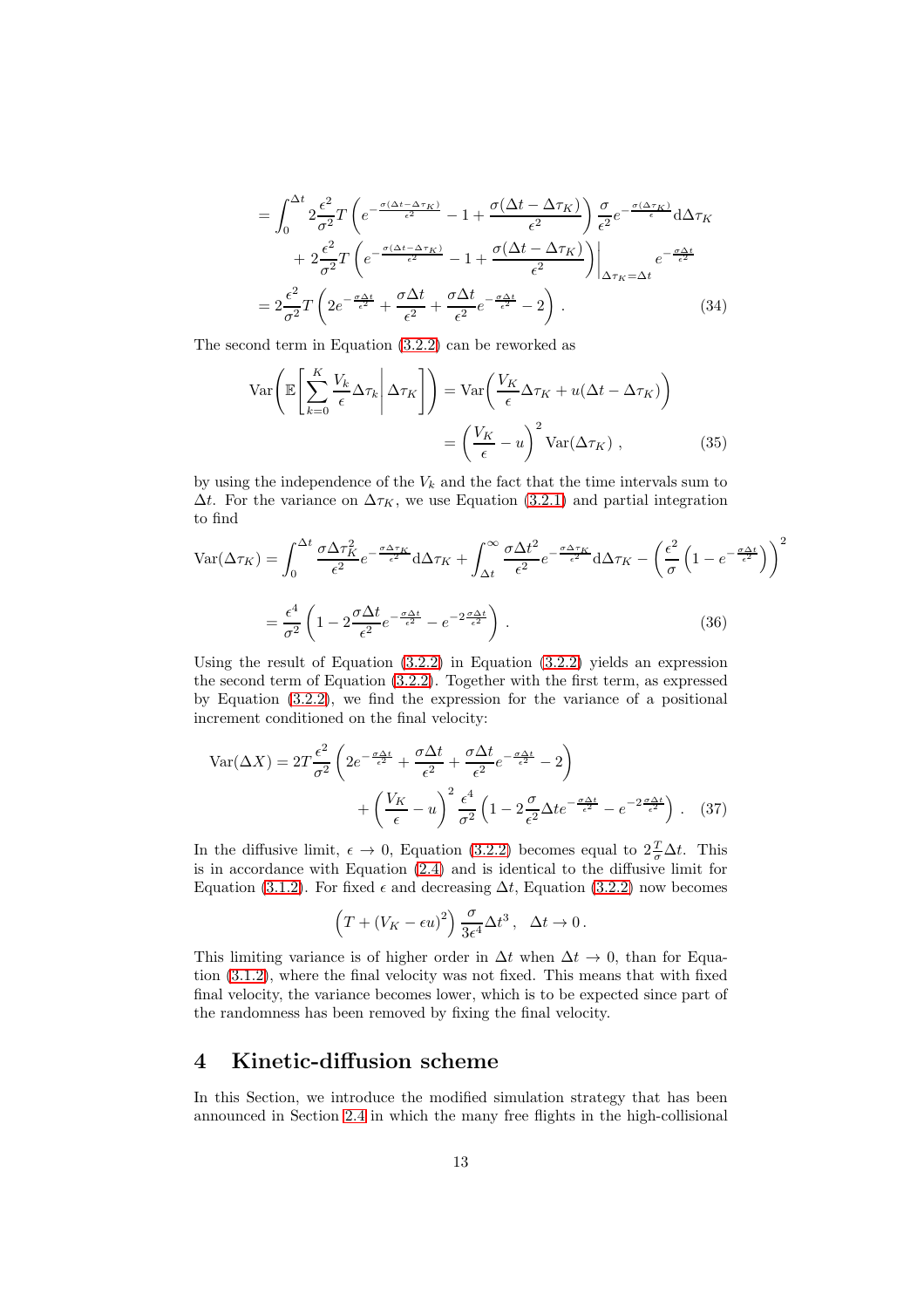regime are replaced by a single random walk step of the form given by Equation [\(2.4\)](#page-4-0). This replacement by a random walk step is expected to function well when the collision rate is very high, since an advection-diffusion process is the limit of the kinetic process in the high-collisional limit as shown in Section [2.3.](#page-3-0) In lower-collisional regimes on the other hand, an advection-diffusion description of the particle motion is invalid. We will design the algorithm in such a way that it also functions well in a low-collisional setting.

A first important error when moving diffusively with a random walk step instead of kinetically is that the next position will falsely become normally distributed. A second important error is the supposed independence of the motion during subsequent time steps by a random walk. When moving according to the kinetic model, subsequent time steps are correlated due to the final velocity in a time step featuring as the initial velocity in the next time step. To maintain the kinetic nature of the motion when the collisionality is low, we combine two different strategies in our algorithm.

The first strategy consists of executing the first flight during a time step kinetically with as the initial velocity, correctly, the final velocity of the previous time step. Only if a collision occurs within the time step, the remainder,  $\theta \leq \Delta t$ . is filled with a random walk step. This way, if the probability of a collision occurring in a time step is low, the particle will nearly always move according to the kinetic process, and only for a small fraction of the time steps, partly diffusively.

The second strategy improves the situation further by incorporating the correlation with the next time step in the advection and diffusion coefficient of the random walk movement for a time  $\theta$ . To do so, the background parameters, θ, σ, u, and T are assumed to be spatially homogeneous. Then, the results from Section [3.2](#page-10-0) apply and the exact mean and variance of the kinetic process conditioned on the final velocity equalling the initial velocity of the next time step can be used. We mimic Equation [\(2.4\)](#page-4-0), but use the advection term

$$
A_{\epsilon}\theta = \mathbb{E}[\Delta X],
$$

with  $\mathbb{E}[\Delta X]$  from Equation [\(3.2.1\)](#page-10-1) and the diffusion term

$$
\sqrt{2D_{\epsilon}\theta} = \sqrt{\text{Var}(\Delta X)},
$$

with  $\text{Var}(\Delta X)$  as in Equation [\(3.2.2\)](#page-11-0). For the time step in these equations, we use the time  $\theta$  during which the particle moves diffusively. For the other parameters  $\sigma$ , u, and T that appear in Equations [\(3.2.1\)](#page-10-1) and [\(3.2.2\)](#page-11-0), we use the local values at the beginning of the diffusive motion. For the final velocity in the time step, we use a fresh sample, which is then used as the initial velocity in the next time step. To cope with highly heterogeneous  $\sigma$ , some modifications are presented in [\[26\]](#page-30-10).

The resulting algorithm is shown as Algorithm [2,](#page-14-1) which we refer to as KD.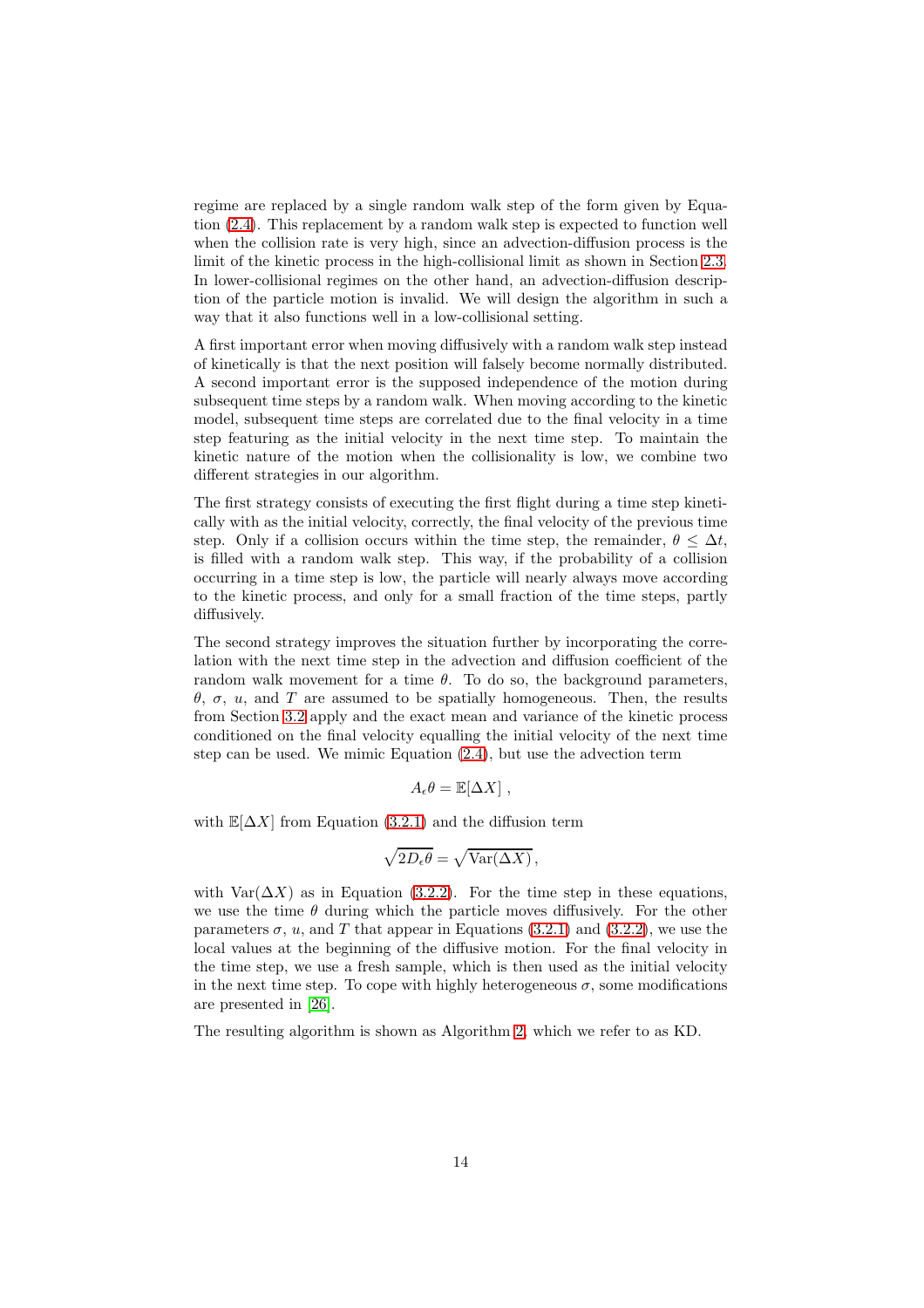<span id="page-14-1"></span>**Algorithm 2** A kinetic-diffusion simulation up to time  $\bar{t} = N\Delta t$ 

|    |                                                                        | 1 function DIFFUSIONKINETIC_KD $(X, V, \Delta t, \sigma(x), \epsilon, \mathcal{M}(v; x), u(x), T(x))$                                        |
|----|------------------------------------------------------------------------|----------------------------------------------------------------------------------------------------------------------------------------------|
| 2  | $t \leftarrow 0$                                                       |                                                                                                                                              |
| 3  | while $t < \bar{t}$ do                                                 |                                                                                                                                              |
| 4  | $\Delta \tau \leftarrow$ SAMPLECOLLISION $(X, V, \sigma(X), \epsilon)$ | $\triangleright$ see page 4                                                                                                                  |
| 5  | $\tau \leftarrow \text{MIN}(\Delta \tau, \bar{t} - t)$                 | $\triangleright$ determine the kinetically moved time                                                                                        |
| 6  | $X \leftarrow X + \frac{V}{\epsilon} \tau$                             | $\triangleright$ kinetic part of the motion                                                                                                  |
|    | if $\Delta \tau < \bar{t} - t$ then                                    | $\triangleright$ check if a collision occurred                                                                                               |
| 8  | $V \leftarrow \mathcal{M}(v; x)$                                       | $\triangleright$ sample the velocity for the next time step                                                                                  |
| 9  | $\theta \leftarrow \Delta t - (\tau \text{ MOD } \Delta t)$            | $\triangleright$ determine the remainder of the time step                                                                                    |
| 10 |                                                                        | $X \leftarrow X + \mathcal{N}(\text{eq.}(3.2.1), \text{eq.}(3.2.2)) _{\Delta t = \Delta t - \Delta \tau, V_K = V, \epsilon = \epsilon}$<br>▷ |
|    |                                                                        | $\sigma = \sigma(X), u = u(X), T = T(X)$                                                                                                     |
|    | random walk                                                            |                                                                                                                                              |
| 11 | $t \to t + \Delta t$                                                   |                                                                                                                                              |
| 12 | return $X, V$                                                          |                                                                                                                                              |

When the collisionality  $\frac{\sigma}{\epsilon^2} \Delta t$  is large, Algorithm [2](#page-14-1) has an enormous computational advantage over Algorithm [1](#page-3-1) in that it does not require the execution of an expected  $\frac{\sigma}{\epsilon^2} \Delta t$  collisions in a time step but at most one. In low-collisional regimes, the algorithm collapses to the standard Monte Carlo method, meaning approximately the same number of collisions occur.

In the next two sections, we will present an analysis of the error of the KD scheme. The result of Section [5](#page-14-0) will show Algorithm [2](#page-14-1) converges to the kinetic algorithm of Section [2](#page-1-0) when the scaling parameter  $\epsilon$  is finite and the time step decreases. In Section [6,](#page-21-0) we will show the error vanishes for  $\epsilon \to 0$  as well. Then, in Section [7,](#page-26-0) the low error and reduction in computational time are illustrated numerically.

# <span id="page-14-0"></span>5 Consistency and convergence analysis for finite values of the scaling parameter

In this section, we analyze the error by replacing a kinetic simulation by the algorithm proposed in Section [4](#page-12-0) when the scaling parameter  $\epsilon$  is finite. In this regime, the consistency and convergence analyses require only an analysis of how the error depends on the time step  $\Delta t$ . We conduct this analysis for a spatially homogeneous setting, where  $\sigma(x) \equiv \sigma$ ,  $u(x) \equiv u$ , and  $T(x) \equiv T$ . In Section [6,](#page-21-0) we will treat the diffusive limit, when  $\epsilon \to 0$ , separately.

We evaluate the error in terms of its Wasserstein metric [\[32\]](#page-30-11). The Wasserstein distance between two distributions  $q(x)$  and  $h(x)$  considers the distance between two distributions as the minimal distance the mass needs to be moved on average to obtain one distribution  $(g(x))$  from the other  $(h(x))$ . The Wasserstein distance can be expressed as the Wasserstein norm of the difference between the distributions  $g(x) - h(x)$ ,

$$
\mathcal{W}_1(g(x) - h(x)) = \inf_{\mathcal{J}(g,h)} \iint |x - y| j(x,y) \mathrm{d}x \mathrm{d}y, \tag{38}
$$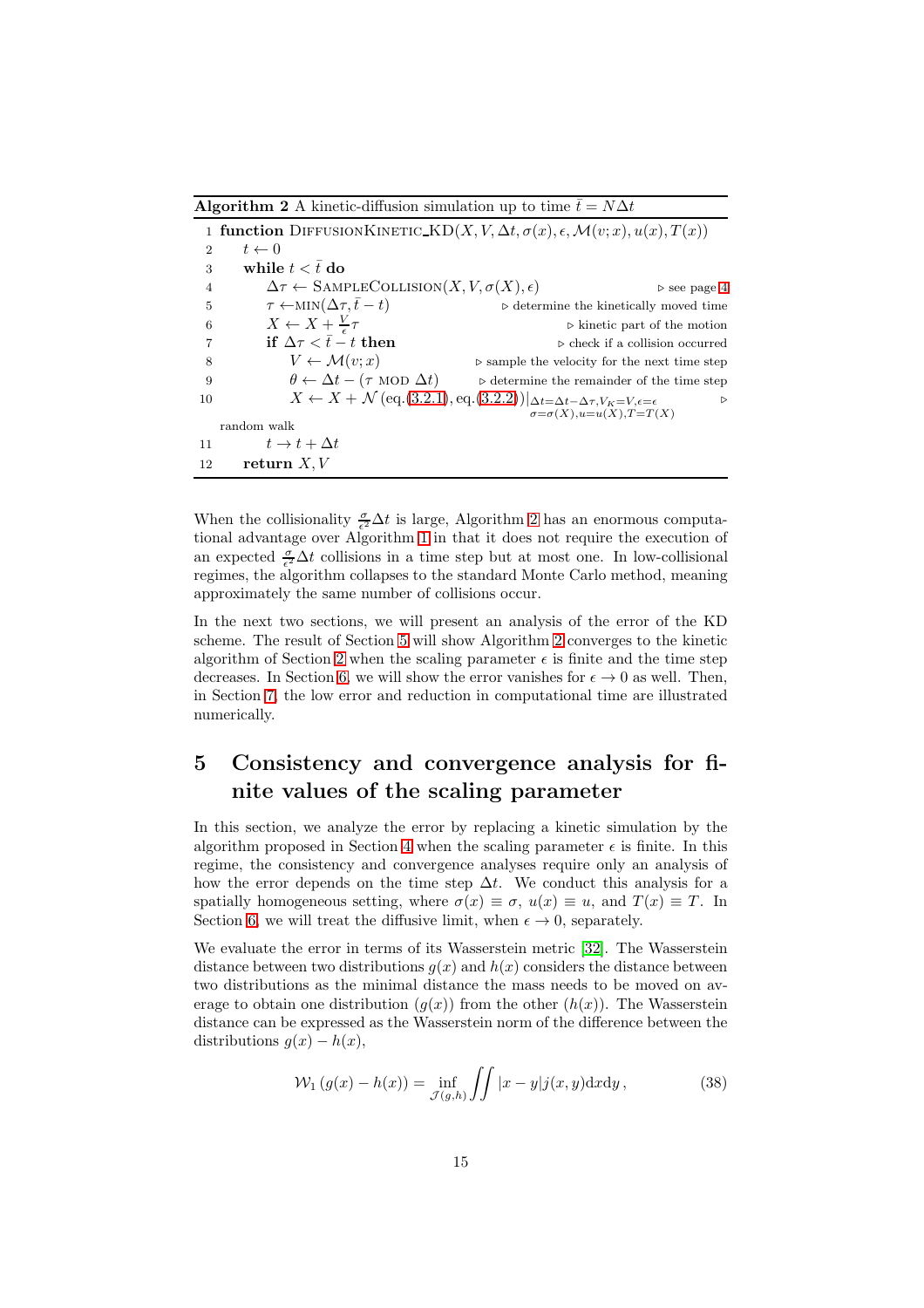with  $\mathcal{J}(g, h)$  the class of all joint probabilities  $j(x, y)$  with marginal distributions  $g(x)$  and  $h(y)$ . An important feature of the Wasserstein distance is the consideration of the distance of mass differences, which is relevant when considering the physical meaning of particle distributions. Other often used distances like those derived from the  $L_p$ -norms penalize mass difference only, regardless of how far the mass of the other distribution is located.

We will compare the exact distribution at time  $t^{(n+1)} = (n+1)\Delta t$ , denoted as  $f(t^{(n+1)})$ , with the distribution  $f^{(n+1)}$  obtained by the kinetic-diffusion simulation. We write  $\mathcal{S}_{\Delta t}$  for the operator that evolves a distribution according to the kinetic equation, Equation [\(2.1\)](#page-2-0), over a time interval of length  $\Delta t$  and  $\tilde{S}_{\Delta t}$ for the operator that corresponds to the hybridized KD simulation scheme with time step  $\Delta t$ . With these notations, we can write

$$
f(t^{(n+1)}) = f(t^{(n)}) + \mathcal{S}_{\Delta t}(f(t^{(n)}))
$$
 and  $f^{(n+1)} = f^{(n)} + \tilde{\mathcal{S}}_{\Delta t}(f^{(n)})$ .

The difference between both is thus

$$
f(t^{(n+1)}) - f^{(n+1)} = f(t^{(n)}) - f^{(n)} + \mathcal{S}_{\Delta t}(f(t^{(n)})) - \tilde{\mathcal{S}}_{\Delta t}(f^{(n)}).
$$
 (39)

To the right hand side of [\(5\)](#page-14-0), we add and subtract the term  $\mathcal{S}_{\Delta t}(f^{(n)})$ , and we can then bound the Wasserstein error on the distribution via the triangle inequality as

$$
\mathcal{W}_1\left(f(t^{(n+1)}) - f^{(n+1)}\right) \le \underbrace{\mathcal{W}_1\left(f(t^{(n)}) + \mathcal{S}_{\Delta t}(f(t^{(n)})) - \left(f^{(n)} + \mathcal{S}_{\Delta t}(f^{(n)})\right)\right)}_{\text{error propagation}} + \underbrace{\mathcal{W}_1\left(\mathcal{S}_{\Delta t}(f^{(n)}) - \tilde{\mathcal{S}}_{\Delta t}(f^{(n)})\right)}_{\text{local error}}.\tag{40}
$$

The error at time  $t^{(n+1)}$  thus consists of the error at time  $t^{(n)}$  that is propagated over the time step, augmented by the local error due to using the approximate KD process instead of the exact kinetic process.

In the remainder of this section, we will use Equation [\(5\)](#page-14-0) to derive a bound on the Wasserstein error at some final time  $\bar{t} = N\Delta t$  for finite  $\epsilon$ . We will first treat the last term, expressing the local error due to the difference in distribution when a kinetic process is replaced by a diffusion step, in Section [5.1.](#page-15-0) Then, we consider how the error propagates through different time steps and show the resulting error at time  $\bar{t} = N\Delta t$  in Section [5.2.](#page-20-0)

#### <span id="page-15-0"></span>5.1 Local error when the scaling parameter is finite

The KD operator  $\tilde{S}_{\Delta t}$  is only different from the kinetic operator  $S_{\Delta t}$  when a collision occurs in the time step. Hence, the paths without a collision do not contribute to the term  $W_1\left(\mathcal{S}_{\Delta t}(f^{(n)}) - \tilde{\mathcal{S}}_{\Delta t}(f^{(n)})\right)$  of Equation [\(5\)](#page-14-0). We thus only need to consider the paths conditioned on the occurrence of a collision, which we indicate in our operators with a superscript  $> 0$  as

$$
\mathcal{S}_{\Delta t}^{>0}(f^{(n)}) = \mathcal{S}_{\Delta t}(f^{(n)} | \# \text{collisions in } [t^{(n)}, t^{(n+1)}] > 0)
$$
  

$$
\tilde{\mathcal{S}}_{\Delta t}^{>0}(f^{(n)}) = \tilde{\mathcal{S}}_{\Delta t}(f^{(n)} | \# \text{collisions in } [t^{(n)}, t^{(n+1)}] > 0).
$$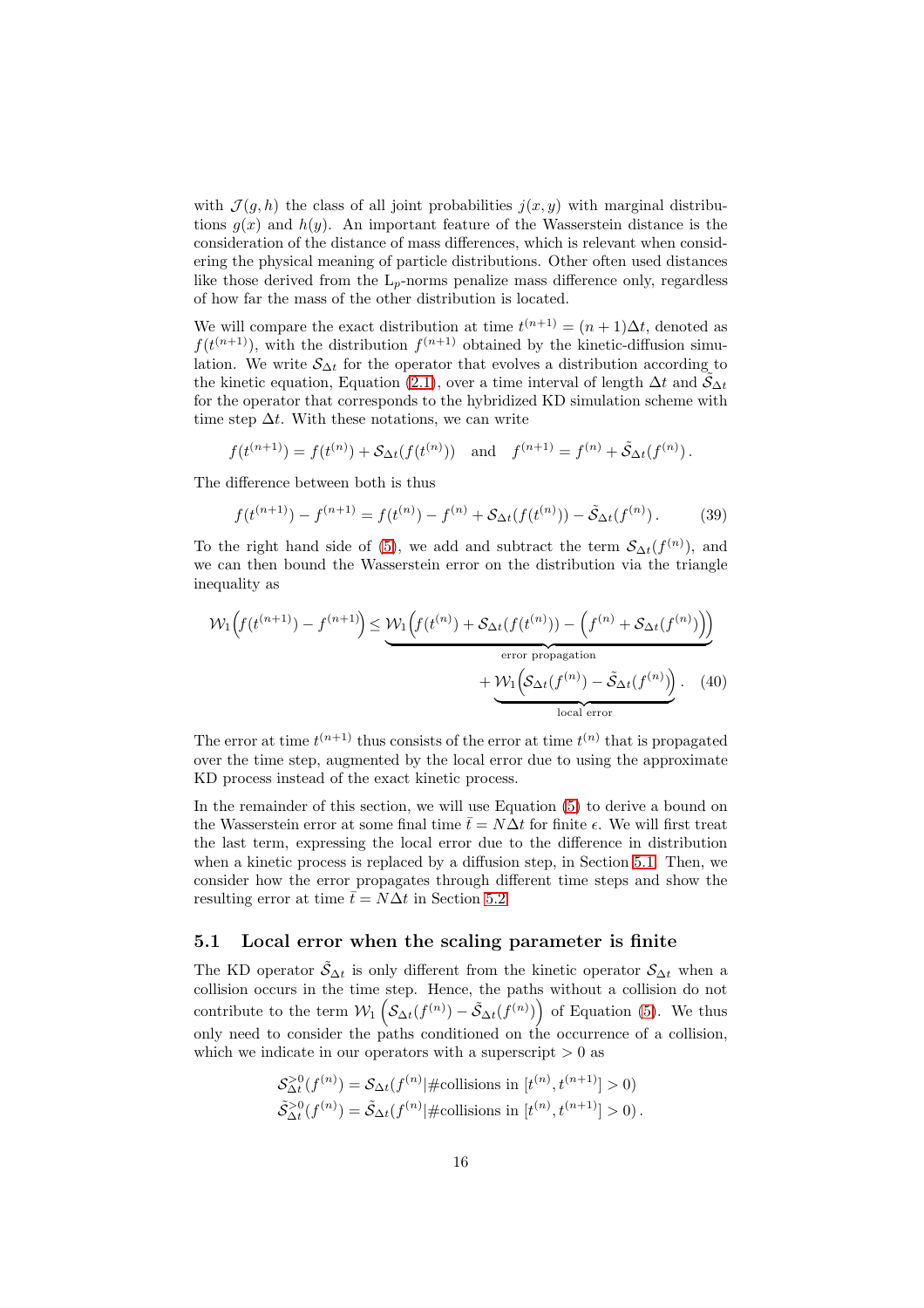The local error term can thus be written as

$$
\mathcal{W}_1\Big(\mathcal{S}_{\Delta t}(f^{(n)}) - \tilde{\mathcal{S}}_{\Delta t}(f^{(n)})\Big) \n= P(\#\text{collisions in }\Delta t > 0) \mathcal{W}_1\Big(\mathcal{S}_{\Delta t}^{>0}(f^{(n)}) - \tilde{\mathcal{S}}_{\Delta t}^{>0}(f^{(n)})\Big). \tag{41}
$$

In the remainder of this section, we will first find an expression for the probability on the right hand side of Equation [\(5.1\)](#page-15-0) and then bound the second factor, to obtain a bound for the local error. At the end of this section, we will numerically show this is not a sharp bound in general.

<span id="page-16-0"></span>Split the local error based on the number of events. Paths without a collision constitute a fraction  $e^{-\frac{\sigma \Delta t}{\epsilon^2}} = 1 - \frac{\sigma \Delta t}{\epsilon^2} + \mathcal{O}(\Delta t^2)$ ,  $\Delta t \to 0$  of the population with  $\mathcal O$  the Landau symbol. Hence, in the limit  $\Delta t \to 0$ , we have

$$
\mathcal{W}_1\Big(\mathcal{S}_{\Delta t}(f^{(n)}) - \tilde{\mathcal{S}}_{\Delta t}(f^{(n)})\Big) = \frac{\sigma \Delta t}{\epsilon^2} \left(1 + \mathcal{O}\left(\Delta t\right)\right) \mathcal{W}_1\Big(\mathcal{S}_{\Delta t}^{>0}(f^{(n)}) - \tilde{\mathcal{S}}_{\Delta t}^{>0}(f^{(n)})\Big). \tag{42}
$$

To bound the factor  $\mathcal{W}_1\left($  $\left(\mathcal{S}_{\Delta t}^{>0}(f^{(n)}) - \tilde{\mathcal{S}}_{\Delta t}^{>0}(f^{(n)})\right)$  in Equation [\(5.1\)](#page-16-0), we first introduce the additional operator  $S_{\Delta t}^{-1}$ , indicating a kinetic process with exactly one collision. Via a triangle inequality, we can bound Equation [\(5.1\)](#page-16-0) as

$$
\mathcal{W}_1\Big(\mathcal{S}_{\Delta t}(f(t^{(n)})) - \tilde{\mathcal{S}}_{\Delta t}(f(t^{(n)}))\Big) \n\leq \frac{\sigma \Delta t}{\epsilon^2} \left(1 + \mathcal{O}\left(\Delta t\right)\right) \mathcal{W}_1\Big(\mathcal{S}_{\Delta t}^{>0}(f(t^{(n)})) - \mathcal{S}_{\Delta t}^{-1}(f(t^{(n)}))\Big) \n+ \frac{\sigma \Delta t}{\epsilon^2} \left(1 + \mathcal{O}\left(\Delta t\right)\right) \mathcal{W}_1\Big(\mathcal{S}_{\Delta t}^{=1}(f(t^{(n)})) - \tilde{\mathcal{S}}_{\Delta t}^{>0}(f(t^{(n)}))\Big). \tag{43}
$$

The first term of Equation [\(5.1\)](#page-16-0).  $W_1(S_{\Delta t}^{>0}(f(t^{(n)})) - S_{\Delta t}^{-1}(f(t^{(n)})))$  captures differences between a kinetic process with at least one collision and a kinetic process with exactly one collision. Only if a second collision takes place, the effect of these operators differs. If the first collision takes place after a time  $\tau = \Delta t - \theta$ , a second collision takes place with a probability  $\frac{\sigma \tau}{\epsilon^2}$  and the expected difference in distance in such a case is of order  $\theta$  as well, resulting in a contribution proportional to  $\Delta t \theta^2$ . With  $\theta \leq \Delta t$ , we can write

$$
\frac{\sigma \Delta t}{\epsilon^2} \left(1 + \mathcal{O}\left(\Delta t\right)\right) \mathcal{W}_1\Big(\mathcal{S}_{\Delta t}^{>0}(f(t^{(n)})) - \mathcal{S}_{\Delta t}^{-1}(f(t^{(n)}))\Big) \to \mathcal{O}(\Delta t^3), \quad \Delta t \to 0,
$$

for the first term of Equation [\(5.1\)](#page-16-0). In the remainder of this section, we will derive a bound for the second term of the right hand side of Equation [\(5.1\)](#page-16-0) which will turn out to be of order 2.5 in  $\Delta t$  and will be the dominant term of Equation [\(5.1\)](#page-16-0).

<span id="page-16-1"></span>Conditioning to bound the second term of Equation [\(5.1\)](#page-16-0). The second term on the right hand side of Equation [\(5.1\)](#page-16-0) expresses the difference between a kinetic process with exactly one collision taking place and a KD process where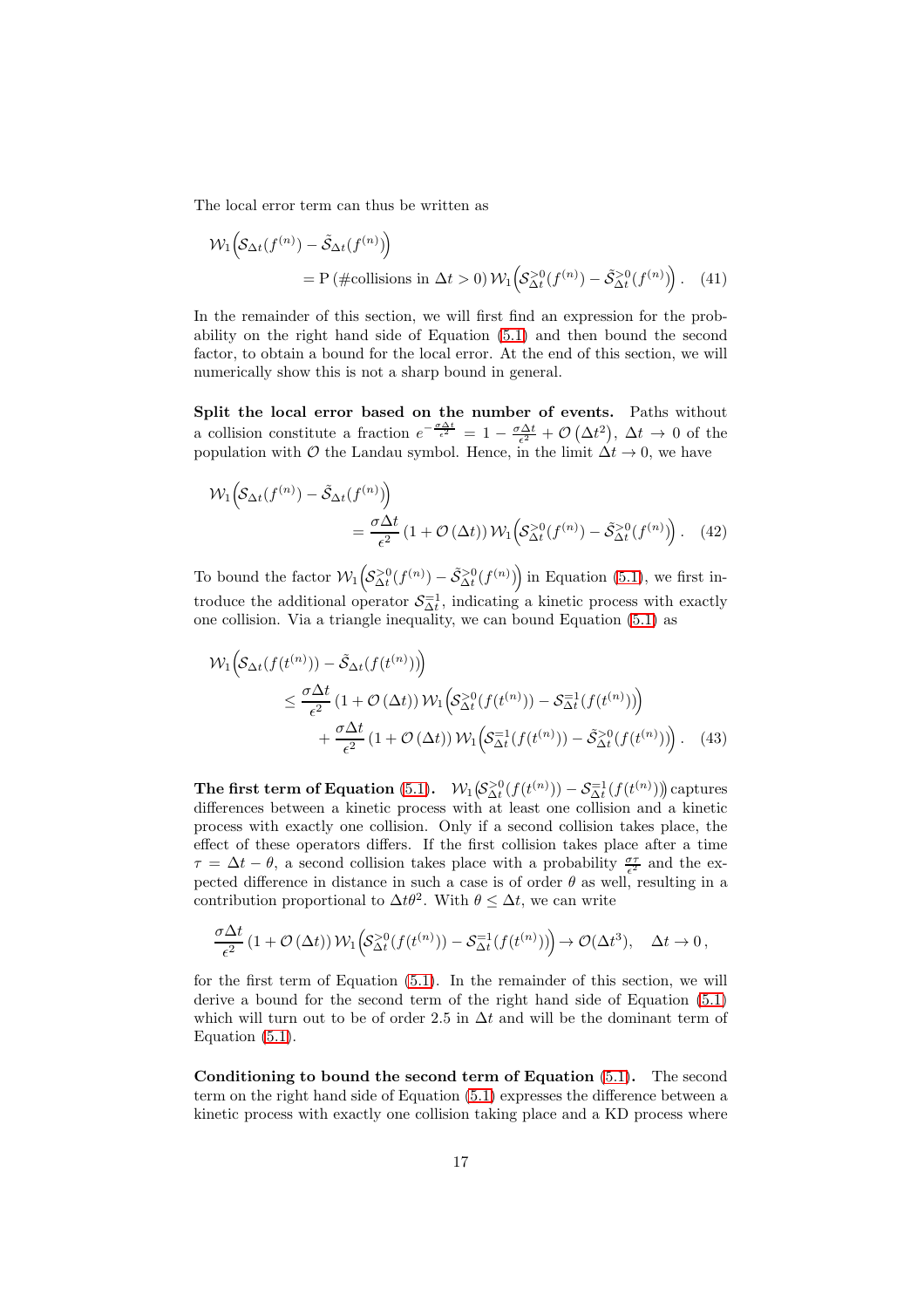exactly one collision takes place. Until this single collision, both operators behave identically, but after this collision, the kinetic operator  $S_{\Delta t}^{-1}$  lets the particle move with a newly sampled velocity whereas the KD operator  $\tilde{S}_{\Delta t}^{>0}$  moves the particle diffusively conditioned on a newly sampled final velocity. To bound the Wasserstein distance between  $S_{\Delta t}^{-1}$  and  $\tilde{S}_{\Delta t}^{>0}$ , we restrict the joint distribution in Equation [\(5\)](#page-14-0) to a subset of all joint distributions  $\mathcal{J}(g, h)$  by coupling the paths in two ways. This conditioning can thus lead to overestimating the error.

The first coupling is based on the initial state at the beginning of the timestep  $(x_n, v_n) = (x(n\Delta t), v(n\Delta t))$ , denoted compactly as  $s_n$ , and the remaining time  $\theta_n = \Delta t - \Delta \tau_{\kappa^{n}+1|n}$ , where the time index is as defined in Figure [1.](#page-5-1) The resulting bound on the error will decrease with decreasing  $\Delta t$ , proving that the KD simulation is consistent with the kinetic model. At the end of this section, we will numerically show the actual error to be significantly lower.

The second coupling strategy is based on the final velocity in the time step,  $\nu_n = v_{n+1}$ . This coupling is pertinent when we consider the error propagation in Section [5.2,](#page-20-0) since a coupling based on significantly different final velocities would have the particles drift apart during a time step and would generally not correspond to the minimizer in Equation [\(5\)](#page-14-0).

We denote the resulting distance for the coupled subset of particles as

$$
\mathcal{W}_1\Big(\mathcal{S}_{\Delta t}^{-1}(f(t^{(n)})) - \tilde{\mathcal{S}}_{\Delta t}^{>0}(f(t^{(n)}))\Big| s_n, \theta_n, \nu_n\Big).
$$

The resulting restriction to a subset of the possible joint probabilities of Equation [\(5\)](#page-14-0) bounds the second term of the right hand side of Equation [\(5.1\)](#page-16-0) as

$$
\mathcal{W}_1\Big(\mathcal{S}_{\Delta t}^{-1}(f(t^{(n)})) - \tilde{\mathcal{S}}_{\Delta t}^{>0}(f(t^{(n)}))\Big) \le \mathbb{E}\Big[\mathcal{W}_1\Big(\mathcal{S}_{\Delta t}^{-1}(f(t^{(n)})) - \tilde{\mathcal{S}}_{\Delta t}^{>0}(f(t^{(n)}))\Big|s_n, \theta_n, \nu_n\Big].\tag{44}
$$

This final inequality can also be interpreted as an application of the subadditivity property of the Wasserstein distance [\[32,](#page-30-11) p. 94].

The remainder of this section is devoted to finding an analytical expression for 
$$
\mathbb{E}\Big[\mathcal{W}_1\Big(\mathcal{S}_{\Delta t}^{-1}(f(t^{(n)}))-\tilde{\mathcal{S}}_{\Delta t}^{>0}(f(t^{(n)}))\Big|s_n,\theta_n,\nu_n\Big]\Big].
$$

<span id="page-17-0"></span> $\text{Determining }\mathcal{W}_1\Big($  $\mathcal{S}_{\Delta t}^{-1}(f(t^{(n)})) - \tilde{\mathcal{S}}_{\Delta t}^{>0}(f(t^{(n)})) \Big| s_n, \theta_n, \nu_n \Big)$ . Conditioning on  $s_n$ and  $\theta_n$  also implies conditioning on the position at which the first collision takes place, which is  $x_n + v_n(\Delta t - \theta_n)$ . Furthermore conditioning on the final velocity  $\nu_n$  means the additional motion  $\Delta X$  by the kinetic operator conditioned on only one collision taking place,  $S_{\Delta t}^{-1}$ , is also fixed and equals  $\frac{\nu_n}{\epsilon} \theta_n$ . The additional motion from the position  $x_n+v_n(\Delta t-\theta_n)$  by the KD operator is a normally distributed step with mean and variance according to Equations [\(3.2.1\)](#page-10-1) and [\(3.2.2\)](#page-11-0). A comparison between both comes down to a comparison between a dirac delta distribution  $\delta_{\frac{\nu_n}{\epsilon}\theta_n}$  with probability density function

$$
\delta\left(\Delta X - \frac{\nu_n}{\epsilon}\theta_n\right) \tag{45}
$$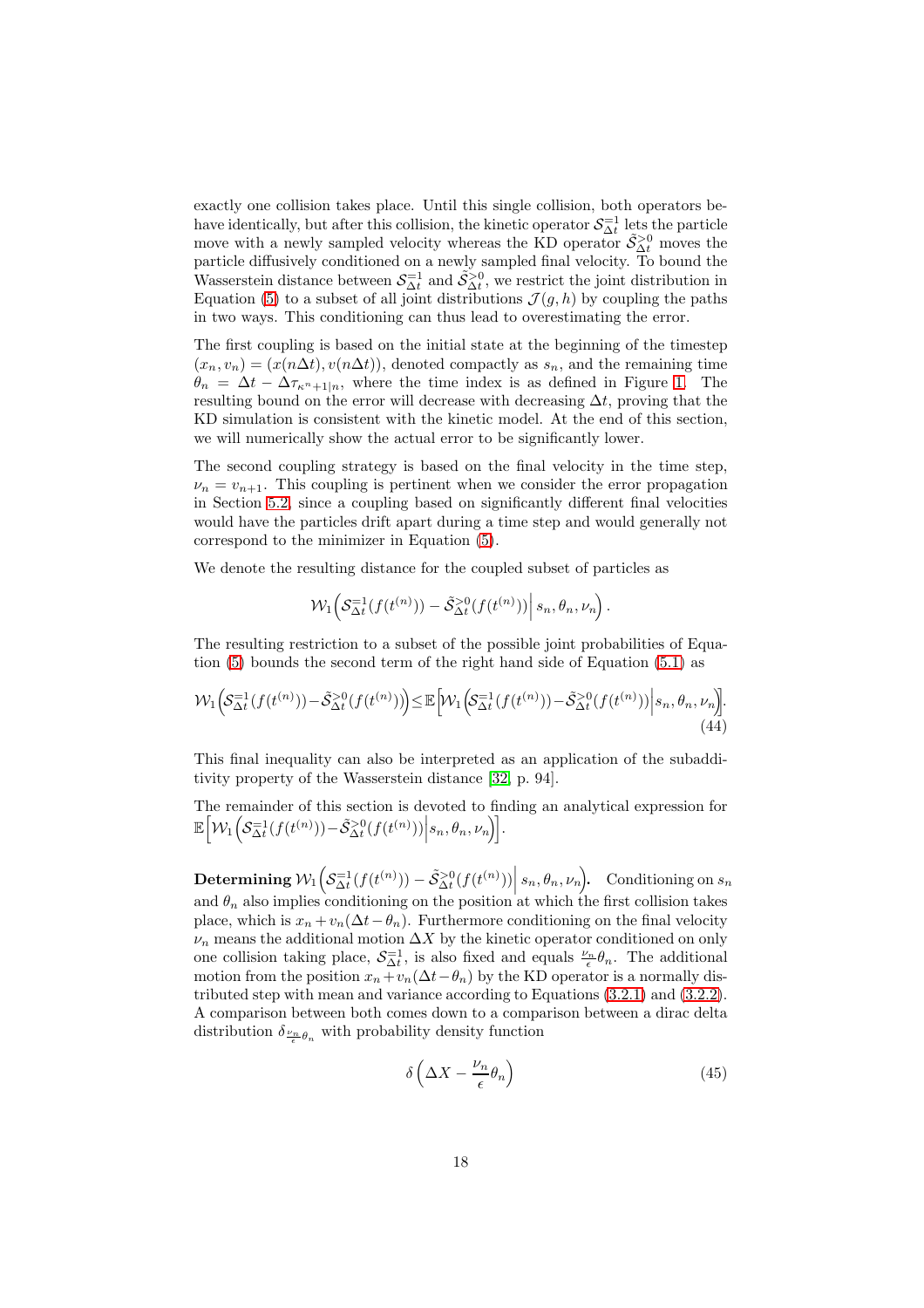and the normal distribution  $\mathcal{N}$  (Eq.[\(3.2.1\)](#page-10-1), Eq.[\(3.2.2\)](#page-11-0)) with probability density function

$$
\frac{1}{\sqrt{\frac{2\pi}{3}\left((\frac{\nu_n}{\epsilon}-u)^2+\frac{T}{\epsilon^2}\right)\frac{\sigma\theta_n^3}{\epsilon^2}\left(1+\mathcal{O}\left(\theta_n\right)\right)}}e^{-\frac{\left(\Delta X-\frac{\nu_n}{\epsilon}\theta_n+\mathcal{O}\left(\theta_n^2\right)\right)^2}{\frac{2}{3}\left((\frac{\nu_n}{\epsilon}-u)^2+\frac{T}{\epsilon^2}\right)\frac{\sigma\theta_n^3}{\epsilon^2}\left(1+\mathcal{O}\left(\theta_n\right)\right)}},\quad \Delta t \to 0. \tag{46}
$$

To establish the Wasserstein distance between the dirac delta of Equation [\(5.1\)](#page-17-0) and the normal distribution of Equation [\(5.1\)](#page-17-0), we first bound it via a triangle inequality,

$$
\mathcal{W}_{1}\Big(S_{\Delta t}^{-1}(f(t^{(n)})) - \tilde{S}_{\Delta t}^{>0}(f(t^{(n)}))\Big|s_{n}, \theta_{n}, \nu_{n}\Big) = \mathcal{W}_{1}\Big(\delta_{\frac{\nu_{n}}{\epsilon}\theta_{n}} - \mathcal{N}(\text{Eq.}(3.2.1), \text{Eq.}(3.2.2))\Big) \leq \mathcal{W}_{1}\Big(\delta_{\frac{\nu_{n}}{\epsilon}\theta_{n}} - \delta_{\text{Eq.}(3.2.1)}\Big) + \mathcal{W}_{1}\big(\delta_{\text{Eq.}(3.2.1)} - \mathcal{N}\left(\text{Eq.}(3.2.1), \text{Eq.}(3.2.2)\right)\Big),
$$
\n(47)

where we use a dirac delta at the mean of Equation  $(5.1)$  as an additional distribution. The Wasserstein distance between the dirac delta of Equation [\(5.1\)](#page-17-0) and a dirac delta at the mean of Equation [\(5.1\)](#page-17-0), the second term on the right hand side of Equation [\(5.1\)](#page-17-0), is of size  $\mathcal{O}(\theta_n^2)$ ,  $\theta_n \to 0$ . The Wasserstein distance of a normal distribution to a dirac delta positioned at its mean simply equals the expected distance of the normal distribution to its mean, or  $\sqrt{\frac{2}{\pi}}$ times the standard deviation of the normal distribution. For the distribution of Equation [\(5.1\)](#page-17-0), the Wasserstein distance thus becomes

$$
\mathcal{W}_1(\delta_{\text{Eq.}(3.2.1)} - \mathcal{N}(\text{Eq.}(3.2.1), \text{Eq.}(3.2.2))) = \sqrt{\frac{2}{3\pi} \left( \left(\frac{\nu_n}{\epsilon} - u\right)^2 + \frac{T}{\epsilon^2} \right) \frac{\sigma \theta_n^3}{\epsilon^2}} + \mathcal{O}\left(\sqrt{\theta_n^5}\right). \tag{48}
$$

Since the  $\mathcal{O}(\theta^2)$  correction due to the first term of Equation [\(5.1\)](#page-17-0) does not alter the dominant term in Equation [\(5.1\)](#page-17-0), Equation [\(5.1\)](#page-17-0) is an asymptotic bound for  $\mathcal{W}_1\Big($  $S_{\Delta t}^{-1}(f(t^{(n)})) - \tilde{S}_{\Delta t}^{>0}(f(t^{(n)})) | s_n, \theta_n, \nu_n].$ 

<span id="page-18-0"></span>Determining the right hand side of Equation [\(5.1\)](#page-16-1). Taking the expected value over possible values of  $s_n$ ,  $\theta_n$ , and  $\nu_n$  of the right hand side term of Equa-tion [\(5.1\)](#page-17-0) results in a bound on  $\mathcal{W}_1$  $\mathcal{S}_{\Delta t}^{-1}(f(t^{(n)})) - \mathcal{S}_{\Delta t}^{>0}(f(t^{(n)}))$  as stated by Equation [\(5.1\)](#page-16-1). We can use the independence of the right hand side of Equa-tion [\(5.1\)](#page-17-0) on  $s_n$ , and the independence of  $\theta_n$  and  $\nu_n$  to simplify the calculation of the expected value to

$$
\mathbb{E}_{s_n, \theta_n, \nu_n} \left[ \sqrt{\frac{2}{3\pi} \left( \left( \frac{\nu_n}{\epsilon} - u \right)^2 + \frac{T}{\epsilon^2} \right) \frac{\sigma \theta_n^3}{\epsilon^2}} \right] = \frac{2}{3\pi} \mathbb{E}_{\theta_n} \left[ \sqrt{\left( \frac{\nu_n}{\epsilon} - u \right)^2 + \frac{T}{\epsilon^2}} \right] \mathbb{E}_{\nu_n} \left[ \sqrt{\frac{\sigma \theta_n^3}{\epsilon^2}} \right], \quad (49)
$$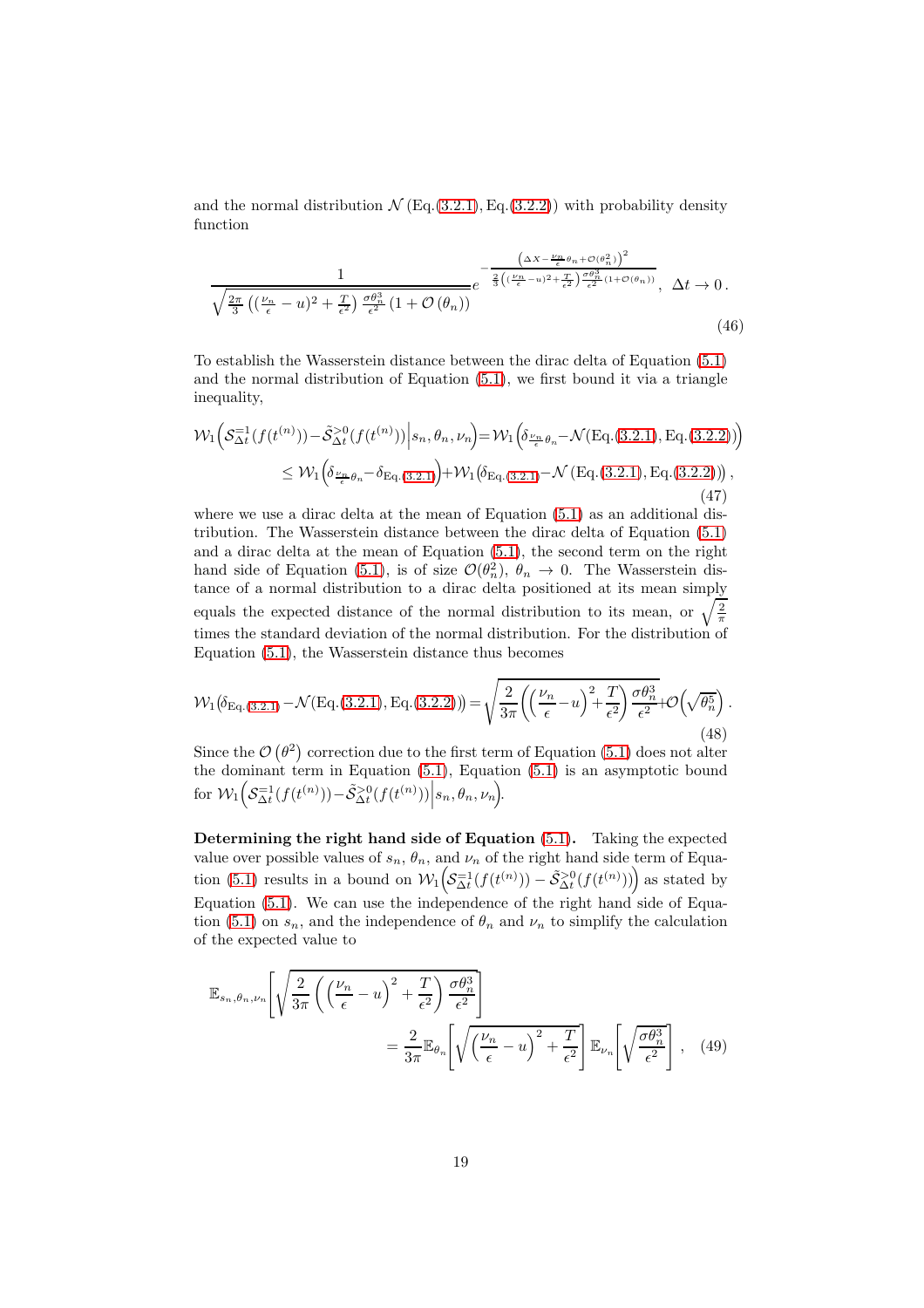where the expectation over  $\theta_n$  is conditioned on at least one collision taking place, resulting in the formula

$$
\mathbb{E}_{\theta_n} \left[ \sqrt{\frac{\sigma \theta_n^3}{\epsilon^2}} \right] = \frac{\int_0^{\Delta t} \sqrt{\frac{\sigma^3 (\Delta t - \tau)^3}{\epsilon^6} e^{-\frac{\sigma (\Delta t - \tau)}{\epsilon^2}} d\tau}}{1 - e^{-\frac{\sigma \Delta t}{\epsilon^2}}}
$$
\n
$$
= \frac{\int_0^{\Delta t} \sqrt{\frac{\sigma^3 (\Delta t - \tau)^3}{\epsilon^6} (1 + \mathcal{O}(\Delta t))} d\theta}{\frac{\sigma \Delta t}{\epsilon^2} (1 + \mathcal{O}(\Delta t))}, \quad \Delta t \to 0, \quad \tau \le \Delta t
$$
\n
$$
= \frac{2}{5} \sqrt{\frac{\sigma \Delta t^3}{\epsilon^2} (1 + \mathcal{O}(\Delta t))}, \quad \Delta t \to 0.
$$
\n(50)

The other expectation in Equation [\(5.1\)](#page-18-0) is over the final velocity  $\nu_n$ , which is normally distributed with mean  $\epsilon u$  and variance T. Using the definition of the expectation and a simple change of variable,  $v = \frac{\nu_n - \epsilon u}{\sqrt{T}}$ , yields

$$
\mathbb{E}_{\nu_n} \left[ \sqrt{\left(\frac{\nu_n}{\epsilon} - u\right)^2 + \frac{T}{\epsilon^2}} \right] = \int \sqrt{\left(\frac{\nu_n}{\epsilon} - u\right)^2 + \frac{T}{\epsilon^2}} \frac{1}{\sqrt{2\pi T}} e^{-\frac{(\nu_n - \epsilon u)^2}{2T}} d\nu_n
$$
\n
$$
= \sqrt{\frac{T}{\epsilon^2}} \underbrace{\int \sqrt{v^2 + 1} \frac{1}{\sqrt{2\pi}} e^{-\frac{v^2}{2}} dv}_{\approx 1.3545 \text{ (numerically)}}. \tag{51}
$$

The remaining integral in Equation [\(5.1\)](#page-18-0) can be numerically computed to equal 1.3545. Substituting the results from Equations [\(5.1\)](#page-18-0) and [\(5.1\)](#page-18-0) in Equation [\(5.1\)](#page-18-0), gives, according to Equation [\(5.1\)](#page-16-1), the asymptotic bound

$$
\mathcal{W}_1\Big(\mathcal{S}_{\Delta t}^{-1}(f(t^{(n)})) - \tilde{\mathcal{S}}_{\Delta t}^{>0}(f(t^{(n)}))\Big) \le 0.24959\sqrt{\frac{T\sigma\Delta t^3}{\epsilon^4}} + \mathcal{O}\left(\sqrt{\Delta t^5}\right), \quad \Delta t \to 0. \tag{52}
$$

<span id="page-19-0"></span>**Resulting bound.** As stated before, the bound on  $\mathcal{W}_1\left(\right)$  $\left( \mathcal{S}_{\Delta t}^{=1}(f(t^{(n)})) - \tilde{\mathcal{S}}_{\Delta t}^{>0}(f(t^{(n)})) \right)$ dominates the right hand side of Equation [\(5.1\)](#page-16-0), since the first term is at least third order in  $\Delta t$ . We thus find as the bound for the local error term of Equation [\(5\)](#page-14-0)

$$
\mathcal{W}_1\Big(\mathcal{S}_{\Delta t}(f(t^{(n)})) - \tilde{\mathcal{S}}_{\Delta t}(f(t^{(n)}))\Big) \le 0.24959\sqrt{\frac{T\sigma^3 \Delta t^5}{\epsilon^8}} + \mathcal{O}\left(\sqrt{\Delta t^7}\right), \quad \Delta t \to 0. \tag{53}
$$

Numerical validation. We have validated the bound of Equation [\(5.1\)](#page-19-0) on the new error during a time step numerically. To do so, we assumed all particles have an identical initial state  $s_n = (x_n, v_n)$  and we compare the outcome of the kinetic and KD simulation conditioned on the final velocity  $\nu_n$ , with  $\sigma = \epsilon = T = 1$ and  $u = 1$ . Then, for different  $v_n$ , we see in Figure [2](#page-20-1) that the analytical bound of Equation [\(5.1\)](#page-19-0) overestimates the actual error. This difference originates from the conditioning on the remaining time  $\theta_n$ , which was also included in the analysis. If we do include the conditioning on  $\theta_n$ , we achieve a tight fit with the overestimating bound, as also shown in Figure [2.](#page-20-1) We thus conclude the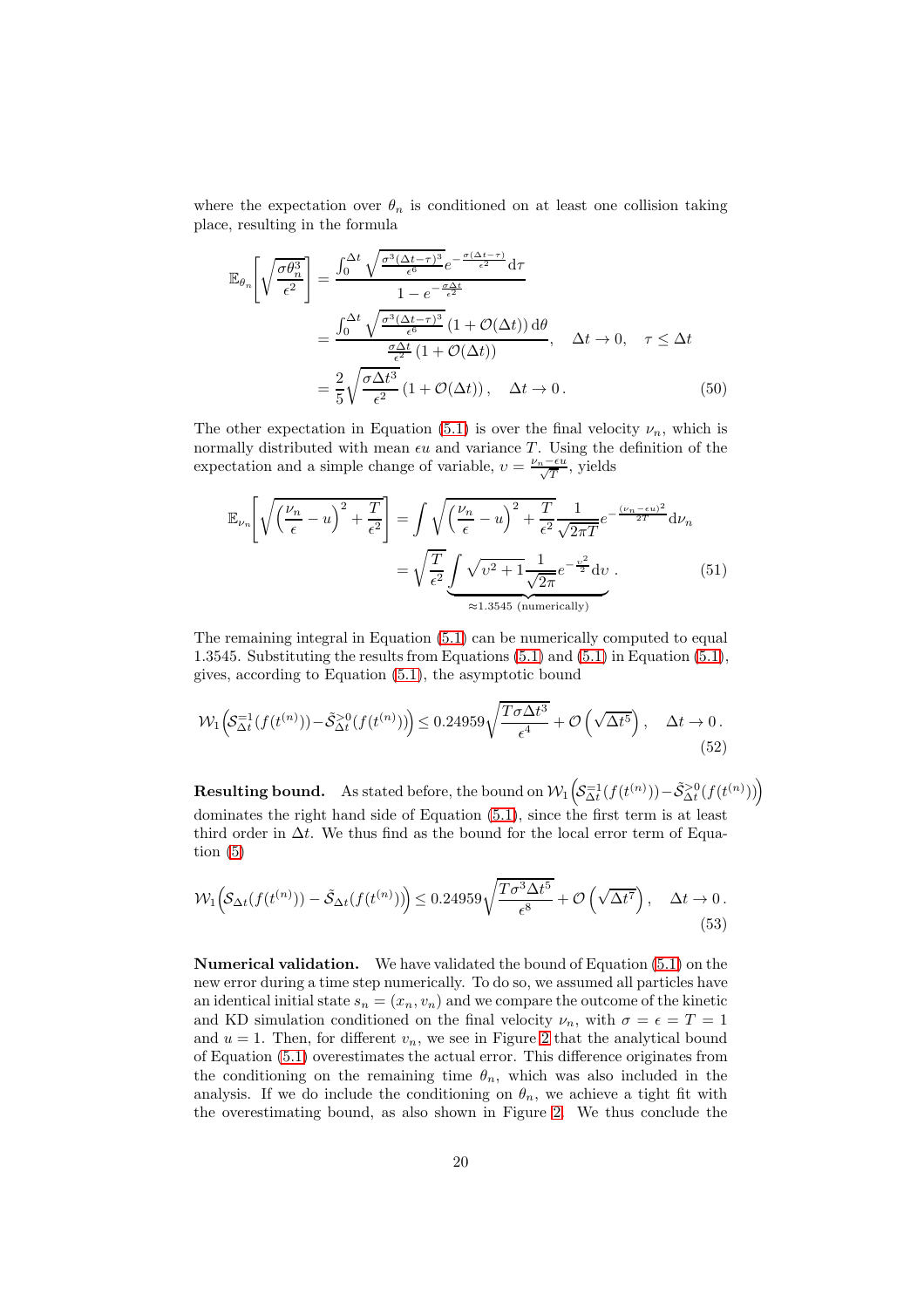<span id="page-20-1"></span>error bound of Equation [\(5.1\)](#page-19-0) to be valid, but not tight. In the next section, we show the error at a final time  $\bar{t} = N\Delta t$  based on this error bound, and conclude convergence to the kinetic process as  $\Delta t \to 0$ .



Figure 2: The Wasserstein distance between the distribution of the kinetic process and of the KD process after conditioning on the final velocity and the time of the diffusion process as a function of  $\Delta t$ , conducted with 200,000 particle paths with at least one collision.

### <span id="page-20-0"></span>5.2 Error propagation and total error when the scaling parameter is finite

In this Section, we first find a bound on the error akin to Equation [\(5\)](#page-14-0), but with conditioning on the velocity at the end of the time steps. This conditioning results in an overestimation of the error, but it enables the computation of the error propagation from time  $t^{(n)}$  to time  $t^{(n+1)}$ . Then, we combine the result with the outcome of the local error analysis in Section [5.1](#page-15-0) to find the total error at the simulation end time  $t = N\Delta t$ .

Since Equation [\(5\)](#page-14-0) also holds when conditioning on the velocities  $\{v_n\}_{n=0}^N =$  $\{v(n\Delta t)\}_{n=0}^N$  at the discrete times  $\{n\Delta t\}_{n=0}^N$ , we can write

$$
\mathbb{E}\left[\mathcal{W}_1\left(f(t^{(n+1)}) - f^{(n+1)}\Big|\{v_n\}_{n=0}^N\right)\right]
$$
\n
$$
\leq \mathbb{E}\left[\mathcal{W}_1\left(f(t^{(n)}) + \mathcal{S}_{\Delta t}(f(t^{(n)})) - \left(f^{(n)} + \mathcal{S}_{\Delta t}(f^{(n)})\right)\Big|\{v_n\}_{n=0}^N\right)\right]
$$
\n
$$
+ \mathbb{E}\left[\mathcal{W}_1\left(\mathcal{S}_{\Delta t}(f^{(n)}) - \tilde{\mathcal{S}}_{\Delta t}(f^{(n)})\Big|\{v_n\}_{n=0}^N\right)\right], \quad (54)
$$
\n
$$
\text{local error}
$$

and we note that the subadditivity property

$$
\mathcal{W}_1\left(f(t^{(n)}) - f^{(n)}\right) \le \mathbb{E}\left[\mathcal{W}_1\left(f(t^{(n)}) - f^{(n)}\right|\{v_n\}_{n=0}^N\right)\right]
$$

holds for all n.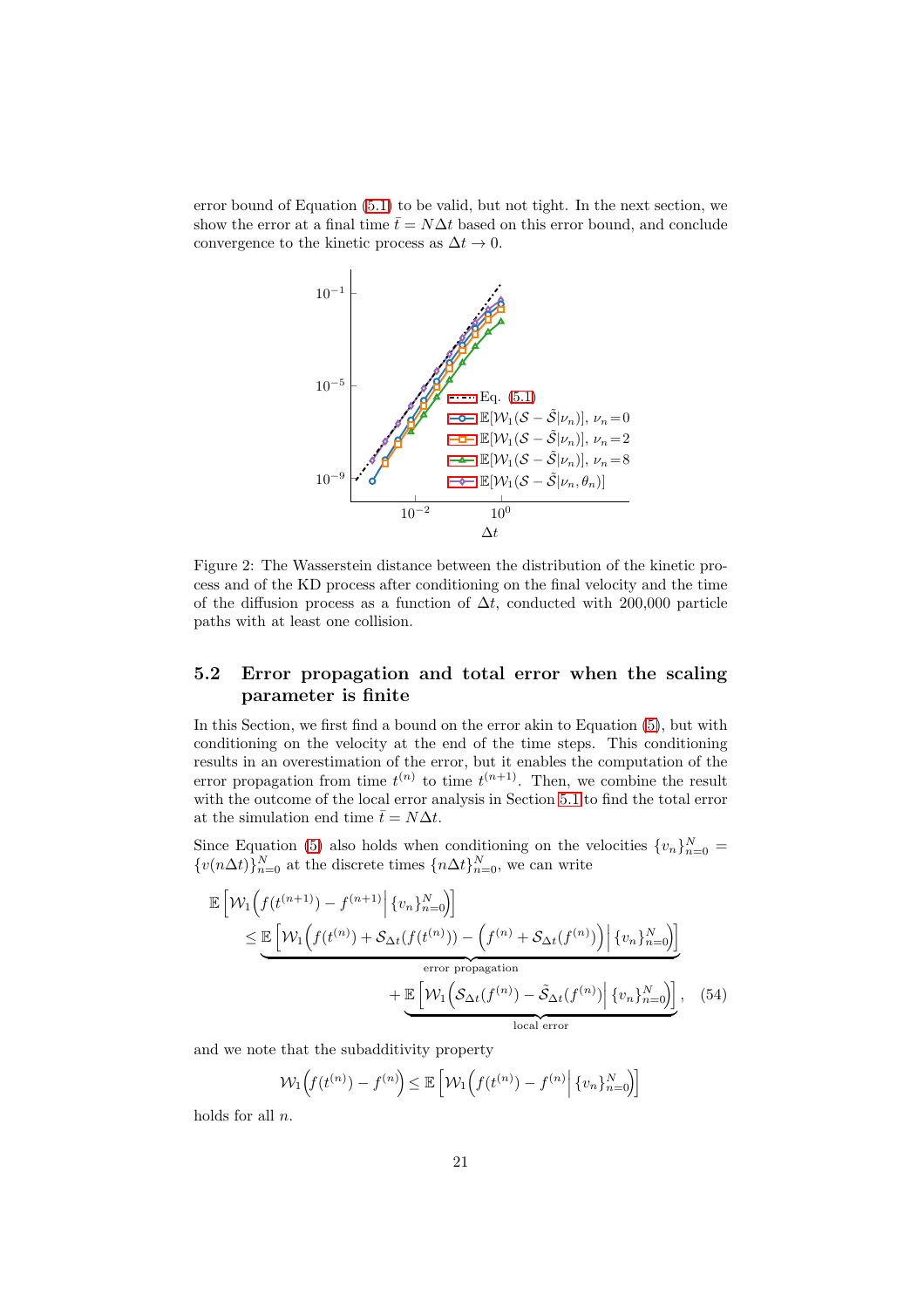The error propagation term from Equation [\(5.2\)](#page-20-0) can easily be bounded by the above conditioning on the velocities, since the kinetic operator will have an identical effect on the population that has the same initial and final velocity, and thus

$$
\mathbb{E}\left[\mathcal{W}_1\Big(f(t^{(n)})+\mathcal{S}_{\Delta t}(f(t^{(n)})-\Big(f^{(n)}+\mathcal{S}_{\Delta t}(f^{(n)})\Big)\Big|\{v_n\}_{n=0}^N\Big]\right] \leq \mathbb{E}\left[\mathcal{W}_1\Big(f(t^{(n)})-f^{(n)}\Big|\{v_n\}_{n=0}^N\Big)\right].
$$

Since we also derived a bound for the local error after conditioning on the velocity at time  $t^{(n)} = n\Delta t$  in Section [5.1](#page-15-0) by conditioning on the final velocity and on the assumption of an identical initial state, we can use the bound from Equation [\(5.1\)](#page-19-0) as a bound for the local error term in Equation [\(5.2\)](#page-20-0).

Combining the above elements means we can bound the right hand side of Equation [\(5.2\)](#page-20-0) as

$$
\mathbb{E}\left[\mathcal{W}_1\left(f(t^{(n+1)}) - f^{(n+1)}\right|\{v_n\}_{n=0}^N\right] \leq \mathbb{E}\left[\mathcal{W}_1\left(f(t^{(n)}) - f^{(n)}\right|\{v_n\}_{n=0}^N\right] + 0.24959\sqrt{\frac{T\sigma^3\Delta t^5}{\epsilon^8}} + \mathcal{O}\left(\Delta t^3\right), \qquad \Delta t \to 0.
$$

With an initial error of zero, this recursive equation has as a solution at time  $\bar{t} = N\Delta t$  which bounds the error at that final time:

$$
\mathcal{W}_1\left(f(t^{(n+1)}) - f^{(n+1)}\right) \le 0.24959 \bar{t} \sqrt{\frac{T\sigma^3 \Delta t^3}{\epsilon^8}} + \mathcal{O}\left(\Delta t^2\right), \qquad \Delta t \to 0.
$$

This proves the new KD simulation scheme becomes identical to a standard, unbiased, particle tracing simulation of the Boltzmann-BGK equation when  $\Delta t \rightarrow 0.$ 

# <span id="page-21-0"></span>6 Asymptotic preserving property and convergence analysis in high-collisional regimes

In this section, we consider the error in the diffusive regime, i.e., when  $\epsilon$  becomes very small. In contrast to the treatment of in Section [5,](#page-14-0) the correlation between subsequent time steps is not a dominant feature in this regime. The first kinetic flight in a time step, which is the origin of this correlation, only makes up an expected fraction  $\mathcal{O}(\epsilon^2)$ ,  $\epsilon \to 0$  of the time step. Furthermore, the execution of this initial flight is identical in the kinetic simulation and the KD simulation. As a consequence, we can ignore the initial flight. We thus consider the kinetic simulation beginning with a resampled velocity, which is represented by the newly introduced operator  $\mathcal{S}'_{\Delta t}$ , and we consider the KD scheme only consisting of a diffusion part, which is denoted by the newly introduced operator  $\widehat{S}_{\Delta t}$ . As we just argued, these operators become identical to the actual kinetic and KD operators in the diffusive limit, i.e.,

$$
\mathcal{S}'_{\Delta t} \to \mathcal{S}_{\Delta t} \text{ and } \widehat{\mathcal{S}}_{\Delta t} \to \widetilde{\mathcal{S}}_{\Delta t} \,, \quad \epsilon \to 0 \,.
$$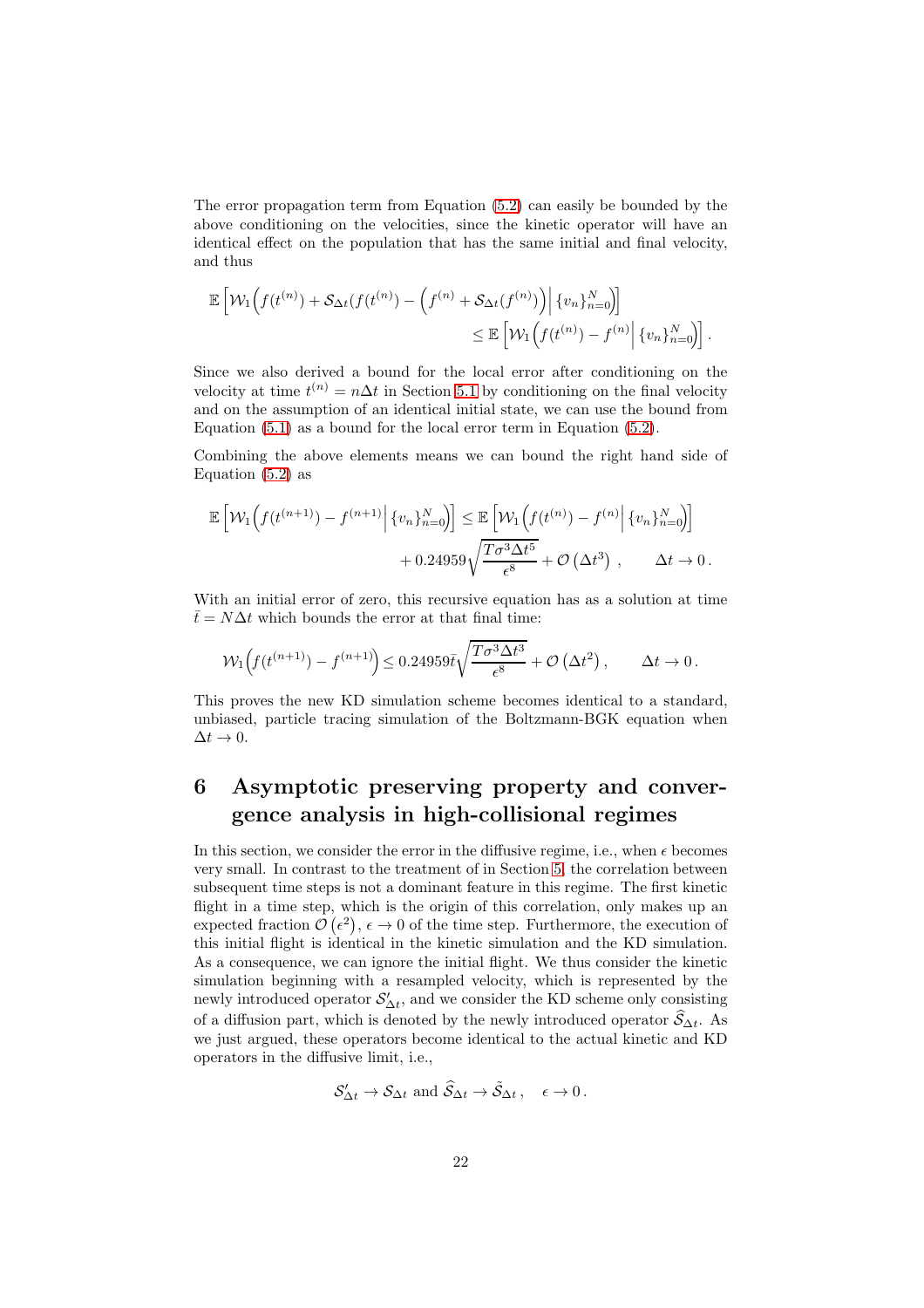We use the above defined operators to again write the Wasserstein error at time  $t^{(n+1)}$  in terms of the error propagated from time  $t^{(n)}$  and a new local error

$$
\mathcal{W}_1\left(f(t^{(n+1)}) - f^{(n+1)}\right) \leq \underbrace{\mathcal{W}_1\left(f(t^{(n)}) + \mathcal{S}'_{\Delta t}(f(t^{(n)})) - \left(f^{(n)} + \mathcal{S}'_{\Delta t}(f^{(n)})\right)\right)}_{\text{error propagation}} + \underbrace{\mathcal{W}_1\left(\mathcal{S}'_{\Delta t}(f^{(n)}) - \hat{\mathcal{S}}_{\Delta t}(f^{(n)})\right)}_{\text{local error}}, \quad \epsilon \to 0, \quad (55)
$$

where the usage of the operators without the inital kinetic flight forms an additional overestimation of the error. The derivation will follow the same structure as in the low-collisional case. We will first find the local error during a time step in Section [6.1.](#page-22-0) Then, we discuss the error propagation and find the total error bound via a geometric series in Section [6.2.](#page-25-0)

#### <span id="page-22-0"></span>6.1 Local error in the diffusive limit

The final term in Equation [\(6\)](#page-21-0) expresses the difference between a diffusion step and a kinetic step starting from the same initial condition  $f^{(n)}$ . We bound this local error with the subadditivity property of the Wasserstein distance via conditioning on the initial position  $x(n\Delta t) = x_n$  at time  $t^{(n)}$  and on the final velocity  $\nu_n$  in a similar fashion as in Equation [\(5.1\)](#page-16-1),

$$
\mathcal{W}_1\Big(\mathcal{S}_{\Delta t}'(f^{(n)}) - \widehat{\mathcal{S}}_{\Delta t}(f^{(n)})\Big) \le \mathbb{E}\left[\mathcal{W}_1\Big(\mathcal{S}_{\Delta t}'(f^{(n)}) - \widehat{\mathcal{S}}_{\Delta t}(f^{(n)})\Big|\,x_n, \nu_n\Big)\right].\tag{56}
$$

The above conditioning is equivalent to having a dirac delta at  $x_n$ ,  $\delta_{x_n}$ , as the initial distribution  $f^{(n)}$ . Note that the velocity information at  $f^{(n)}$  is not used by either of the operators  $\mathcal{S}'_{\Delta t}$  and  $\mathcal{S}_{\Delta t}$ , because they consider velocity resampling and only a Brownian increment, respectively. We can thus write

$$
\mathcal{W}_1\Big(\mathcal{S}'_{\Delta t}(f^{(n)})-\widehat{\mathcal{S}}_{\Delta t}(f^{(n)})\Big|\,x_n,\nu_n\Big)=\mathcal{W}_1\Big(\mathcal{S}'_{\Delta t}(\delta_{x_n})-\widehat{\mathcal{S}}_{\Delta t}(\delta_{x_n})\Big|\,x_n,\nu_n\Big)\,.
$$

To obtain an estimate of  $\mathcal{W}_1$   $\Big($  $S'_{\Delta t}(\delta_{x_n}) - \hat{S}_{\Delta t}(\delta_{x_n})\Big| x_n, \nu_n$  in the diffusive limit, we perform an Edgeworth expansion [\[20\]](#page-30-12) of the distribution  $\delta_{x_n} + S'_{\Delta t} (\delta_{x_n})$ that is the result of kinetic evolution of the initial condition  $\delta_{x_n}$  over a time step  $\Delta t$ . The Edgeworth expansion approximates a probability distribution in terms of its cumulants. The cumulants of a random variable  $X$ , here the position at time  $(n+1)\Delta t$ , are defined via the cumulant-generating function  $\mathcal{K}'(t)$ ,

$$
\mathcal{K}'(\Delta t) = \log \left( \mathbb{E} \left[ e^{\Delta t X} \right] \right) = \sum_{i=1}^{\infty} \kappa_i \frac{\Delta t^i}{i!} = m \Delta t + \frac{s^2 \Delta t^2}{2} + \sum_{i=3}^{\infty} \kappa_i \frac{\Delta t^i}{i!},
$$

in which the expectation is taken with respect to the probability distribution  $\delta_{x_n} + \mathcal{S}'_{\Delta t} (\delta_{x_n}), \kappa_i$  denotes the *i*-th cumulant, and  $m = \kappa_1$  and  $s^2 = \kappa_2$  are the mean and variance of  $\delta_{x_n} + \mathcal{S}'_{\Delta t}(\delta_{x_n})$ . By construction, the position distribution of the diffusion process, denoted as  $\delta_{x_n} + S_{\Delta t}(\delta_{x_n})$  is a normal distribution with the same mean and variance as that of the kinetic process, meaning the cumulant generating function is

$$
\hat{\mathcal{K}}(\Delta t) = m\Delta t + \frac{s^2 \Delta t^2}{2}.
$$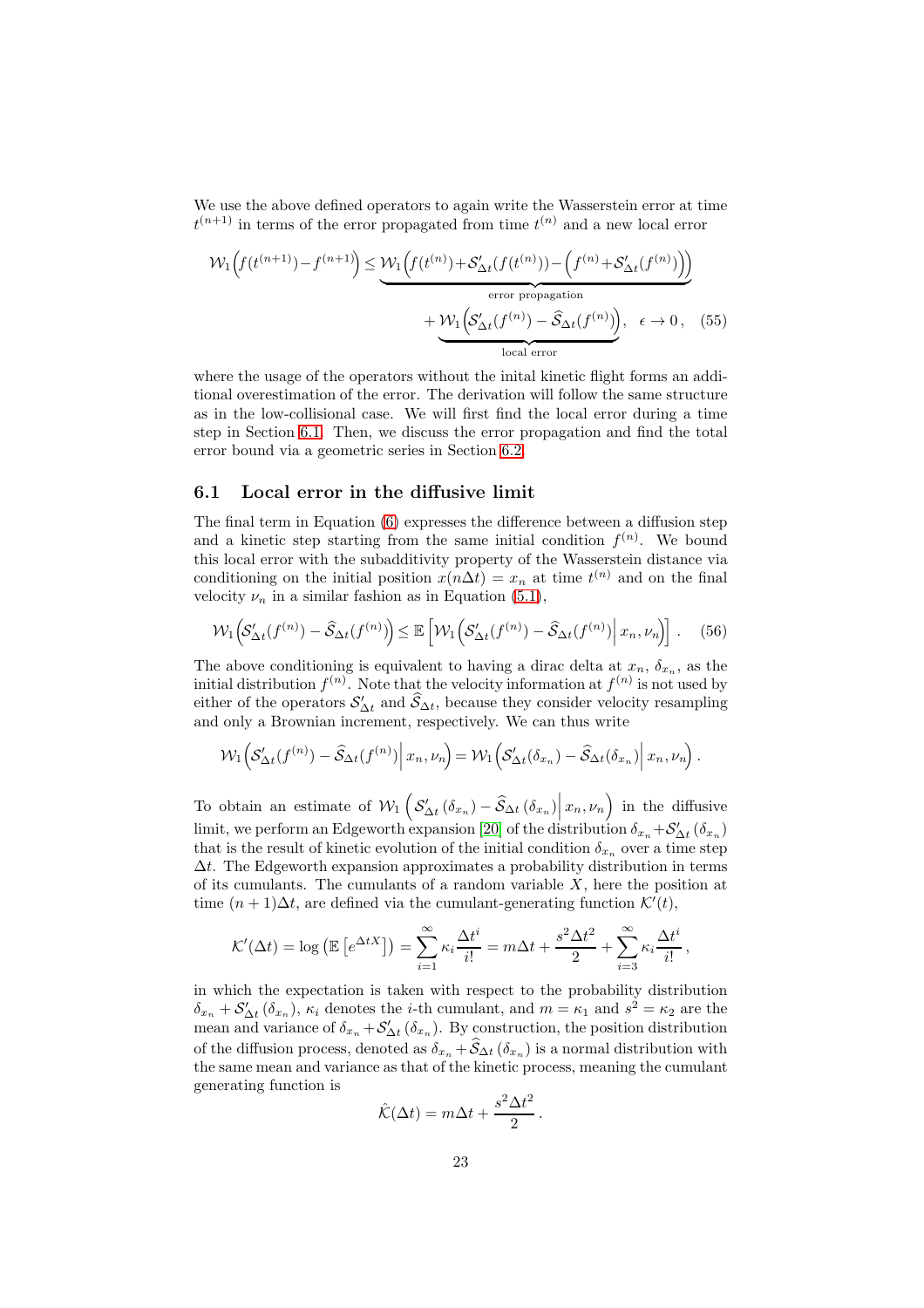We can therefore write the Edgeworth expansion of the distribution

$$
\delta_{x_n}(x) + S'_{\Delta t}(\delta_{x_n})(x) = \left(\delta_{x_0}(x) + \widehat{S}_{\Delta t}(\delta_{x_n})(x)\right)\left(1 + \sum_{i=3}^{\infty} \frac{\kappa_i}{i!s^i} H_i\left(\frac{x-m}{s}\right)\right), (57)
$$

in which  $H_i$  denotes the Hermite polynomial of degree i. Bounding the Wasserstein distance  $\mathcal{W}_1\left($  $S'_{\Delta t}(\delta_{x_n}) - \hat{S}_{\Delta t}(\delta_{x_n})\Big|x_n, \nu_n\Big)$  therefore reduces to bounding the cumulants  $\kappa_i$ .

Bounding the odd cumulants. To obtain an estimate on the odd cumulants, it is sufficient to realize that the dominant odd cumulant can be expressed in terms of odd standardized moments [\[20\]](#page-30-12), on which we can reason more intuitively. The standardized moments  $m_i$  are defined as

$$
m_i = \mathbb{E}\left[\left(\frac{\Delta X - m}{s}\right)^i\right].
$$

When  $\epsilon \to 0$ , the dominant odd term of Equation [\(6.1\)](#page-22-0) will be formed by the third moment  $m_3$  of the distribution  $\delta_{x_n}(x) + \mathcal{S}'_{\Delta t}(\delta_{x_n})(x)$  of the position X due to the kinetic process conditioned on the initial position  $x_n$  and on the final velocity  $V_K$ . The increment  $\Delta X = X - x_n$  arises as the sum of flight path contributions, as expressed by Equation [\(3\)](#page-5-1). Following on the computation of the first and second moment of the  $\Delta X$  in Section [3.2,](#page-10-0) the third moment can also be found. Here, we will however only point out that the third moment arises due to asymmetry of the distribution of  $\Delta X$  and the only asymmetry in Equation [\(3\)](#page-5-1) arises due to the final flight  $\frac{V_K}{\epsilon} \Delta \tau_K$ . With the expected duration of the final flight expressed by Equation  $(3.2.1)$ , the third central moment of this final flight conditioned on the final velocity is found to be

$$
\mathbb{E}\left[\left(\frac{V_K}{\epsilon}\Delta\tau_K - \frac{V_K}{\epsilon}\frac{\epsilon^2}{\sigma}\left(1 - e^{-\frac{\sigma \Delta t}{\epsilon^2}}\right)\right)^3\right] = \mathcal{O}\left(\epsilon^3\right), \quad \epsilon \to 0.
$$

This gives the size of  $m_3$ , since  $s \to \mathcal{O}(1)$ ,  $\epsilon \to 0$ . In the next paragraph, we will see the dominant even error term of Equation  $(6.1)$  is asymptotically larger, since it is proportional to  $\epsilon^2$ ,  $\epsilon \to 0$ .

<span id="page-23-0"></span>Bounding the even cumulants. For the even cumulants, we take a different viewpoint by considering the time step  $\Delta t$  as consisting of  $\frac{\sigma \Delta t}{\epsilon^2}$  subtimesteps of equal duration  $\frac{\epsilon^2}{\sigma}$  $\frac{\varepsilon}{\sigma}$ . We thus split the positional increment  $\Delta X$  over its contributions during these subtimesteps as

$$
\Delta X = \sum_{j=1}^{\sigma \Delta t/\epsilon^2} \Delta X_j.
$$

Except for an overall negligible effect due to the final flight path, the different  $\Delta X_i$  are identically distributed but not independent, since subtimesteps are correlated if no collision takes place during intermediate subtimesteps. This correlation will only be significant for a few neighbouring subtimesteps since,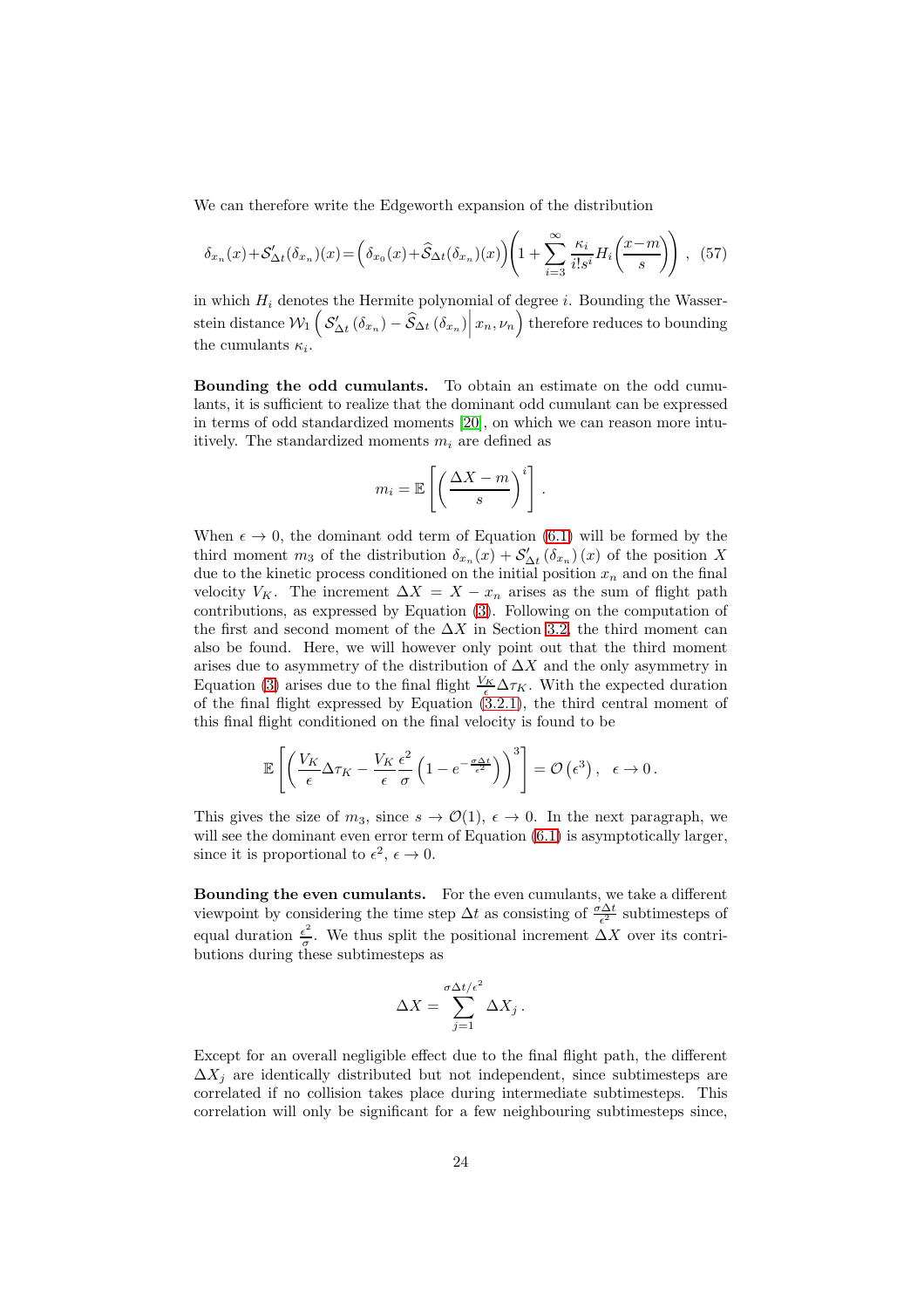for the  $j$ -th and  $j'$ -th subtimesteps, the probability of no collision taking place in the  $|j'-j|-1$  intermediate subtimesteps, is

$$
e^{-\frac{\sigma}{\epsilon^2}(|j'-j|-1)\frac{\epsilon^2}{\sigma}} = e^{1-|j'-j|},
$$

which is independent of  $\epsilon$  and decreases exponentially as a function of the number of intermediate subtimesteps. If the  $\Delta X_i$  would be independent, the cumulant for  $\Delta X$  would equal  $\frac{\sigma \Delta t}{\epsilon^2}$  times the cumulant of a single  $\Delta X_j$ . For all  $\Delta X_j$ , the correlation with other subtimesteps is identical, except for those close to the beginning and end of the full time step, since fewer correlated subtimesteps are present for those. When  $\epsilon \to 0$ , and the number of subtimesteps in which the time step is split thus increases, the portion of subtimesteps at the edges decreases as  $\epsilon^2$  and we can effectively consider the time step as a combination of a number of independent, identically distributed subtimesteps. The correlation between different  $\Delta X_j$  means each increment has a larger effective contribution than if it is considered in isolation, but there is a lower effective number of subtimesteps. We can capture these effects in a multiplicative constant  $k_i'$  to obtain

$$
\kappa_i \to k_i' \frac{\sigma \Delta t}{\epsilon^2} \tilde{\kappa}_i, \quad \epsilon \to 0, \quad \text{if } i \text{ is even },
$$

with  $\tilde{\kappa}_i$  the cumulant of the kinetic process over a time  $\frac{\epsilon^2}{\sigma}$  $\frac{\varepsilon^2}{\sigma}$ . The cumulant  $\tilde{\kappa}_i$  of a single part equals a constant times  $\left(\frac{\sqrt{\epsilon^2 T}}{\sigma}\right)$  $i$ , since the deviation of the mean is a constant times  $\frac{\sqrt{T}}{\epsilon}$  and the size of the step is  $\frac{\epsilon^2}{\sigma}$  when  $\frac{\sigma \Delta t}{\epsilon^2}$  is high. In conclusion,

$$
\kappa_i \to k_i \frac{\sqrt{T^i} \epsilon^{i-2}}{\sigma^{i-1} \Delta t^{i-1}}, \quad \epsilon \to 0, \quad \text{if } i \text{ is even}, \tag{58}
$$

with  $k_i$  a constant.

<span id="page-24-0"></span>Determining the dominant term. The dominant error term is the term with  $i = 4$  in Equation [\(6.1\)](#page-22-0), since it results in a second power of  $\epsilon$  as can be seen from Equation [\(6.1\)](#page-23-0). For this dominant term, we use the limiting value for s, which equals  $\sqrt{2\frac{T}{\sigma}\Delta t}$  as given at the end of section [3.2.](#page-10-0) The dominant error contribution due to a difference in distribution thus equals

$$
\mathcal{W}_{1}\left(\mathcal{S}_{\Delta t}'(f^{(n)}) - \hat{\mathcal{S}}_{\Delta t}(f^{(n)})\middle| \ x_{n}, \nu_{n}\right) = \mathcal{W}_{1}\left(\frac{1}{\sqrt{2\pi s}}e^{-\frac{(x-\mu)^{2}}{2s^{2}}}\frac{k_{4}\epsilon^{2}}{4!\sqrt{8}\sigma\Delta t}H_{4}\left(\frac{x-\mu}{s}\right)\right)
$$

$$
=\frac{k_{4}\epsilon^{2}s}{4!\sqrt{8}\sigma\Delta t}\mathcal{W}_{1}\left(\frac{1}{\sqrt{2\pi}}e^{-\frac{x^{2}}{2}}(x^{4}-6x^{2}+3)\right)
$$

$$
=\frac{k_{4}\sqrt{T}\epsilon^{3}}{4!4\sqrt{\sigma^{3}\Delta t}}\mathcal{W}_{1}\left(\frac{1}{\sqrt{2\pi}}e^{-\frac{x^{2}}{2}}(x^{4}-6x^{2}+3)\right), \ (59)
$$

as  $\frac{\sigma \Delta t}{\epsilon^2} \to \infty$ . The values for  $k_4$  and  $\mathcal{W}_1\left(\frac{1}{\sqrt{2}}\right)$  $\frac{1}{2\pi}e^{-x^2/2}(x^4-6x^2+3)$  have been computed numerically, resulting in values 18.3 and 1.51. Since neither  $x_n$  nor  $\nu_n$ feature in the right hand side of Equation [\(6.1\)](#page-24-0), taking the expectation over all values of  $x_n$  and  $\nu_n$  does not alter the result. In accordance to Equation [\(6.1\)](#page-22-0), we thus find the bound

$$
\mathcal{W}_1\left(\mathcal{S}'_{\Delta t}(f^{(n)}) - \widehat{\mathcal{S}}_{\Delta t}(f^{(n)})\right) \le 0.58\sqrt{T} \frac{\epsilon^3}{\sqrt{\sigma^3 \Delta t}}.\tag{60}
$$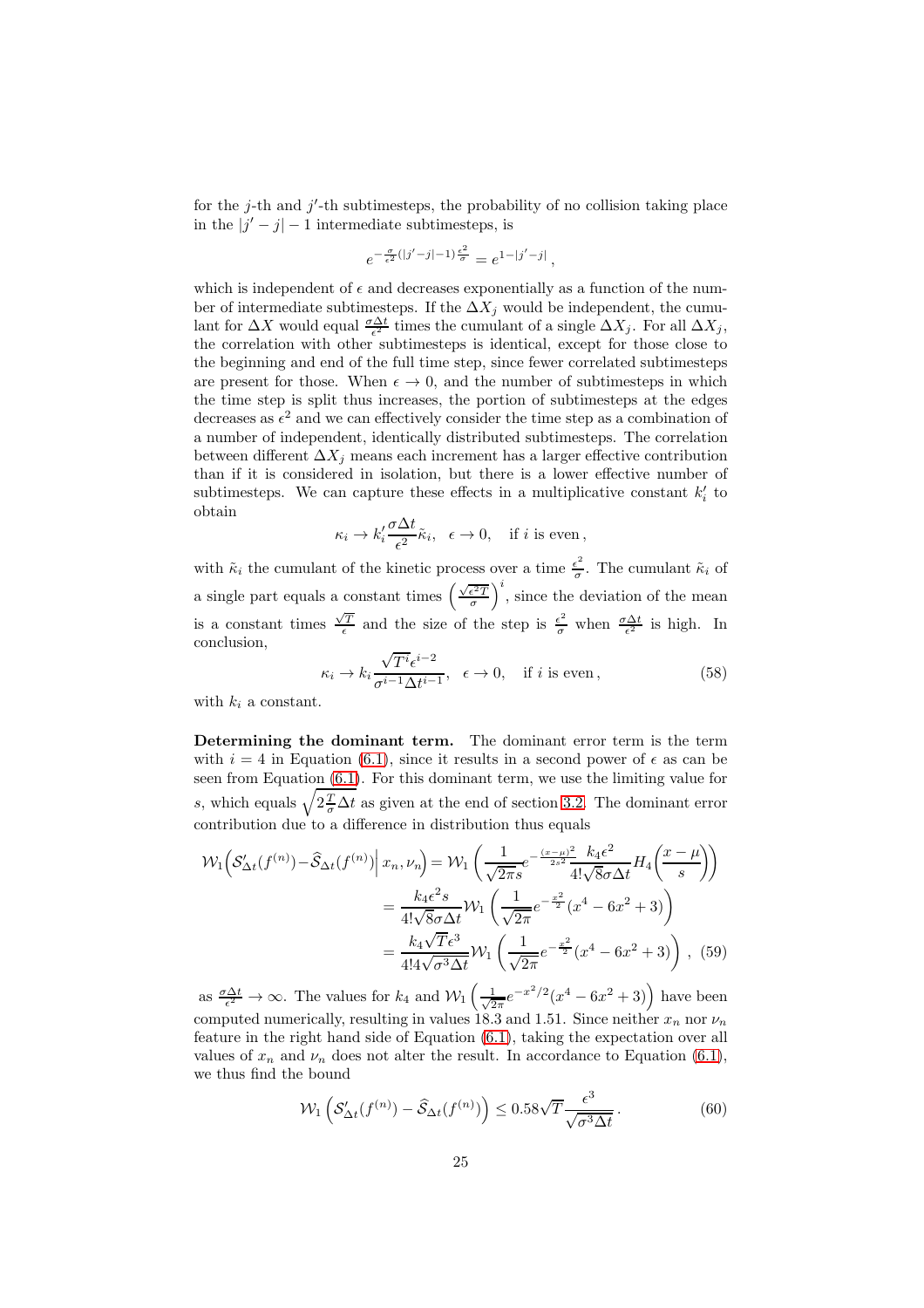<span id="page-25-1"></span>Numerical validation. We illustrate the accuracy of the bound in Equa-tion [\(6.1\)](#page-24-0) in Figure [3](#page-25-1) with  $T = 1$  and  $u = 0$ , conditioned on different dedimensionalized values for the velocity  $v_{n+1}$  at time  $t^{(n+1)}$ . Independently of the value of the final velocity, the bound of Equation [\(6.1\)](#page-24-0) holds.



Figure 3: The Wasserstein distance between the distribution of the kinetic process and of the KD process as a function of collisionality for a single time step. The experiment was conducted by averaging over 4,000,000 simulated particles and with  $\Delta t = 1$ .

#### <span id="page-25-0"></span>6.2 Error propagation and total error in the diffusive limit

The second term on the right hand side of Equation [\(6\)](#page-21-0) has been treated in Section [6.1.](#page-22-0) In this Section, we will first treat the first term, expressing how the error at the start of the time step propagates to the next time step. Then, we will solve the resulting recursion to find the total error as in Section [5.2.](#page-20-0)

An important distinction with the error analysis for fixed values of  $\epsilon$  is that now the kinetic contributions have a negligible effect. This means the conditioning on the velocities is not necessary here, and we can immediately use that propagation with the same operator can not increase the error. The first term of Equation [\(6\)](#page-21-0) can thus be bounded as

$$
\mathcal{W}_1\Big(f(t^{(n)}) + \mathcal{S}'_{\Delta t}(f(t^{(n)})) - \Big(f^{(n)} + \mathcal{S}'_{\Delta t}(f^{(n)})\Big)\Big) \le \mathcal{W}_1\Big(f(t^{(n)}) - f^{(n)}\Big). \tag{61}
$$

The bound in Equation [\(6.2\)](#page-25-0) for the error propagation term in Equation [\(6\)](#page-21-0) together with the bound from Equation [\(6.1\)](#page-24-0) for the local error term in Equation [\(6\)](#page-21-0), gives us the recursion formula

$$
\mathcal{W}_1\Big(f(t^{(n+1)}) - f^{(n+1)}\Big) \le \mathcal{W}_1\Big(f(t^{(n)}) - f^{(n)}\Big) + 0.58\sqrt{T}\frac{\epsilon^3}{\sqrt{\sigma^3 \Delta t}}, \quad \epsilon \to 0.
$$

The solution of this recursion at the final simulation time  $\bar{t} = N\Delta t = t^{(N)}$  is a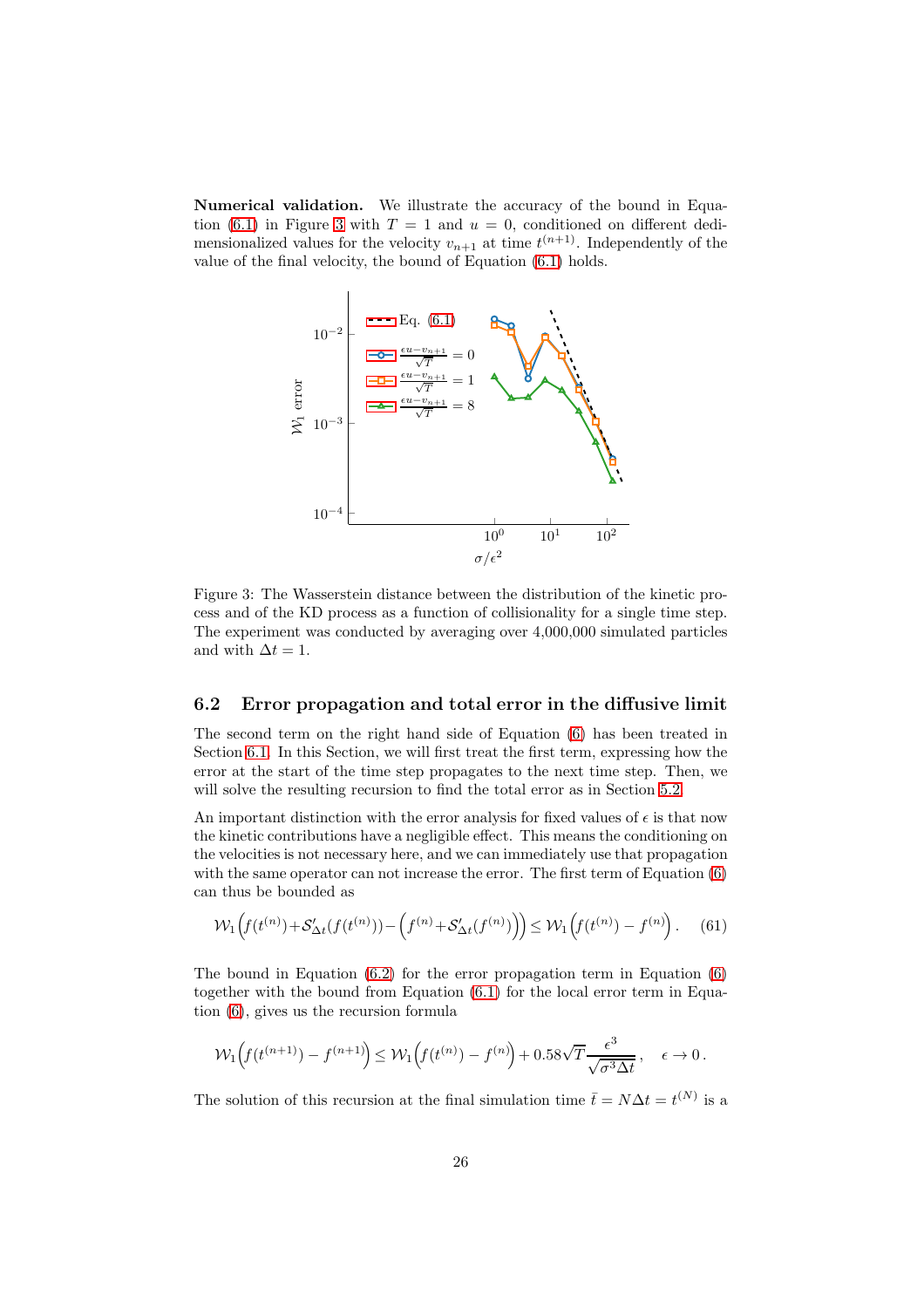bound on the Wasserstein error at that time, and equals

$$
\mathcal{W}_1\left(f(t^{(N)}) - f^{(N)}\right) \le 0.58\sqrt{T} \frac{\epsilon^3}{\sqrt{\sigma^3 \Delta t^3}} \bar{t}, \qquad \epsilon \to 0. \tag{62}
$$

The error bound in Equation [\(6.2\)](#page-25-0) proves the asymptotic preserving property, since, as the scale parameter becomes zero, the error due to replacing the real simulation with the KD scheme vanishes.

### <span id="page-26-0"></span>7 Numerical experiment

In Sections [5](#page-14-0) and [6,](#page-21-0) it was proven that the simulation error by using the KD simulation of Section [4,](#page-12-0) is low in both the low-collisional and high-collisional regime. In this section, we numerically illustrate and extend these results with the simulation outcome of a model problem. We furthermore numerically show the, in Section [4](#page-12-0) predicted, computational speed-up in high-collisional regimes.

The model problem under study, is the Boltzmann equation of Equation [\(2.1\)](#page-2-0) for spatially homogeneous parameters  $u(x) \equiv 0$ ,  $T(x) \equiv 1$ , and  $\sigma(x) \equiv 1$ , for different values of  $\epsilon$ . The initial condition is

$$
Q(x,v) = \delta_0(x) \left( \frac{1}{2\sqrt{2\pi}} e^{-\frac{(v+10)^2}{2}} + \frac{1}{2\sqrt{2\pi}} e^{-\frac{(v-10)^2}{2}} \right),
$$

i.e., the particles start at  $x = 0$  and half of them have a normally distributed velocity with mean −10 and variance 1, and the other half have a normally distributed velocity with mean 10 and variance 1. The considered result of this model problem is the distribution at time  $\bar{t}=1$  and for the KD simulation a single timestep of duration  $\Delta t = \bar{t} = 1$  is used.

The distribution of the position at time  $\bar{t}$  resulting from the KD simulation is compared with the result of the standard MC method in Figures [4a–4c](#page-26-1) for this model problem with  $\epsilon \in \{10, 1, 0.1\}$ . In all three cases, the match is near-perfect. The values  $\epsilon = 10$  and  $\epsilon = 0.1$  correspond to respectively a low-collisional and high-collisional regime, and the close match is thus in accordance with the analytical results of Section [5,](#page-14-0) respectively Section [6.](#page-21-0) For the intermediate value  $\epsilon = 1$ , the close match in Figure [4b,](#page-26-1) illustrates that the low error persists, even beyond the asymptotic cases studied in the previous two sections.

<span id="page-26-1"></span>

<span id="page-26-2"></span>Figure 4: The probability distribution of the final position of the KD simulation  $(\text{...})$  $(\text{...})$  and a standard MC method  $(\text{...})$  for a model problem for different values of  $\epsilon$ . For both methods 100,000 particles were used.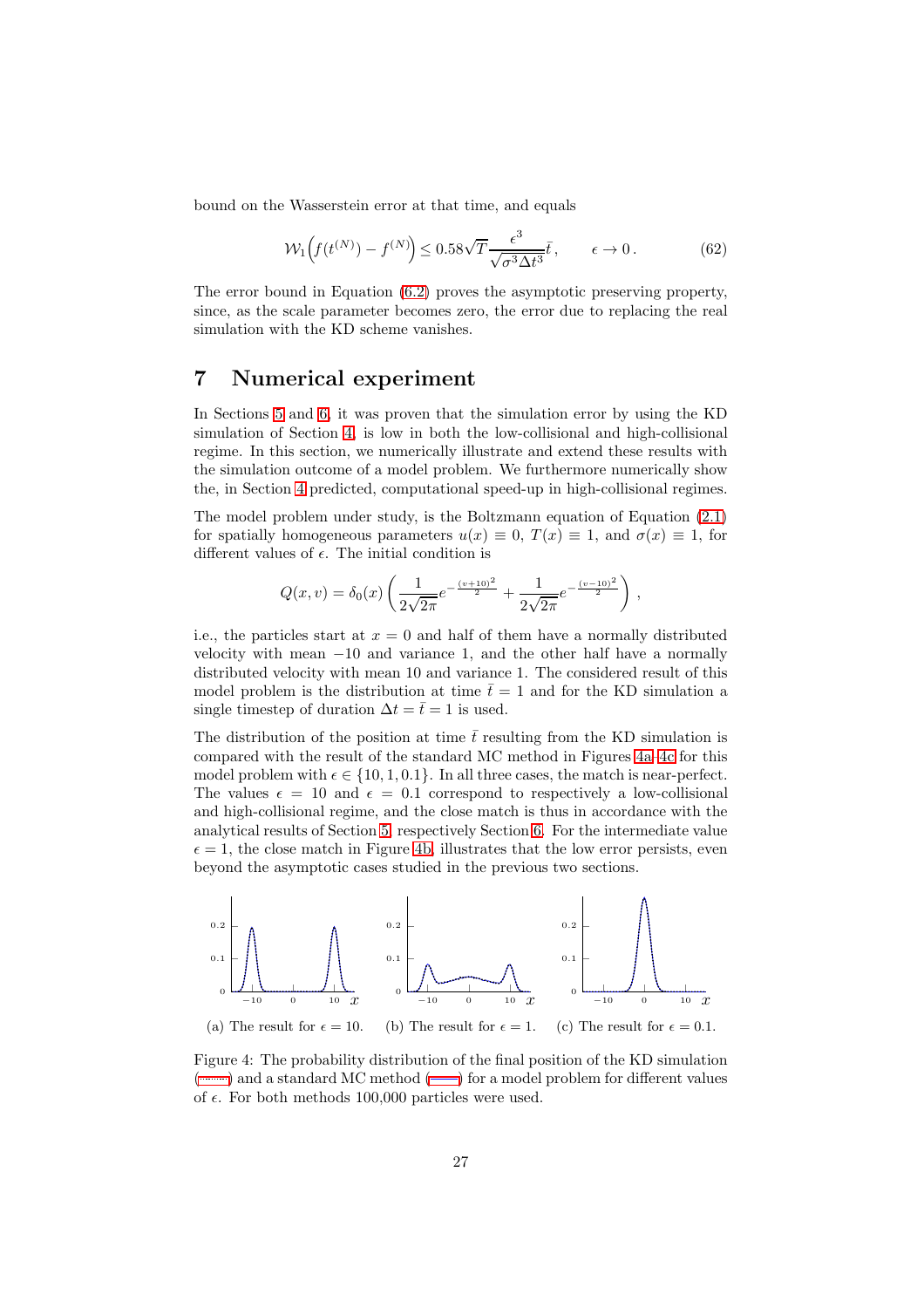The motivation to use the KD scheme lies in its huge reduction of computational cost compared to the standard MC method when the collisionality is high. Then, most of the collisions that occur in the standard MC method, are not explicitly executed in the KD scheme, but aggregated into a diffusive step. The resulting speed-up in computational time is numerically computed and shown in Figure [5.](#page-27-0) The computational speed-up is approximately proportional to the reduction in the number of collisions that has to be executed, as can also be seen in Figure [5.](#page-27-0) In a standard MC method, the expected number of collisions occurring in a time step  $\Delta t$  equals  $\frac{\sigma \Delta t}{\epsilon^2}$ , whereas in a KD simulation only the first potential collision is actually executed. Hence, the expected number of collisions in a KD simulation equals the probability of at least one collision occurring in a standard MC simulation, which equals  $1-e^{-\frac{\sigma \Delta t}{\epsilon^2}}$ . The ratio of both is shown in Figure [5.](#page-27-0)

<span id="page-27-0"></span>

Figure 5: The speed-up by using the KD scheme instead of a standard MC method as function of the collisionality  $\frac{\sigma \Delta t}{\epsilon^2}$ . The results are found from numerical experiments with 50,000 particles.

### 8 Conclusion

To overcome high simulation costs in high-collisional regimes and erroneous results in low-collisional regimes, we present a hybridized simulation algorithm for the Boltzmann-BGK equation that combines the standard kinetic simulation and a random walk simulation that captures the high-collisional behaviour, at a much reduced computational cost. We have proven consistency with the kinetic process and we have shown the asymptotic behaviour in the high-collisional limit is also preserved. Furthermore, resulting from the matching first two moments, errors are expected to be low for intermediate collisionality, as is numerically illustrated.

To keep the exposition simple, we have ignored absorption in this paper. Absorption can be easily included in the scheme by simulating the time to the next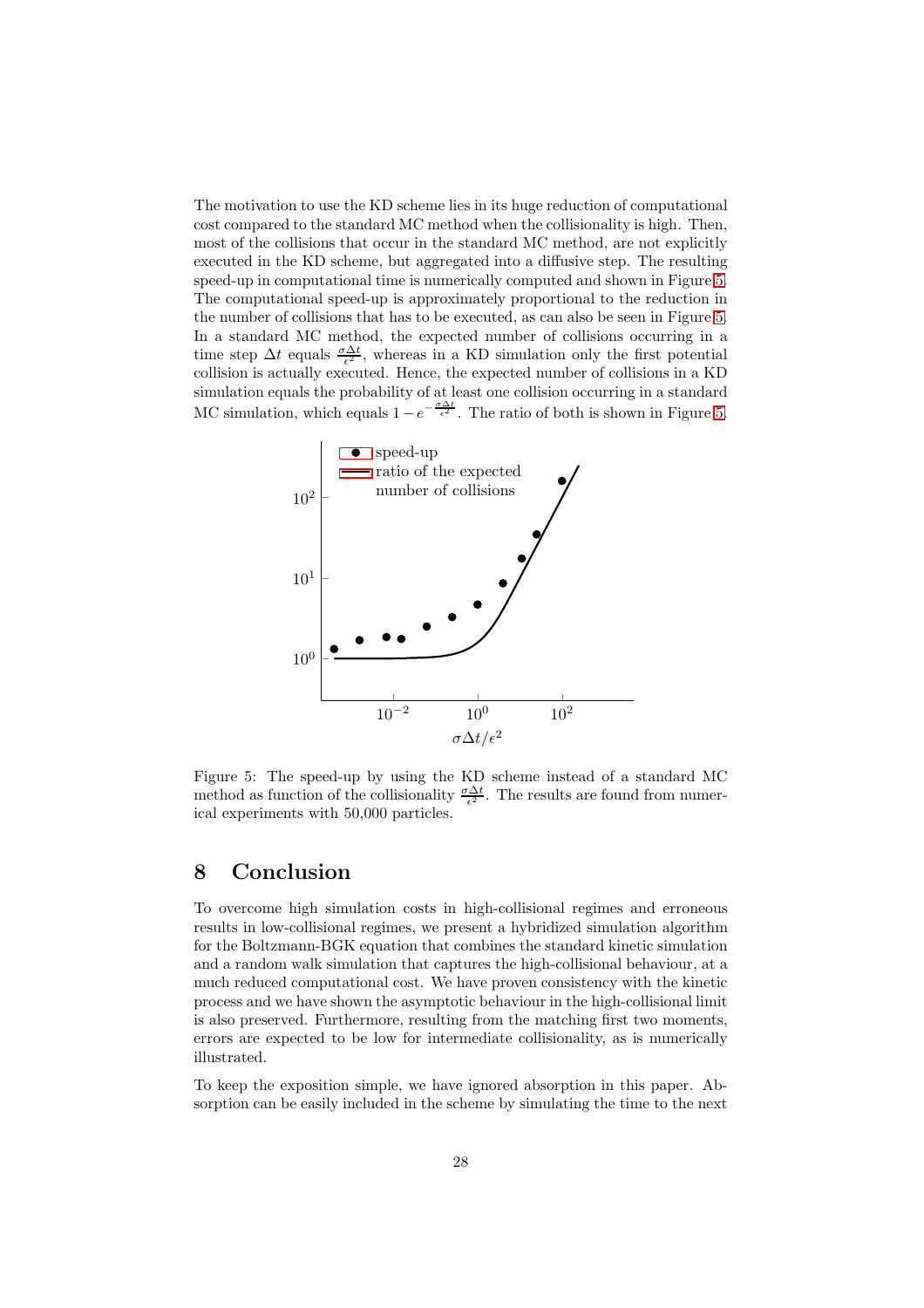absorption separately from the other motion. If an absorption would then occur during a diffusive substep, the full diffusive substep can be replaced with kinetic motion or it can be replaced by a diffusive substep until the absorption time.

An important improvement has been presented in [\[26\]](#page-30-10), where the scheme was applied to a realistic fusion related case. There, an advection term was added to cope with the heterogeneity of the collision rate, and the treatment of reflective boundary conditions was presented.

In future work, we will focus further on the application of this simulation scheme to fusion reactor simulations, where neutrals play a crucial role in the plasma edge by providing source terms for the plasma equations. The neutrals undergo both low-collisional and high-collisional regimes, motivating the use of hybridized schemes. The main challenge in applying the algorithm presented here in that context, is the extraction of source terms from the diffusion part of the simulation. Other possible extensions include the addition of a deterministic fluid model as control variate and multilevel Monte Carlo where the time step size can be used as a level parameter.

# Acknowledgments

The first author was funded a personal grant from the Research Foundation - Flanders (FWO) under fellowship number 1189919N.

This work has been carried out within the framework of the EUROfusion Consortium and has received funding from the Euratom research and training programme 2014-2018 and 2019-2020 under grant agreement No 633053. The views and opinions expressed herein do not necessarily reflect those of the European Commission.

# <span id="page-28-4"></span>References

- [1] C. Bardos, F. Golse, and C. D. Levermore. Fluid dynamic limits of kinetic equations ii convergence proofs for the boltzmann equation. Communications on pure and applied mathematics, 46(5):667–753, 1993.
- <span id="page-28-2"></span>[2] M. Bennoune, M. Lemou, and L. Mieussens. Uniformly stable numerical schemes for the boltzmann equation preserving the compressible navier– stokes asymptotics. Journal of Computational Physics, 227(8):3781–3803, 2008.
- <span id="page-28-1"></span>[3] C. Börgers, E. W. Larsen, and M. L. Adams. The asymptotic diffusion limit of a linear discontinuous discretization of a two-dimensional linear transport equation. Journal of Computational Physics, 98(2):285–300, 1990.
- <span id="page-28-3"></span>[4] S. Boscarino, L. Pareschi, and G. Russo. Implicit-explicit runge–kutta schemes for hyperbolic systems and kinetic equations in the diffusion limit. SIAM Journal on Scientific Computing, 35(1):A22–A51, 2013.
- <span id="page-28-0"></span>[5] I. D. Boyd and T. R. Deschenes. Hybrid particle-continuum numerical methods for aerospace applications. Technical report, DTIC Document, 2011.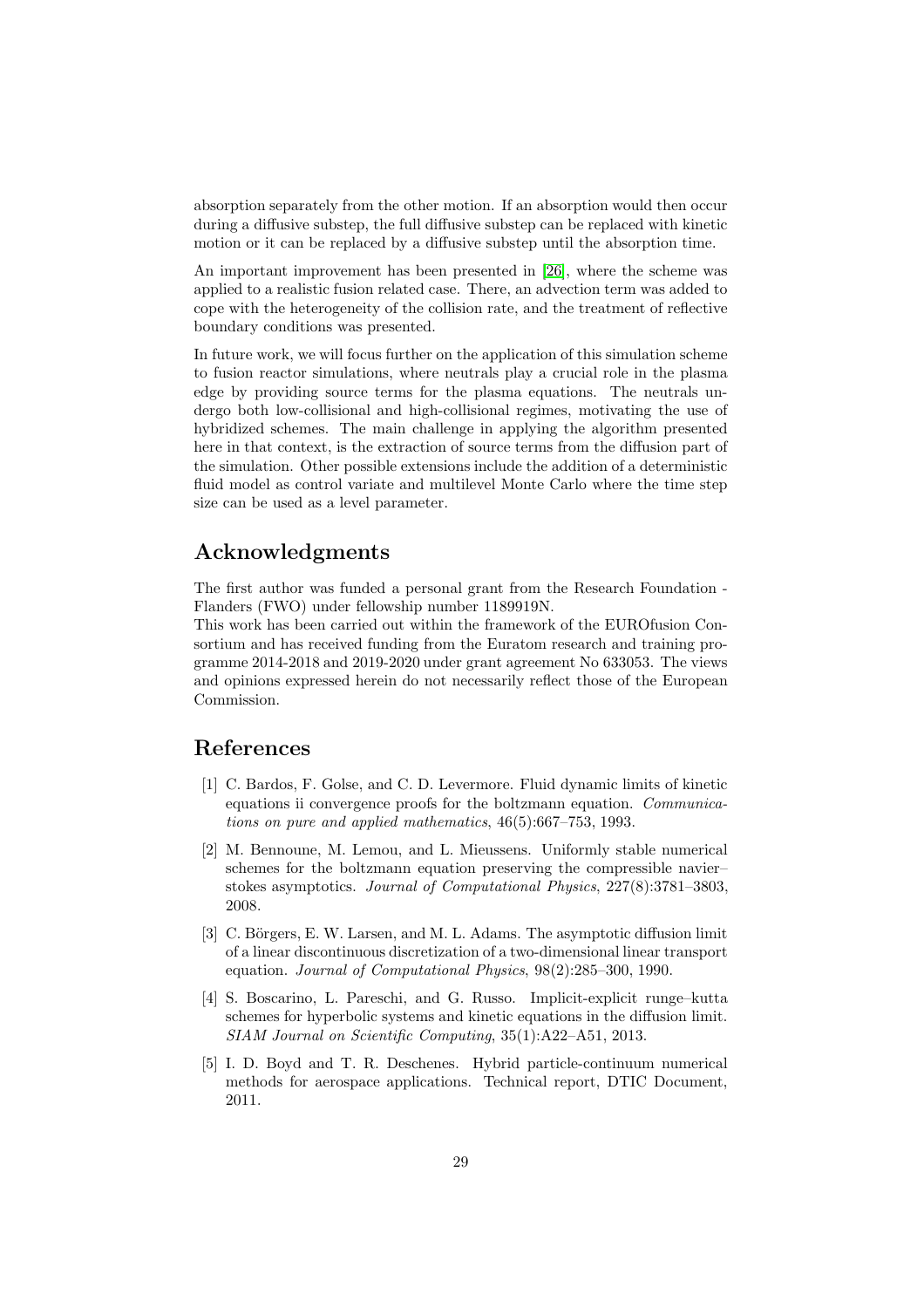- <span id="page-29-6"></span>[6] C. Buet and S. Cordier. An asymptotic preserving scheme for hydrodynamics radiative transfer models. Numerische Mathematik, 108(2):199–221, 2007.
- <span id="page-29-11"></span>[7] H. Bufferand, G. Ciraolo, P. Ghendrih, S. Lepri, and R. Livi. Particle model for nonlocal heat transport in fusion plasmas. Physical Review E, 87(2):023102, 2013.
- <span id="page-29-13"></span>[8] N. Crestetto, N. Crouseilles, and M. Lemou. A particle micro-macro decomposition based numerical scheme for collisional kinetic equations in the diffusive scaling. Communications in Mathematical Sciences, 16(4):887– 911, 2018.
- <span id="page-29-2"></span>[9] N. Crouseilles, P. Degond, and M. Lemou. A hybrid kinetic/fluid model for solving the gas dynamics Boltzmann–BGK equation. Journal of Computational Physics, 199(2):776—-808, 2004.
- <span id="page-29-7"></span>[10] N. Crouseilles and M. Lemou. An asymptotic preserving scheme based on a micro-macro decomposition for collisional vlasov equations: diffusion and high-field scaling limits. 2011.
- <span id="page-29-1"></span>[11] J. D. Densmore, T. J. Urbatsch, T. M. Evans, and M. W. Buksas. A hybrid transport-diffusion method for monte carlo radiative-transfer simulations. Journal of Computational Physics, 222(2):485–503, 2007.
- <span id="page-29-12"></span>[12] P. Di Cintio, R. Livi, S. Lepri, and G. Ciraolo. Multiparticle collision simulations of two-dimensional one-component plasmas: Anomalous transport and dimensional crossovers. Physical Review E, 95(4):043203, 2017.
- <span id="page-29-8"></span><span id="page-29-3"></span>[13] G. Dimarco and L. Pareschi. Hybrid multiscale methods II. kinetic equations. 6(4):1169–1197, 2008.
- [14] G. Dimarco and L. Pareschi. High order asymptotic-preserving schemes for the boltzmann equation. Comptes Rendus Mathematique, 350(9-10):481– 486, 2012.
- <span id="page-29-10"></span>[15] G. Dimarco, L. Pareschi, and G. Samaey. Asymptotic-preserving monte carlo methods for transport equations in the diffusive limit. SIAM Journal on Scientific Computing, 40(1):A504–A528, 2018.
- <span id="page-29-4"></span>[16] J. Fleck Jr and E. Canfield. A random walk procedure for improving the computational efficiency of the implicit Monte Carlo method for nonlinear radiation transport. Journal of Computational Physics, 54(3):508–523, 1984.
- <span id="page-29-0"></span>[17] J. Fleck Jr and J. Cummings Jr. An implicit Monte Carlo scheme for calculating time and frequency dependent nonlinear radiation transport. Journal of Computational Physics, 8(3):313–342, 1971.
- <span id="page-29-5"></span>[18] E. Gabetta, L. Pareschi, and G. Toscani. Relaxation schemes for nonlinear kinetic equations. SIAM Journal on Numerical Analysis, 34(6):2168–2194, 1997.
- <span id="page-29-9"></span>[19] M. H. Gorji and P. Jenny. An efficient particle fokker–planck algorithm for rarefied gas flows. Journal of Computational Physics, 262:325–343, 2014.